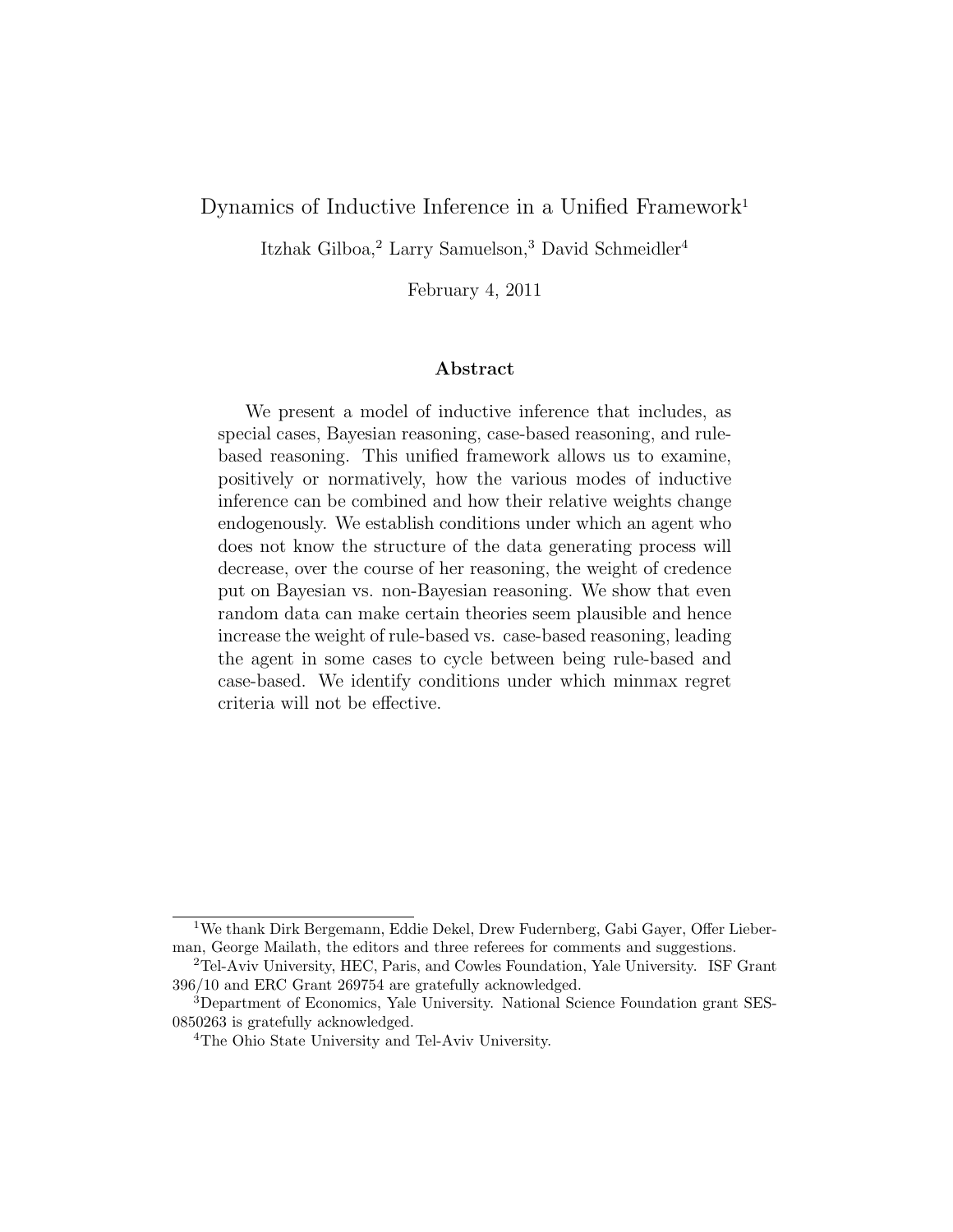## Dynamics of Inductive Inference in a Unified Framework Itzhak Gilboa, Larry Samuelson, David Schmeidler February 4, 2011

# Contents

| 1              | Introduction                                                                                                                                                                                  | 1                                          |
|----------------|-----------------------------------------------------------------------------------------------------------------------------------------------------------------------------------------------|--------------------------------------------|
| $\bf{2}$       | The Framework<br>The Environment $\ldots \ldots \ldots \ldots \ldots \ldots \ldots \ldots \ldots$<br>2.1<br>2.2<br>Predictions<br>2.3                                                         | $\overline{4}$<br>$\overline{4}$<br>6<br>9 |
| 3              | <b>Special Cases</b><br>3.1<br>3.2<br>3.3<br>3.4                                                                                                                                              | 12<br>12<br>14<br>17<br>19                 |
| 4              | <b>Dynamics of Reasoning Methods</b><br>Bayesian vs. non-Bayesian Reasoning<br>4.1<br>4.1.1<br>4.1.2<br>When will Bayesianism Prevail?<br>4.1.3<br>Case-Based vs. Rule-Based Reasoning<br>4.2 | 20<br>20<br>20<br>23<br>25<br>28           |
| 5              | <b>Optimal Credence</b>                                                                                                                                                                       | 30                                         |
| 6              | <b>Concluding Remarks</b><br>Methods for Generating Conjectures<br>6.1<br>6.2<br>6.3<br>6.4                                                                                                   | 31<br>31<br>32<br>33<br>33                 |
| $\overline{7}$ | <b>Appendix: Proofs</b><br>7.1<br>7.2<br>7.3                                                                                                                                                  | 34<br>34<br>35<br>37                       |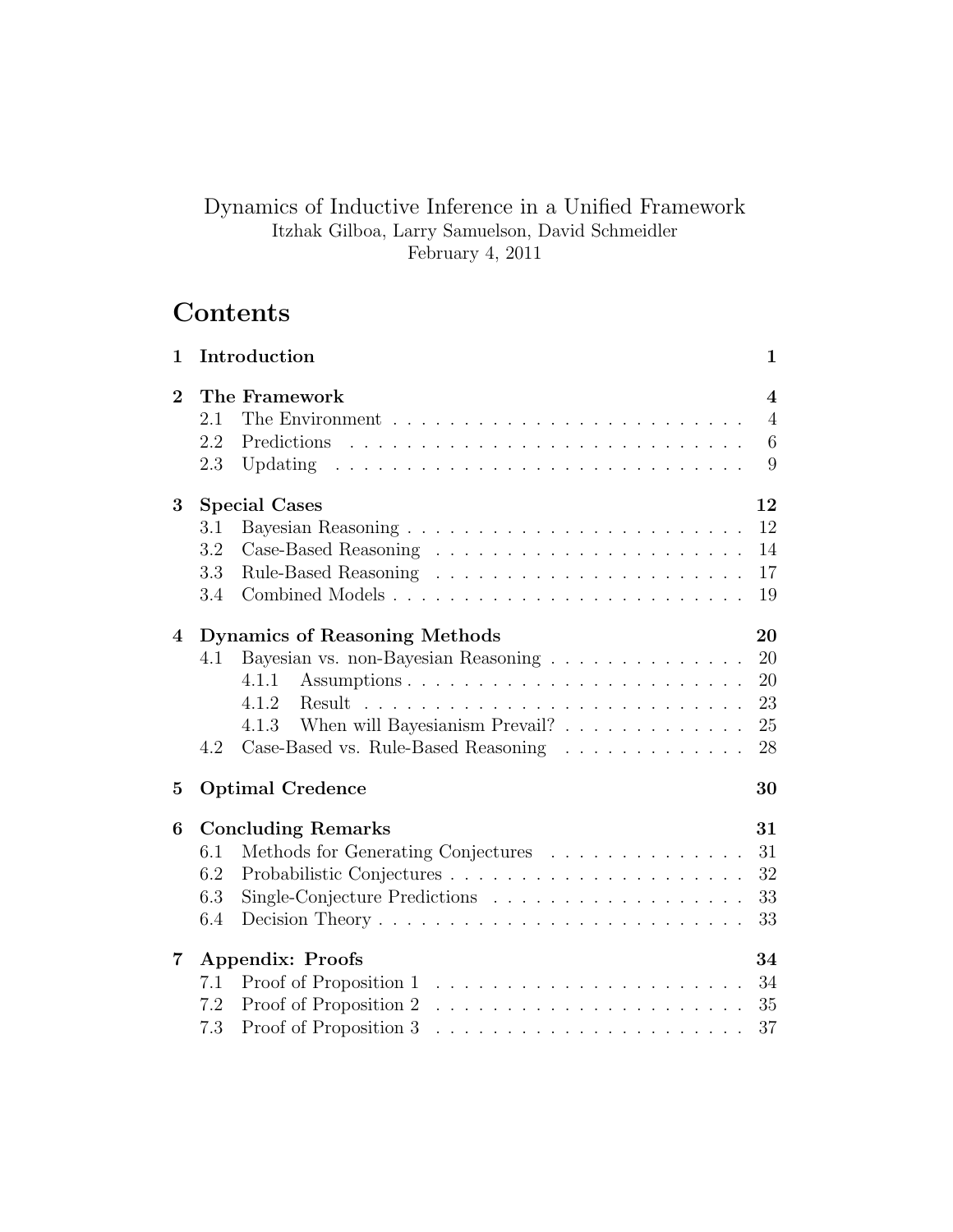## Dynamics of Inductive Inference in a Unified Framework Itzhak Gilboa, Larry Samuelson, David Schmeidler February 4, 2011

## 1 Introduction

How should we model an agent who learns and updates her beliefs? Learning and inductive inference are extensively studied in a variety of fields, ranging from statistics and machine learning to psychology and artificial intelligence. It makes sense to assume that, when statistical analysis is possible, as in the case of many observations of iid random variables, rational agents will perform such analysis more or less correctly in the long run. By contrast, our interest is in the way economists model agents who face problems that do not naturally lend themselves to statistical analysis. For example, when predicting financial crises and economic growth, the eruptions of wars and revolutions, or the outcome of elections, an agent surely relies on statistical learning, but also has to use other methods to reason about economic, political, and social trends. It is this type of reasoning that is the focus on this paper.

Consider an agent who each year is called upon to predict the price of oil over the subsequent year. To keep this illustrating example simple, suppose the agent need only predict whether the average price will be higher or lower than the previous year's price. We can imagine the agent working for a hedge fund that is interested in whether it should bet for or against an increasing price.

To support her decision, the agent's research staff regularly compiles a list of data potentially relevant to the price of oil, as well as data identifying past values of the relevant variables and past oil prices. For our example, let us assume that the data include just two variables: a measure of the change in the demand for oil and a measure of the change in the severity of conflict in the Middle East. Each is assumed to take two values, indicating whether there has been an increase or decrease. Each year the agent receives the current changes in demand and in conflict, examines the data from previous years, and then predicts whether the price will increase or decrease. How do and how should agents reason about such problems? We wish to model three types of reasoning. $<sup>1</sup>$ </sup>

<sup>&</sup>lt;sup>1</sup>In personal conversation, a hedge fund principal indicated that his fund used all three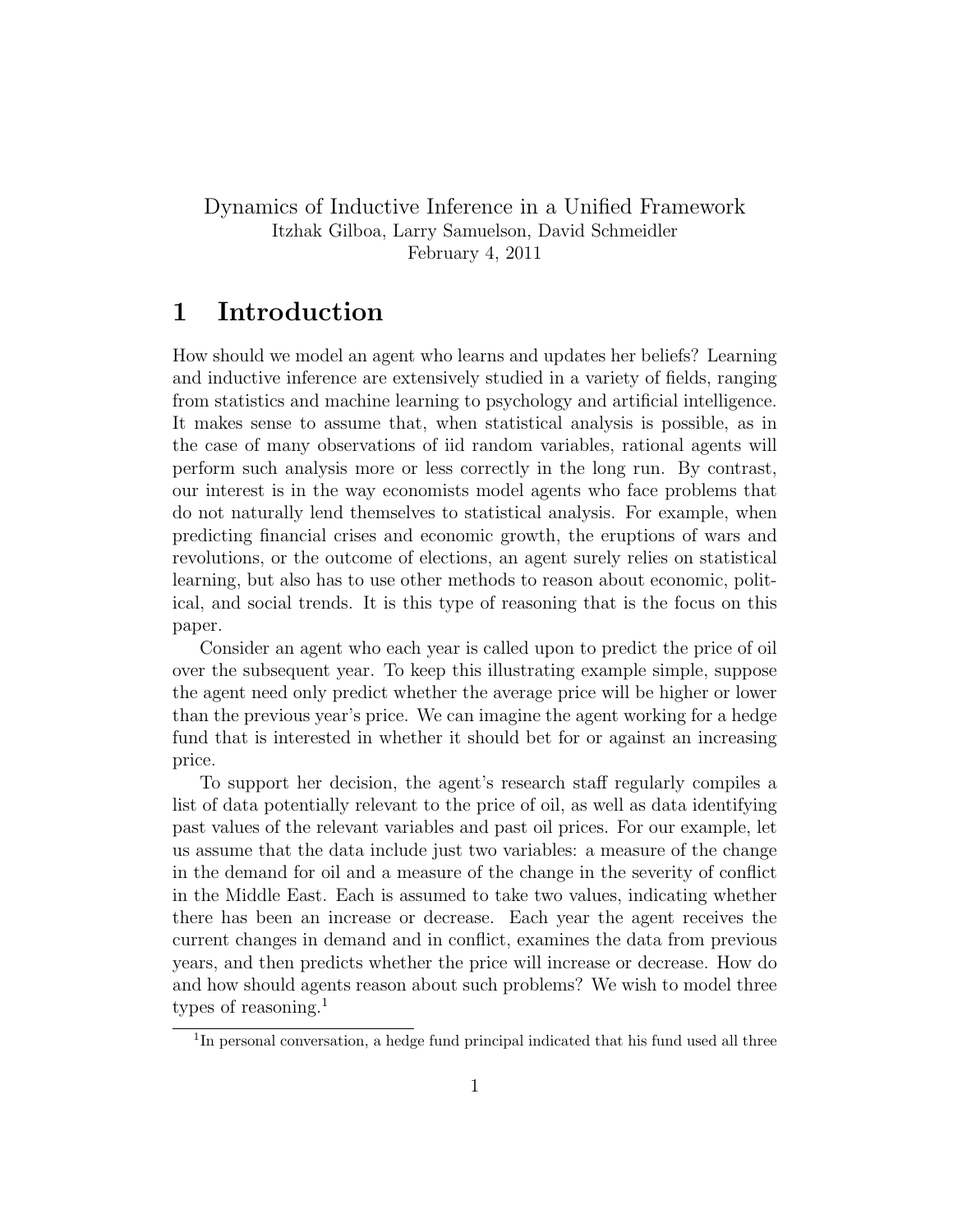The mode of reasoning most widely used in economic modeling is *Bayesian*. The agent first formulates the set of possible states of the world, where a state identifies the strength of demand, the measure of conflict, and the price of oil, in each year over the course of her horizon. The agent then formulates a prior probability distribution over this state space. This prior distribution will reflect models and theories of the market for oil that the agent finds helpful, her analysis of past data and past events in this market, and any other prior information she has at her command. Once this prior has been formulated, the agent's predictions are a relatively straightforward matter of applying Bayes's rule, as new observations allow her to rule out some states and condition her probability distribution on the surviving states in order to make new predictions.

An alternative mode of reasoning is *case-based*. This means that the agent considers past observations and predicts an outcome that appeared more often in those past cases that are considered similar or otherwise relevant. If all past observations are considered equally similar (and relevant), case-based prediction is simply the mode, that is, the outcome that is most frequent in the database. If, by contrast, the agent uses a similarity function that puts all its weight on the most recent outcome, her prediction will simply be that outcome.<sup>2</sup> However, more interesting similarity functions can use more data for the judgment of relevance of past cases. For example, the agent may argue that the current state of conflict in the Middle East is reminiscent of the state of affairs in 1991 or in 2003, and hence predict that there will soon be a war and an increase in the price of oil.

Finally, rule-based reasoning calls for the agent to base her predictions on regularities that she believes characterize the market for oil. For example, the agent may adopt a rule that any increase in the level of demand leads to an increase in the price of oil. Based on this and her expectation that the Chinese economy will continue to grow, the agent might reasonably predict that the price is about to rise.

The boundaries between the three modes of reasoning are not always sharp. Case-based and rule-based agents can update the probabilities they attach to the validity of various analogies or rules in light of their experience, much as would a Bayesian. A Bayesian will base her prior distribution

methods of reasoning introduced in this section in predicting the likelihood of mortgage defaults.

<sup>&</sup>lt;sup>2</sup>Indeed, Alquist and Kilian (2010) find that the best prediction of the future price of oil is the current price.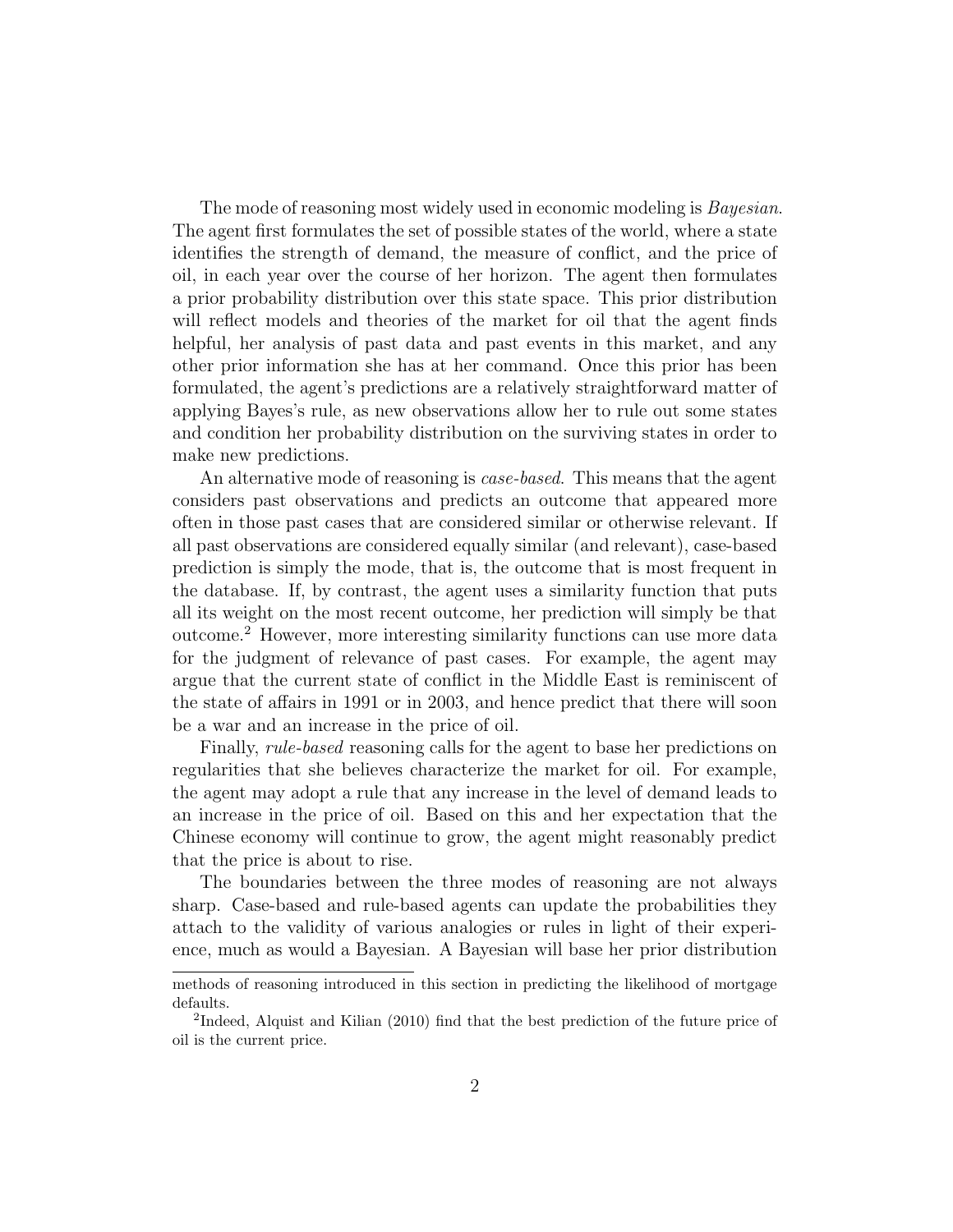on analogies to similar past cases, as well as on general rules that she has observed. A precise definition of rule-based reasoning is especially elusive, leaving us instead with an "I know it when I see it" approach. To make one boundary precise, we say that reasoning is "Bayesian" if all past analogies, regularities, and other prior information can be summarized in a prior probability distribution over the possible remaining histories, with all subsequent reasoning captured by standard Bayesian updating.<sup>3</sup>

This paper presents (in Sections 2–3) a framework that unifies these three modes of reasoning (and potentially others), allowing us to view them as special cases of a general learning process. The agent attaches weights to conjectures. Each conjecture is a set of states of the world, which captures a way of thinking about how events in the world will develop, while the associated weights capture the relative influence that the agent attaches to the various conjectures. To generate a prediction, the agent sums the weight of all nontrivial conjectures consistent with each possible outcome, and then ranks outcomes according to their associated total weights. In the special case where each conjecture consists of a single state of the world, our framework is the standard Bayesian model, and the learning algorithm is equivalent to Bayesian updating. Employing other conjectures, which include more than a single state each, we can capture other modes of reasoning, as illustrated by simple examples of case-based and of rule-based reasoning.

Within this framework, one may pose both positive and normative questions, having to do with the conjectures that the agent considers, and the weight she attaches to them. An example of a positive question would be, what are the weights that people tend to attach to various conjectures? Or, given certain initial weights, how do they evolve, and what would be the long-term relative weights of different types of reasoning? Section 4 addresses such questions. Alternatively, one may ask more normative questions, such as which conjectures should be considered and what is an appropriate way to assign weights to them, so as to lead to effective learning. Section 5 deals with such questions.

Specifically, in Section 4.1 we consider the long-term weight of Bayesian reasoning relative to other modes of reasoning. We suggest conditions under which Bayesian reasoning will give way to other modes of reasoning, and

<sup>&</sup>lt;sup>3</sup>The belief that all uncertainty can be quantified by (possibly subjective) probabilities is at the heart of the Bayesian approach. It is this belief that has been challenged by non-Bayesian thinkers such as Knight [23].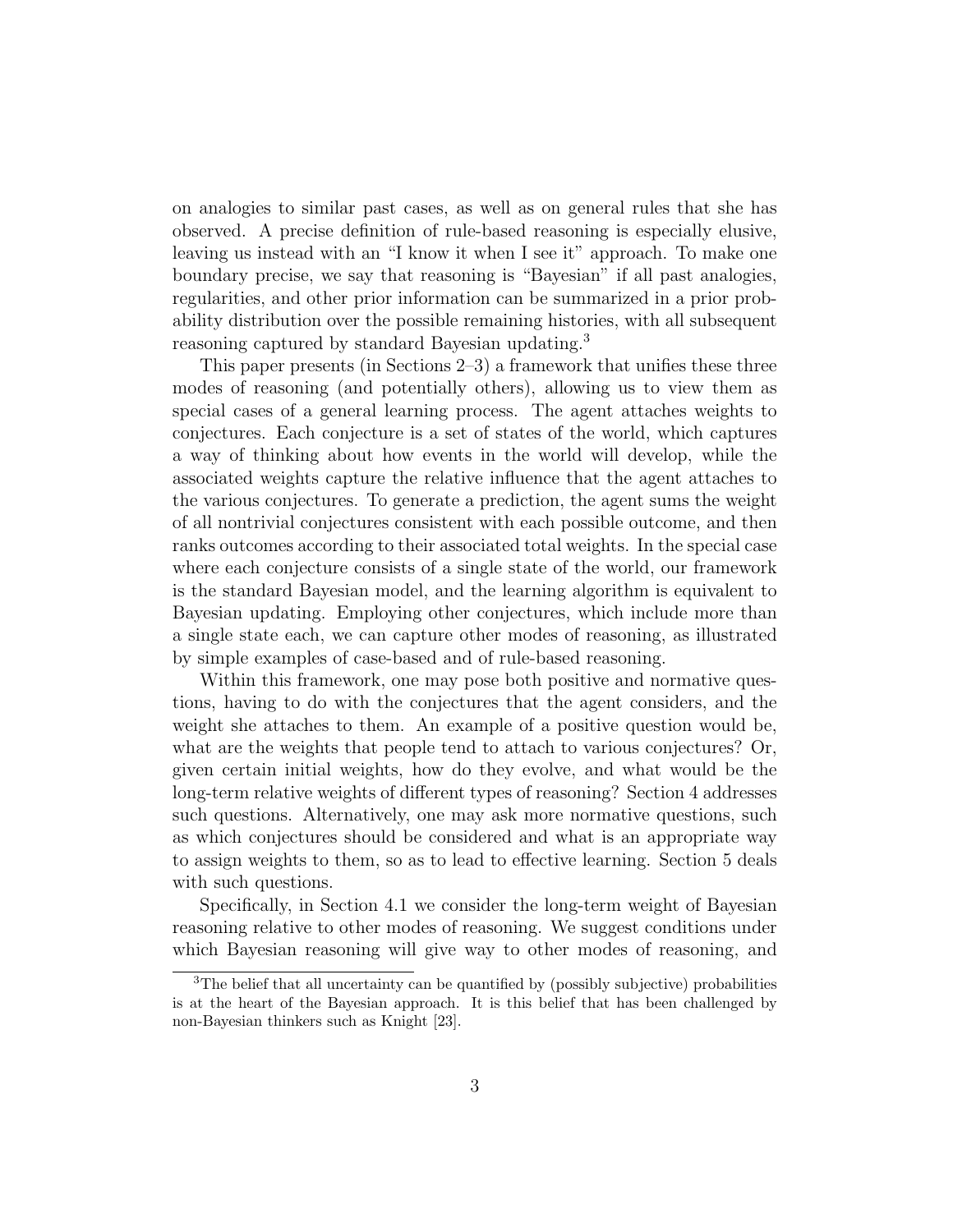alternative conditions under which the opposite conclusion holds. We discuss these conditions in an attempt to distinguish between situations in which the Bayesian approach is likely to be robust and situations in which it is not. Section 4.2 deals with a similar question, studying the evolution of relative weights of case-based and rule-based reasoning. Here, we show that even random data can occasionally give rise to belief in a specific theory and hence in rule-based reasoning in general, until the theory is refuted and agents resort to case-based reasoning, potentially leading them to cycle between case-based and rule-based reasoning. Section 5 considers a normative question. We assume that the agent can choose the weight assigned to conjectures, for instance by putting more weight on conjectures that did well, or that would have minimized regret in the past. We show that in the absence of additional knowledge about the nature of the problem, these criteria do not lead to effective predictions.

## 2 The Framework

## 2.1 The Environment

At each period  $t \in \{0, 1, \ldots\}$  there is a *characteristic*  $x_t \in X$  and an *outcome*  $y_t \in Y$ . The sets X and Y are assumed to be finite and non-empty, with Y containing at least two possible outcomes.<sup>4</sup>

In predicting the price of oil, the characteristic  $x_t$  might identify the type of political regime and the state of political unrest in various oil-producing countries, as well as describe the extent of armed conflict in the Middle East, indicate whether new nuclear power plants have come on line or existing ones been disabled by accidents, describe the economic conditions of the major oil importers, summarize climate conditions, and so on. In our simplified example, Y has only two elements,  $\{0, 1\}$ , and each  $x = (x^1, x^2) \in X$  has two components, each also taking values in  $\{0, 1\}$ , with a 1 in each case indicating an increase in the relevant variable.

We make no assumptions about independence or conditional independence of the variables across periods. Our preferred interpretation is that this lack of structure reflects the agent's lack of knowledge about the data generating process—we are most interested in cases in which the agent has no certain knowledge that she can bring to bear on the prediction problem.

<sup>&</sup>lt;sup>4</sup>The extension to infinite sets X and Y can be carried out with no major difficulties.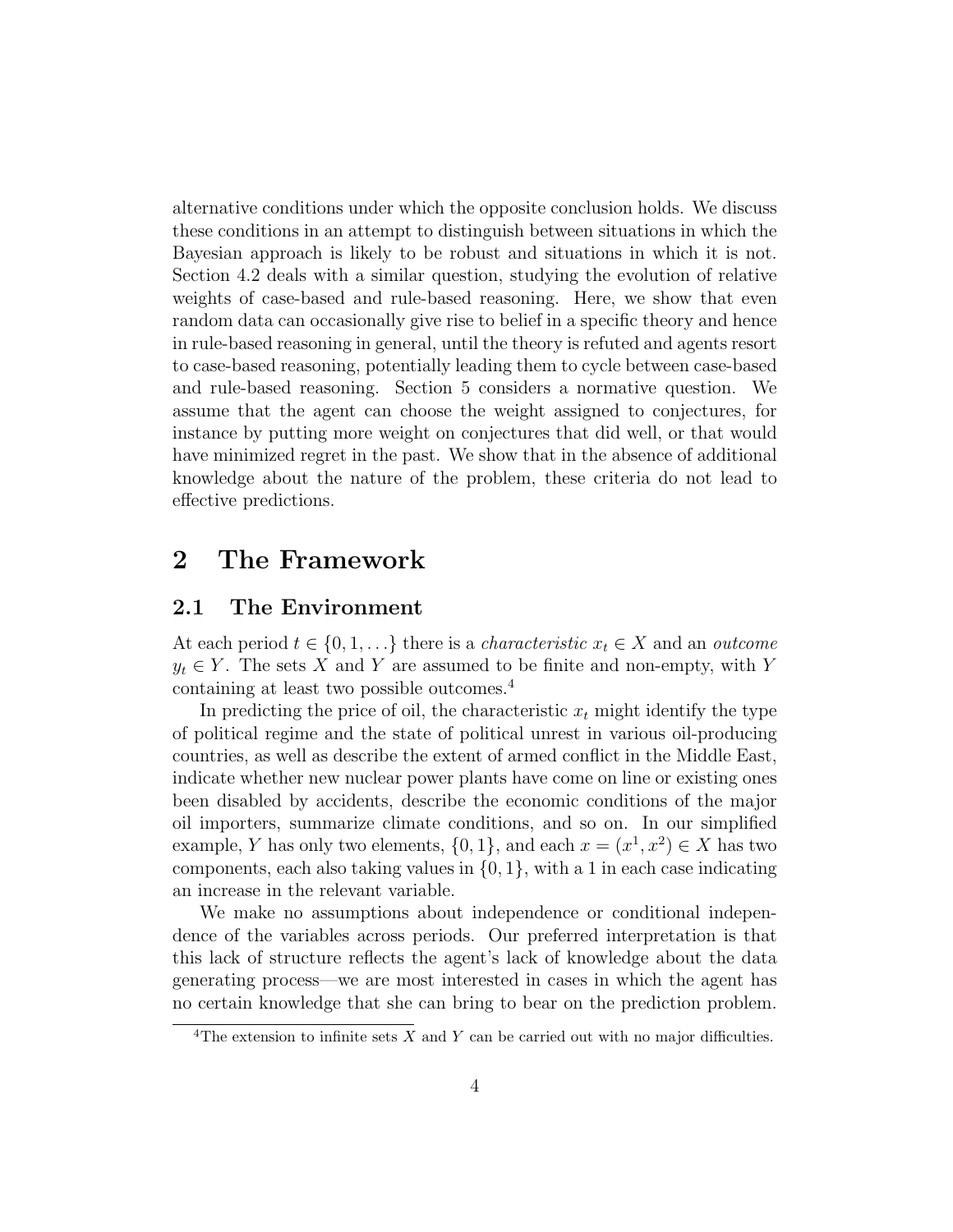For example, we do not think of statistical inference, in which the agent knows she faces a sequence of independent random variables from a fixed distribution, as our prime application. This is in keeping with our example of an agent who must predict long-term movements in the price of oil, rather than daily fluctuations of the price around a long-term trend.<sup>5</sup>

A *state of the world*  $\omega$  identifies the characteristic and outcome that appear in each period t, i.e.,  $\omega: \{0, 1, ...\} \to X \times Y$ . We let  $(\omega_X(t), \omega_Y(t))$ denote the element  $(x_t, y_t)$  of  $X \times Y$  appearing in period t given state  $\omega$ , and let

$$
\Omega = (X \times Y)^{\infty}
$$

denote the set of states of the world. In our example, a state identifies the sign of changes in the strength of demand, the level of conflict, and the price of oil in each period.

A period-t history

$$
h_t(\omega)=(\omega(0),\ldots,\omega(t-1),\omega_X(t))
$$

identifies the characteristics (e.g., changes in the levels of demand and of conflict) and outcomes (e.g., changes in the price of oil) that have appeared in periods 0 through  $t-1$ , as well as the period-t characteristic, given state  $\omega$ . We let  $H_t$  denote all possible histories at period t, i.e.,  $H_t = \{h_t(\omega) \mid \omega \in \Omega\}.$ For a history  $h_t$  we define the corresponding event

$$
[h_t] = \{ \omega \in \Omega \mid (\omega(0), \dots, \omega(t-1), \omega_X(t)) = h_t \}
$$

consisting of all states that are compatible with the history  $h_t$ . In other words,  $[h_t]$  is the set of states whose period-t history matches  $h_t$ , with different states in this set corresponding to different possible future developments. We define, for  $h_t \in H_t$  and  $Y' \subset Y$ , the event

$$
[h_t, Y'] = \{ \omega \in [h_t] \mid \omega_Y(t) \in Y' \}
$$

consisting of all states that are compatible with the history  $h_t$  and with the next outcome being in the set  $Y'$ .

In each period t the agent observes a history  $h_t$  and makes a prediction about the period-t outcome,  $\omega_Y(t) \in Y$ . A prediction is a ranking of subsets

<sup>5</sup>When statistical learning is possible, we would be most interested in the unstructured learning process that remains after the agent has learned what she can from such inference.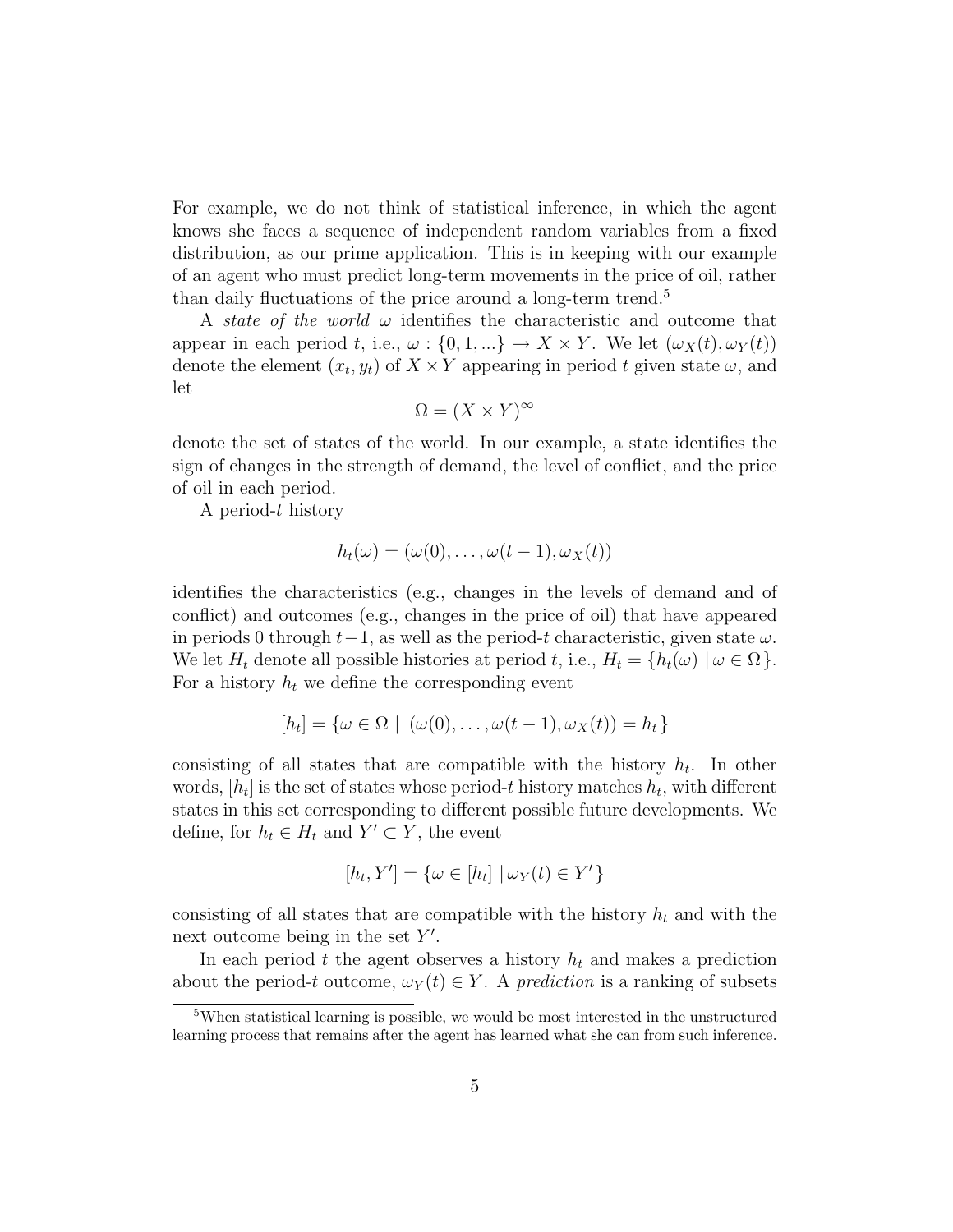in Y given  $h_t$ . Hence, for  $h_t \in H_t$  there is a binary relation  $\succsim_{h_t} \subset 2^Y \times 2^Y$  that ranks subsets of outcomes according to their plausibility.  $\sum_{h_t}$  is assumed to be a weak order that is monotone with respect to set inclusion.

In our example,  $Y = \{0, 1\}$ , and the only interesting subsets to compare are those consisting of specific outcomes,  $\{0\}$  and  $\{1\}$ . In a richer model Y could consist of all possible prices of oil, and we would allow the agent to consider subsets of Y of the form "the price of oil will exceed \$100 per barrel" or "the price of oil will be below \$80 a barrel," and to rank some such subsets as being more likely than others. Hence, the agent may view a price of oil above \$100 as being more likely than a price under \$100, which is in turn more likely than a price of precisely \$110; or, she may view an increase in price as more likely than a decrease, and so forth.

## 2.2 Predictions

Predictions are made with the help of conjectures. Each conjecture is a subset  $A \subset \Omega$ . A conjecture can represent a specific scenario, that is, a single state of the world, in which case  $A = {\omega}$ , and such conjectures will suffice to capture Bayesian reasoning. However, conjectures can contain more than one state, and thereby capture rules and analogies. In general, any reasoning aid one may employ in predicting  $y_t$  can be described by the set of states that are compatible with it.

The set of all subsets of  $\Omega$  is rather large and unwieldy. Nothing is lost by taking the set of conjectures to be the  $\sigma$ -algebra  $\mathcal A$  generated by the events  $\{[h_t]\}_{t\geq 0, h_t\in H_t}$ . Note that this is the same  $\sigma$ -algebra generated by  $\{[h_t, Y']\}_{t\geq 0, h_t\in H_t, Y'\subset Y}$  and that it contains all singletons, i.e.,  $\{\omega\} \in \mathcal{A}$  for every  $\omega \in \Omega$ .

To make predictions in period  $t$ , the agent first identifies, for any subset of outcomes  $Y' \subset Y$ , the set of conjectures that have not been refuted by previous observations and that predict an outcome in  $Y'$ . She then considers the weight of credence attached to this set of conjectures. The agent considers the set of outcomes  $Y'$  as more likely than the set  $Y''$  if and only if the former attains a higher weight of credence than the latter.

Formally, suppose that the agent has observed history  $h_t$  in period t and considers the set of outcomes Y'. A conjecture  $A \in \mathcal{A}$  has not been refuted by history  $h_t$  if  $A \cap [h_t] \neq \emptyset$ . The set of conjectures that have not been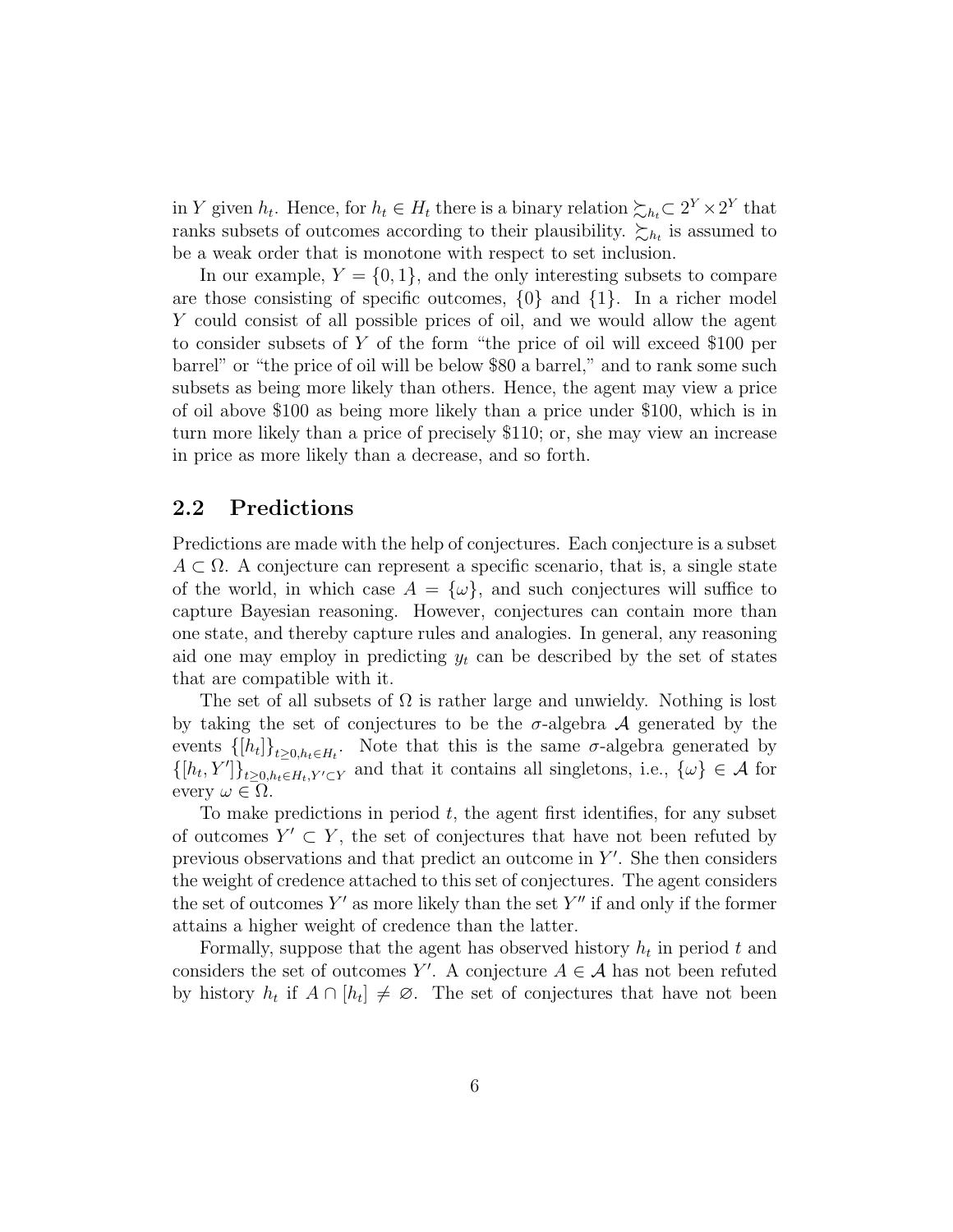refuted by history  $h_t$  and predict an outcome in Y' is<sup>6</sup>

$$
\mathcal{A}(h_t, Y') = \{ A \in \mathcal{A} \mid \emptyset \neq A \cap [h_t] \subset [h_t, Y'] \}.
$$
 (1)

The agent evaluates the relative likelihoods of outcomes  $Y'$  and  $Y''$ , at history  $h_t$ , by comparing the sets  $\mathcal{A}(h_t, Y')$  and  $\mathcal{A}(h_t, Y'')$ . The agent makes this comparison by using a "weight of credence" function  $\varphi_{h_t}$ . Formally,  $\varphi_{h_t}$ is a finite,  $\sigma$ -additive measure on sigma-algebra  $\mathcal{E} \subset 2^{\mathcal{A}}$  to be defined shortly.<sup>7</sup> We interpret  $\varphi_{h_t}(\mathcal{A}(h_t, Y'))$  as the weight the agent attaches to conjectures consistent with the outcomes Y', and  $\varphi_{h_t}(\mathcal{A}(h_t, Y''))$  as the weight the agent attaches to conjectures consistent with the outcomes  $Y''$ .<sup>8</sup> The agent ranks Y' as "at least as likely as" Y'', denoted  $Y' \succsim_{h_t} Y''$ , iff

$$
\varphi_{h_t}(\mathcal{A}(h_t, Y')) \ge \varphi_{h_t}(\mathcal{A}(h_t, Y'')). \tag{2}
$$

The prediction rule given by (2) exhibits a standard feature of information updating. Refuted conjectures are excluded from every set of the form  $\mathcal{A}(h_t, Y')$  and hence (cf. (1)) are excluded from the prediction process at  $h_t$ . Intuitively, one may think of each conjecture  $A$  as an expert, who argues that the state of the world has to be in the event A. The weight  $\varphi_{h_t}(A)$  is a measure of the expert's reliability in the eyes of the agent. The agent listens to the forecasts of all experts and, when comparing two possible predictions Y' and Y'', chooses the prediction that commands higher total support from the experts. When an expert is proven wrong, he is asked to leave the room and his future forecasts are ignored.

To complete this definition, we need to specify the  $\sigma$ -algebra  $\mathcal{E} \subset 2^{\mathcal{A}}$  over which the measures  $\varphi_{h_t}$  are defined.<sup>9</sup> For convenience, the domain of the function  $\varphi_{h_t}$  will be the same  $\sigma$ -algebra  $\mathcal E$  for each history  $h_t$ , even though

<sup>&</sup>lt;sup>6</sup>Observe that the conjectures  $\varnothing$  and  $\Omega$  are never included in  $\mathcal{A}(h_t, Y')$  for any  $Y' \subsetneq Y$ . The impossible conjecture  $\varnothing$  is not compatible with any history  $h_t$ , whereas the certain conjecture  $\Omega$  is tautological at every history  $h_t$ .

<sup>&</sup>lt;sup>7</sup>There is no loss of generality in taking  $\varphi_{h_t}$  to be a probability measure, but it economizes on notation to refrain from imposing this normalization. For example, we thereby avoid the need to constantly make special provision for cases in which denominators are zero.

<sup>&</sup>lt;sup>8</sup>The weighting function  $\varphi_{h_t}$  is equivalent to a belief function in the Dempster-Shafer theory of evidence (Dempster [10], Shafer [37]).

<sup>&</sup>lt;sup>9</sup>Recall that a conjecture A is an element of the  $\sigma$ -algebra A over the set of states  $\Omega$ . An element of  $\mathcal E$  is a set of conjectures, and hence is an element of a  $\sigma$ -algebra over the set  $2^{\mathcal{A}}$  of sets of states.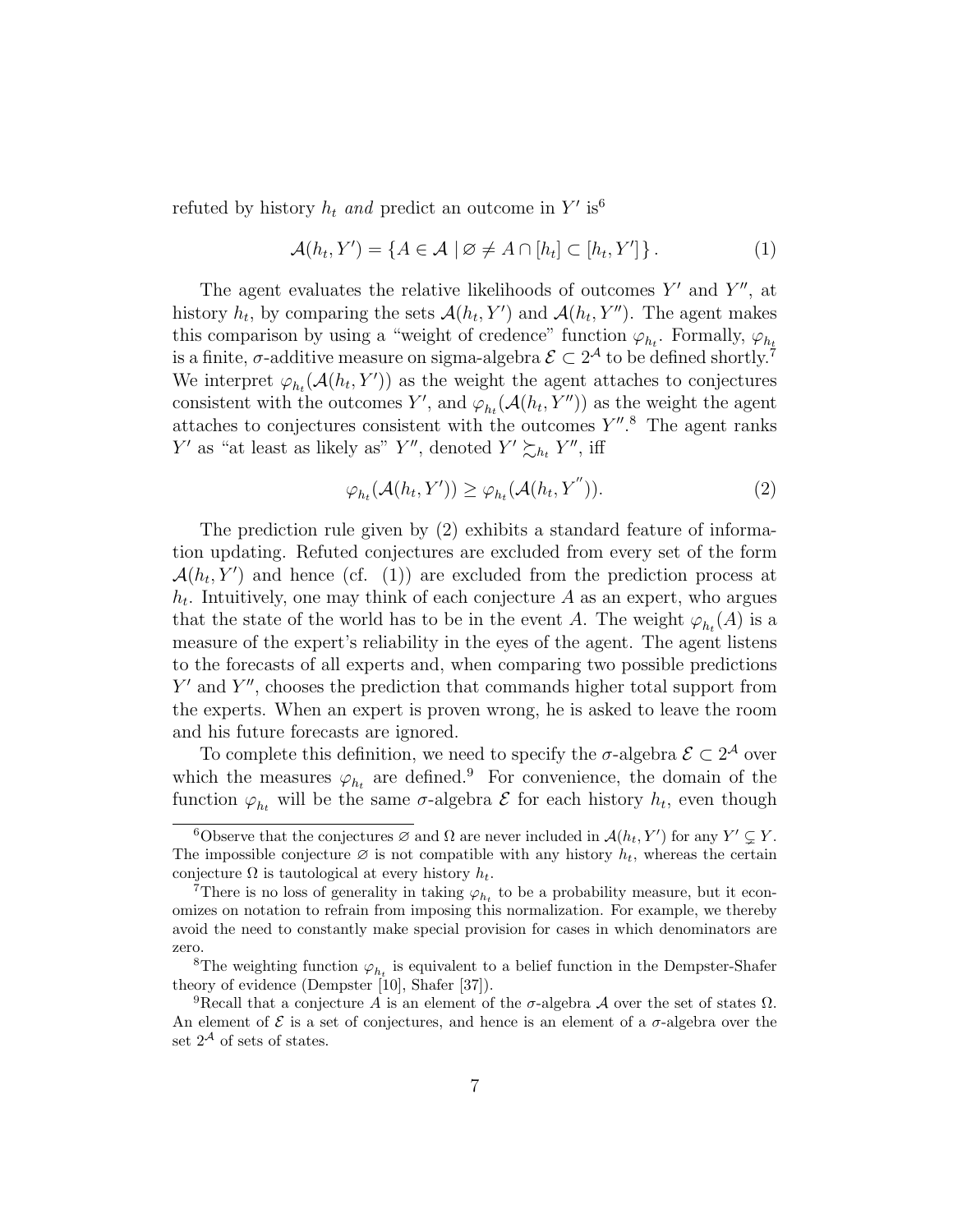only a subset of conjectures,  $\bigcup_{Y' \subseteq Y} \mathcal{A}(h_t, Y')$ , is relevant for prediction at  $h_t$ , and the definition of  $\varphi_{h_t}$  outside this set is irrelevant. Over this set, the weighting function  $\varphi_{h_t}$  can still depend on the history  $h_t$ . We interpret  $\varphi_{\varnothing}$ as the model the agent uses at the outset of the prediction problem. As the evidence unfolds, the agent may reevaluate the relative likelihoods of some conjectures, allowing  $\varphi_{h_t}$  to differ from  $\varphi_{\varnothing}$ .

A first step is obvious. Since predictions will be made by comparing the  $\varphi_{h_t}$  value of subsets of the type  $\mathcal{A}(h_t, Y')$ , we need to make sure that these are measurable. Let  $\mathcal{E}_0$  be the  $\sigma$ -algebra generated by all such sets,

$$
\{\mathcal{A}(h_t, Y')\}_{t \geq 0, h_t \in H_t, Y' \subset Y}
$$

.

For every measurable event,  $A \in \mathcal{A}$ , it will be useful to be able to refer to its weight of credence as  $\varphi_{h_t}(\{A\})$ , which requires that  $\{A\}$  be a measurable set. Let  $\mathcal{E}_1$  be the  $\sigma$ -algebra generated by all such sets for  $A \in \mathcal{A}$ . Similarly, the set of singletons in a conjecture will also be of interest, and we let  $\mathcal{E}_2$  be the  $\sigma$ -algebra generated by all sets,

$$
\{\{\omega\} \mid \omega \in A\}
$$

for  $A \in \mathcal{A}$ .<sup>10</sup> Finally, we define  $\mathcal E$  as the  $\sigma$ -algebra that is generated by  $\mathcal{E}_0 \cup \mathcal{E}_1 \cup \mathcal{E}_2$  and define a *model*  $\varphi_{h_t}$  to be a ( $\sigma$ -additive) probability measure on  $\mathcal{E}$ .

The use of states of the world to represent possible outcomes is standard in decision theory, as is the summation of a function such as  $\varphi_{h_t}$  to capture beliefs, and the elimination of conjectures that have been proven wrong. The most obvious departure we have taken from the familiar framework of Bayesian updating is to allow conjectures that consist of more than one state.<sup>11</sup> To confirm this, Section 3.1 shows that if we restrict attention to singe-state conjectures, then we have the familiar framework of Bayesian reasoning. Expanding the framework to encompass multi-state conjectures is necessary if we are to capture case-based and rule-based reasoning (cf. Sections 3.2 and 3.3).

<sup>&</sup>lt;sup>10</sup>The collection  $\mathcal{E}_1$  contains every set of the form  $\{\omega\}$ , but  $\{\{\omega\} | \omega \in A\}$  may be uncountable, and so must be explicitly included in the definition of the sigma-algebra  $\mathcal{E}$ . Doing so ensures, for example, that the set of Bayesian conjectures is measurable.

<sup>&</sup>lt;sup>11</sup>In the process, the notion of compatibility needs to be adapted: whereas a single state  $\omega$  is compatible with history  $h_t$  if  $\omega \in [h_t]$ , a (possibly multistate) conjecture A is compatible with history  $h_t$  if  $A \cap [h_t] \neq \emptyset$ .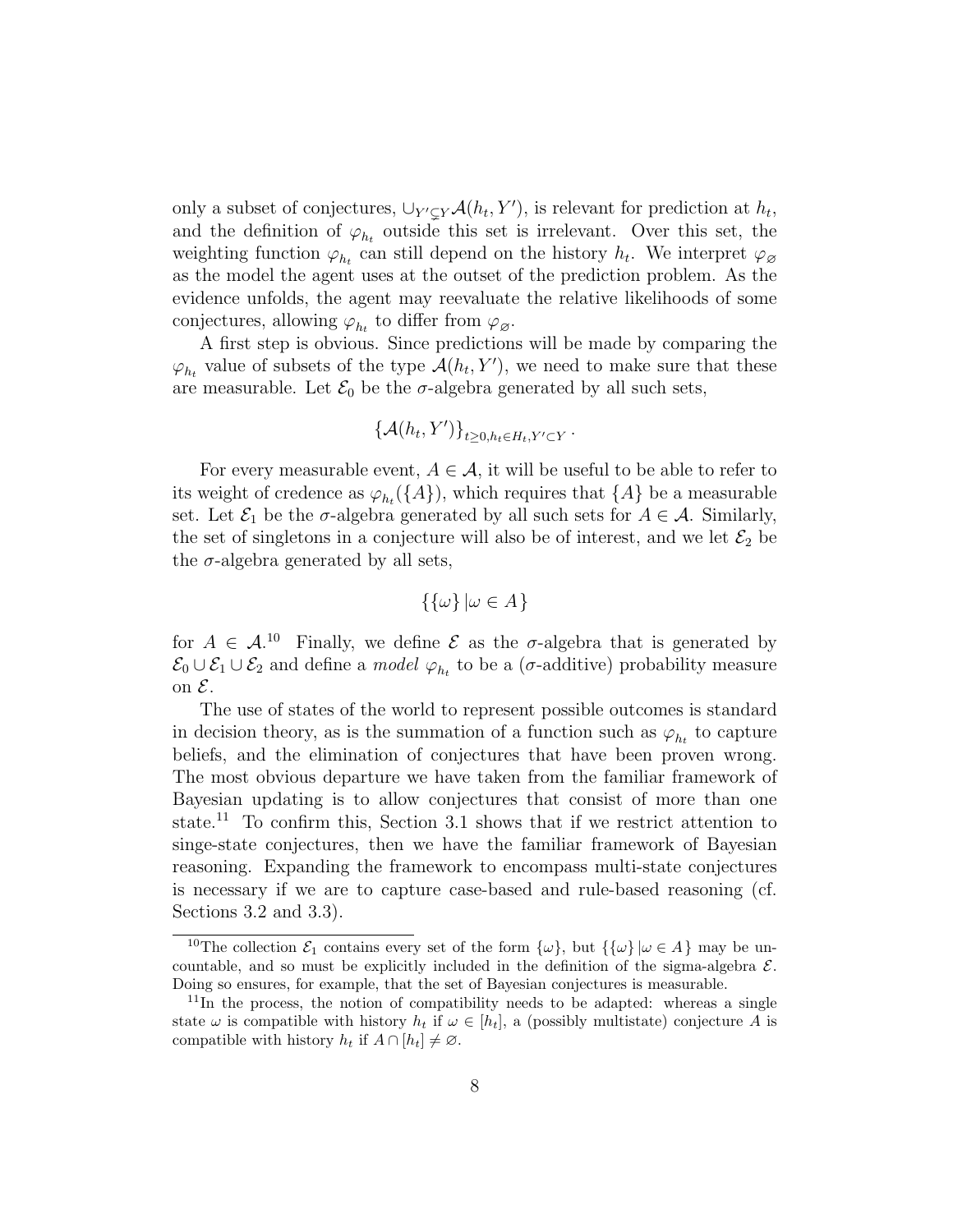We have restricted attention to deterministic conjectures. One sees this in (1), where conjectures are either clearly compatible or clearly incompatible with a given history. This is obviously restrictive, as we are often interested in drawing inferences about theories that do not make sharp predictions. However, a framework in which the implications of the evidence for various conjectures is dichotomous simplifies the analysis by eliminating assessments as to which theories are more or less likely for a given history, in the process allowing us to focus attention on the resulting induction. Section 6.2 sketches the beginnings of a generalization to non-deterministic conjectures.

It will be useful to have notation for the set of conjectures, in a subset  $\mathcal{D} \in \mathcal{E}$ , that are relevant for prediction at history  $h_t$ :

$$
\mathcal{D}(h_t) = \bigcup_{Y' \subseteq Y} \left\{ A \in \mathcal{D} \mid \varnothing \neq A \cap [h_t] \subset [h_t, Y'] \right\}.
$$

Notice that

$$
\mathcal{D}(h_t) = \cup_{Y' \subseteq Y} (\mathcal{D} \cap \mathcal{A}(h_t, Y')).
$$

Hence,  $\mathcal{D}(h_t) \in \mathcal{E}$ . It is the set of conjectures in  $\mathcal{D}$  that have not been refuted by  $h_t$  and that could lend their weight to some non-tautological  $(Y' \subsetneq Y)$ prediction after history  $h_t$ , and  $\varphi_{h_t}(\mathcal{D}(h_t))$  is be the total weight of credence for these conjectures.<sup>12</sup>

## 2.3 Updating

How does the agent learn in this model? We have already identified one avenue for learning, namely that refuted conjectures are thereafter excluded from consideration. If this were the only avenue for learning in our model, then the updating would precisely mimic Bayesian updating, and the only generalization from a standard Bayesian model would be the introduction of multi-state conjectures.

Our generalized model allows a second avenue for learning—the weighting function  $\varphi_{h_t}$  is allowed to vary with the history  $h_t$ . Collecting information allows the agent not only to exclude falsified conjectures, but to modify the weights she attaches to her surviving conjectures. This contrasts with Bayesian updating in a standard probability model, where unrefuted states

 $12$ The restriction of attention to non-tautological conjectures is introduced in order to render the numerical values of  $\varphi(\mathcal{D}(h_t))$ , for different classes D, more intuitive. Our main result also holds, and is in fact easier to prove, if one leaves in the set  $\mathcal{D}(h_t)$  also conjectures that are unrefuted and that do not restrict the prediction  $y \in Y$  in any way.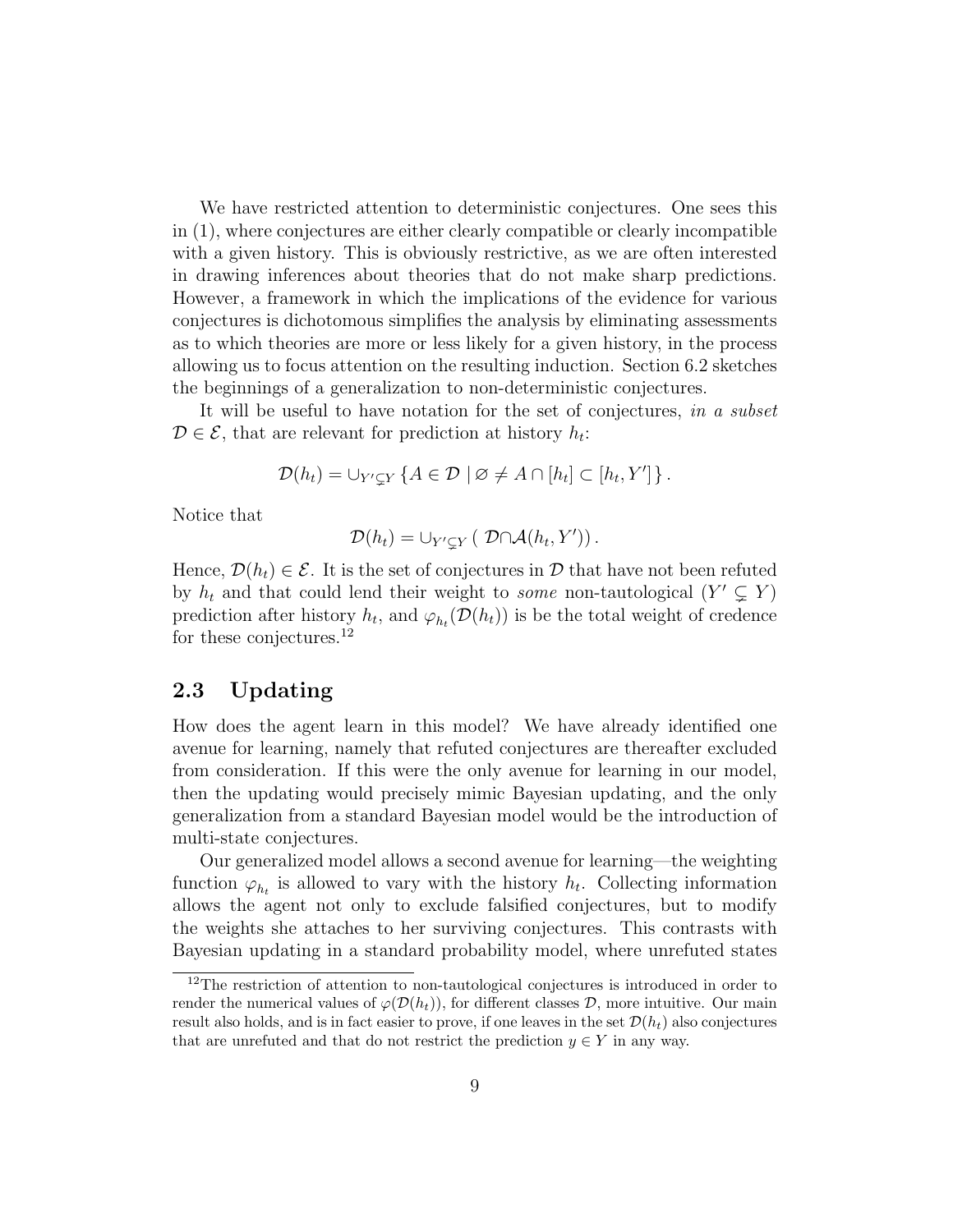retain their original relative weights, as well as with the notion of a likelihood function, which can only decrease in value as data are gathered.

We can obviously expect  $\varphi_{h_t}$  to vary with  $h_t$  if the agent is initially unaware of some conjectures. Such a conjecture will be assigned a zero weight at the outset, but a positive weight at a history  $h_t$  that brings the conjecture to mind. For example, it is possible that prior to September 11, 2001 the agent had not imagined that terrorists might fly commercial airliners into buildings. This unawareness is naturally captured by setting  $\varphi_{\alpha}$  of related conjectures to zero. However, given a history  $h_t$  that includes this event, conjectures that involve similar events in the future may have a positive weight in  $\varphi_{h_t}$ .

Even without unawareness,  $\varphi_{h_t}$  may depend on the history  $h_t$ . The competing conjectures in our model have different domains of application. Some conjectures make predictions at each period, while others only rarely hazard a prediction. Once we reach a history  $h_t$ , shouldn't conjectures that have made many correct predictions along the way be upgraded in comparison to those who have hitherto said little or nothing? In effect, shouldn't the value  $\varphi_{h_t}(\{A\})$  increase as A passes more prediction tests?

For example, suppose that there are two possible outcomes  $(|Y| = 2)$  and that conjecture A makes predictions at each of the periods  $t = 0, ..., 100$ , while conjecture A' makes a prediction only at  $t = 100$ . Conjecture A may be a market analyst who arrives at time  $t = 100$  having pegged the market correctly in every period, while conjecture  $A'$  may be a competing analyst who thus far has said nothing other than "can't tell." It seems that the weight we attach to A at time  $t = 100$  should be higher than that of  $A'$ , even if at the outset the two analysts seemed equally reliable.

However, rewarding conjectures (or experts) for passing more prediction tests does not require that  $\varphi_{h_t}$  depend on  $h_t$ . Instead, these rewards can be built into a function  $\varphi$  that is independent of  $h_t$ . In the example above, at time  $t = 0$  the agent already knows that conjecture A' will be irrelevant for the first 100 observations, and will join the game only at period  $t = 100$ . The agent can then build this comparison into the function  $\varphi_{\varnothing}$ , perhaps by assigning weights  $\varphi_{\mathcal{O}}(A) = 100 \varphi_{\mathcal{O}}(A')$ , and can then simply use  $\varphi_{\mathcal{O}}$  throughout. Thus, if at time  $t = 100$  conjecture A is still in the game, it will have a much higher weight than would  $A^{\prime}$ .<sup>13</sup> There is then no need to alter  $\varphi$ 

<sup>&</sup>lt;sup>13</sup>Alternatively, if A predicts incorrectly during some of the first 100 periods, it will subsequently be excluded and hence this choice of  $\varphi_{\emptyset}$  will not interfere with further pre-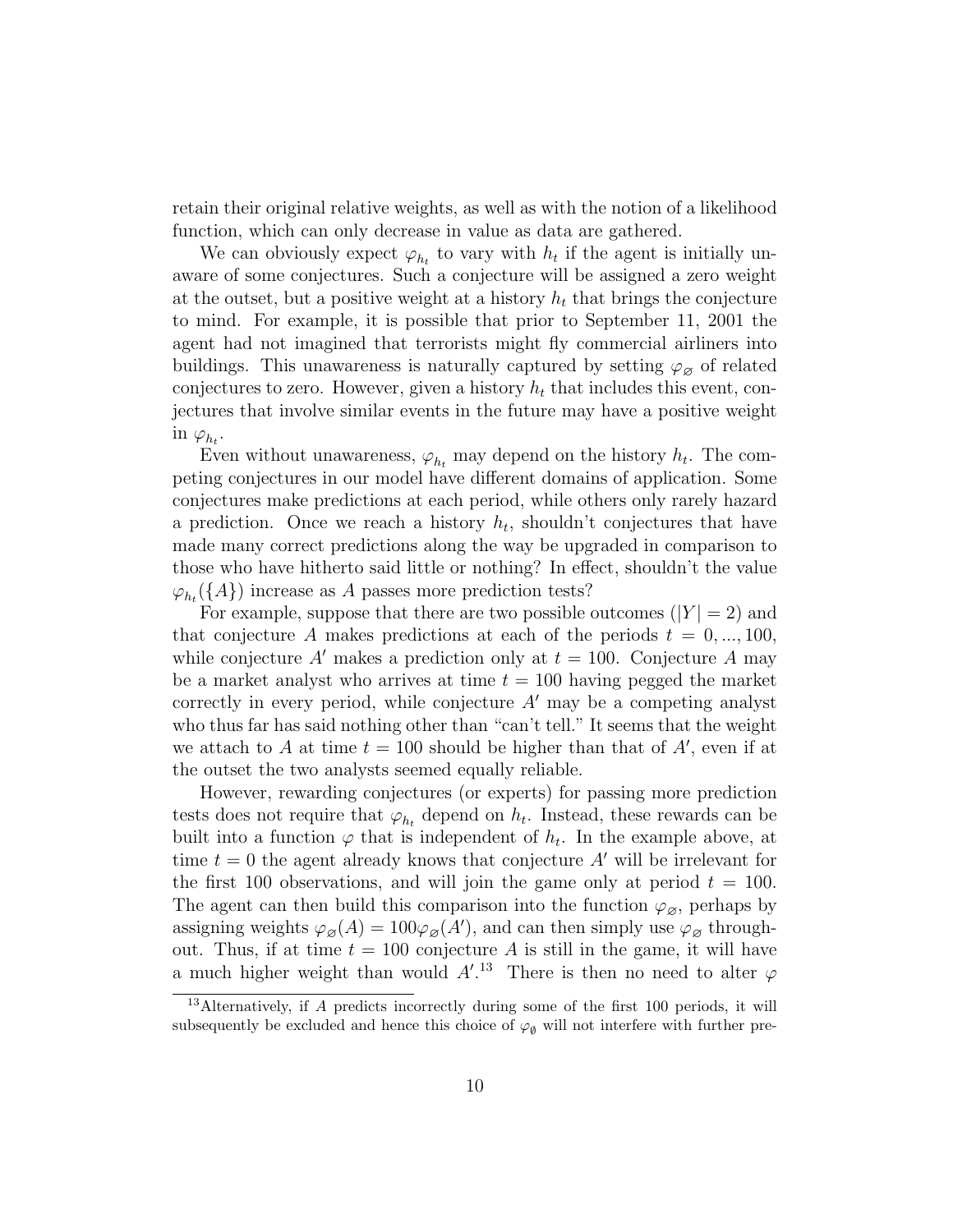once  $t = 100$  has been reached. In effect, if we know that conjecture A' will take no chances until period 100 and so will then be allocated a small weight relative to whatever conjecture has in the meantime passed many prediction tests, we might as well downgrade  $A'$  at the beginning.

Consider a somewhat more involved example in which conjecture A again makes predictions in every period, and  $A'$  now makes predictions at periods  $t = 0$  and  $t = 100$ , but remains silent in between. We may then want to assign the two conjectures equal weights at time  $t = 0$ , but adjust  $\varphi_{h_{100}}$  in order to give A credit for having made the intervening string of correct predictions, should both still be relevant at time  $t = 100$ . It seems as if simply adjusting  $\varphi_{\emptyset}$  and thereafter holding  $\varphi$  fixed will not accomplish both goals. However, we can indeed incorporate all of these considerations without allowing  $\varphi$  to depend on  $h_t$ . The key is to note that the conjectures A and A' can both be relevant at time  $t = 100$  only if they make identical predictions at time  $t = 0$ . But if they make the same prediction at time  $t = 0$ , only the sum of their weights (and not their relative weighting) has any effect on predictions at  $t = 0$ . If both conjectures are potentially relevant at  $t = 100$ , we can thus freely adjust  $\varphi_{\mathcal{O}}(A)$  and  $\varphi_{\mathcal{O}}(A')$  in such a way that would not change predictions until time  $t = 0$ , but will give A more weight at time  $t = 100$ .

The more general point is that  $\{\varphi_{h_t}\}_{t\geq 0, h_t\in H_t}$  is under-identified by the rankings  $\{\xi_{h_t} \subset 2^Y \times 2^Y\}_{t \geq 0, h_t \in H_t}$ . Many different models  $\{\varphi_{h_t}\}_{t \geq 0, h_t \in H_t}$  give rise to the same ranking of subsets (at each and every history). Indeed it turns out that any ranking that can be obtained by a history-dependent  $\{\varphi_{h_t}\}_{t\geq 0, h_t\in H_t}$  can also be represented by a history-independent  $\varphi$ :

**Proposition 1** Let  $\{\varphi_{h_t}\}_{t\geq 0, h_t \in H_t}$  be a collection of finite measures on  $(\Omega, \mathcal{A})$ . Then there exists a measure  $\varphi$  on  $(\Omega, \mathcal{A})$  such that, at each  $h_t$  and for every  $Y', Y'' \subset Y,$ 

$$
\varphi(\mathcal{A}(h_t, Y')) \geq \varphi(\mathcal{A}(h_t, Y')) \qquad \Leftrightarrow \qquad \varphi_{h_t}(\mathcal{A}(h_t, Y')) \geq \varphi_{h_t}(\mathcal{A}(h_t, Y'')).
$$

It thus sacrifices no generality to work with a function  $\varphi$  that is unchanged as history unfolds. Whether one wants to respond to the unfolding data by incorporating conjectures of which the agent was initially unaware or by increasing the weight of conjectures that have passed many tests, the resulting system of weight functions  $(\varphi_{h_t})_{h_t}$  is equivalent to a single function

dictions.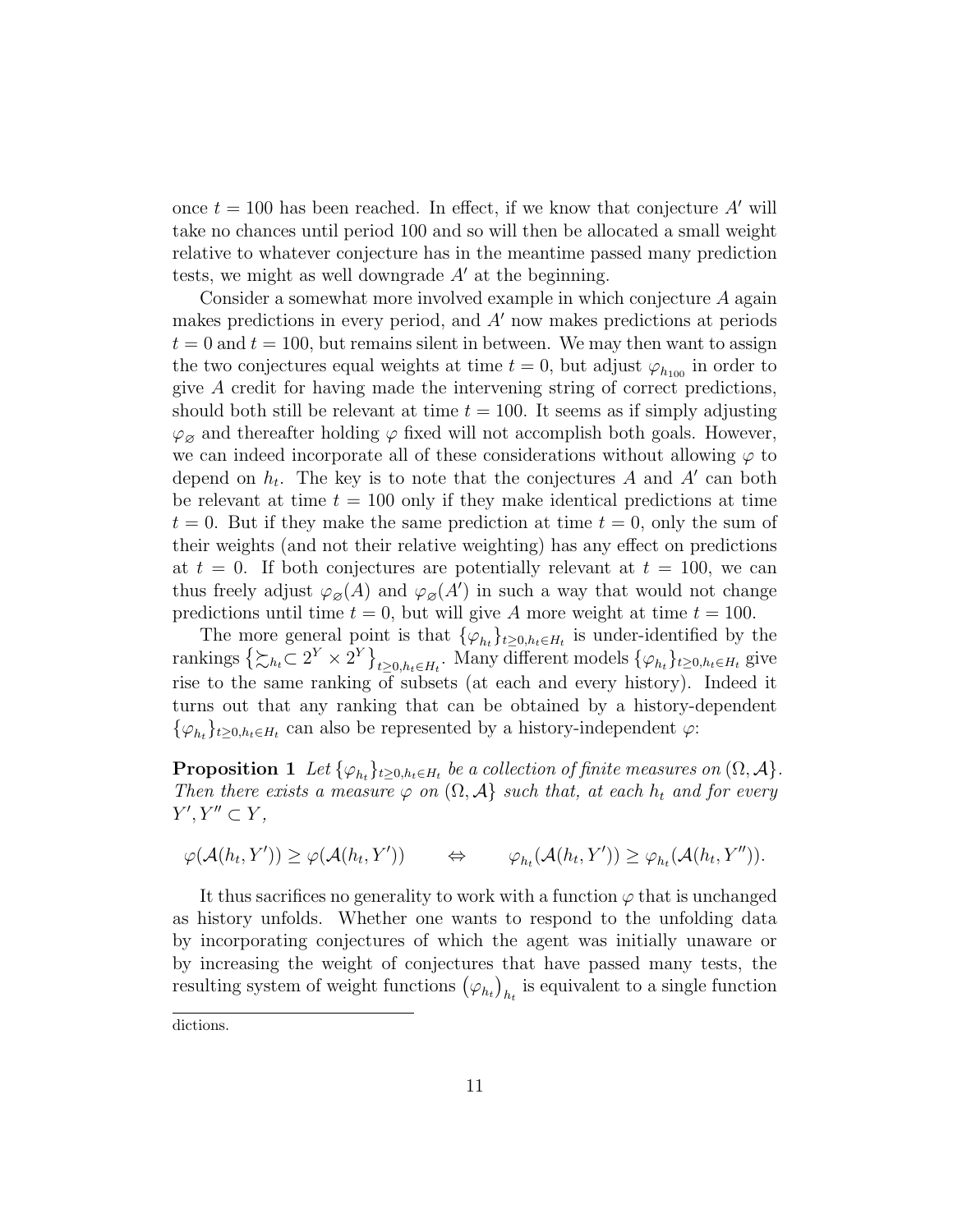$\varphi$  that does not change with history. We accordingly hereafter drop the  $h_t$ subscript on  $\varphi$  and work with an unchanging  $\varphi$ .

Observe that, when  $\varphi$  is independent of history, the updating rule inherent in  $(1)$ – $(2)$  is equivalent to the Dempster-Shafer (cf. Dempster [10], Shafer [37]) updating of the belief function defined by  $\varphi$ , in face of the evidence  $[h_t]$ . This updating rule has been axiomatized by Gilboa and Schmeidler [16] in the context of Choquet expected utility maximization.<sup>14</sup>

## 3 Special Cases

The unified framework is sufficiently general as to capture several standard models of inductive reasoning.

## 3.1 Bayesian Reasoning

We first show that our framework reduces to Bayesian reasoning if one restricts attention to conjectures that consist of one state each.

Bayesian reasoning appeared explicitly in the writings of Bayes [3].<sup>15</sup> Beginning with the work of de Finetti and his followers, it has given rise to the Bayesian approach to statistics (see, for example, Lindley [26]). Relying on the axiomatic approach of Ramsey [31], de Finetti [8, 9], and Savage [34], it has grown to become the dominant approach in economic theory and in game theory. The Bayesian approach has also made significant headways in computer science and artificial intelligence, as in the context of Bayesian networks (Pearl [30]). Within the philosophy of science, notable proponents of the Bayesian approach include Carnap [5] and Jeffrey [22]. These manifestations of the Bayesian approach differ in several ways, such as the scope of the state space and the degree to which Bayesian beliefs are related to decision making, but they share two common ingredients: (i) uncertainty is always quantified probabilistically; and (ii) when new information is obtained, probabilistic beliefs are updated according to Bayes's rule.

<sup>&</sup>lt;sup>14</sup>This updating is a special case of Dempster's rule of combination, in which the belief function defined by  $\varphi$  is combined with the belief function that attaches weight 1 to the events that contain the conjecture  $[h_t]$  (and zero to all other events). This special case of Dempster's rule of combination does not suffer from common criticisms of the Dempster-Shafer theory, such as those leveled by Voorbraak [40].

<sup>&</sup>lt;sup>15</sup>Precursors can be found in the early days of probability; see Bernoulli [4].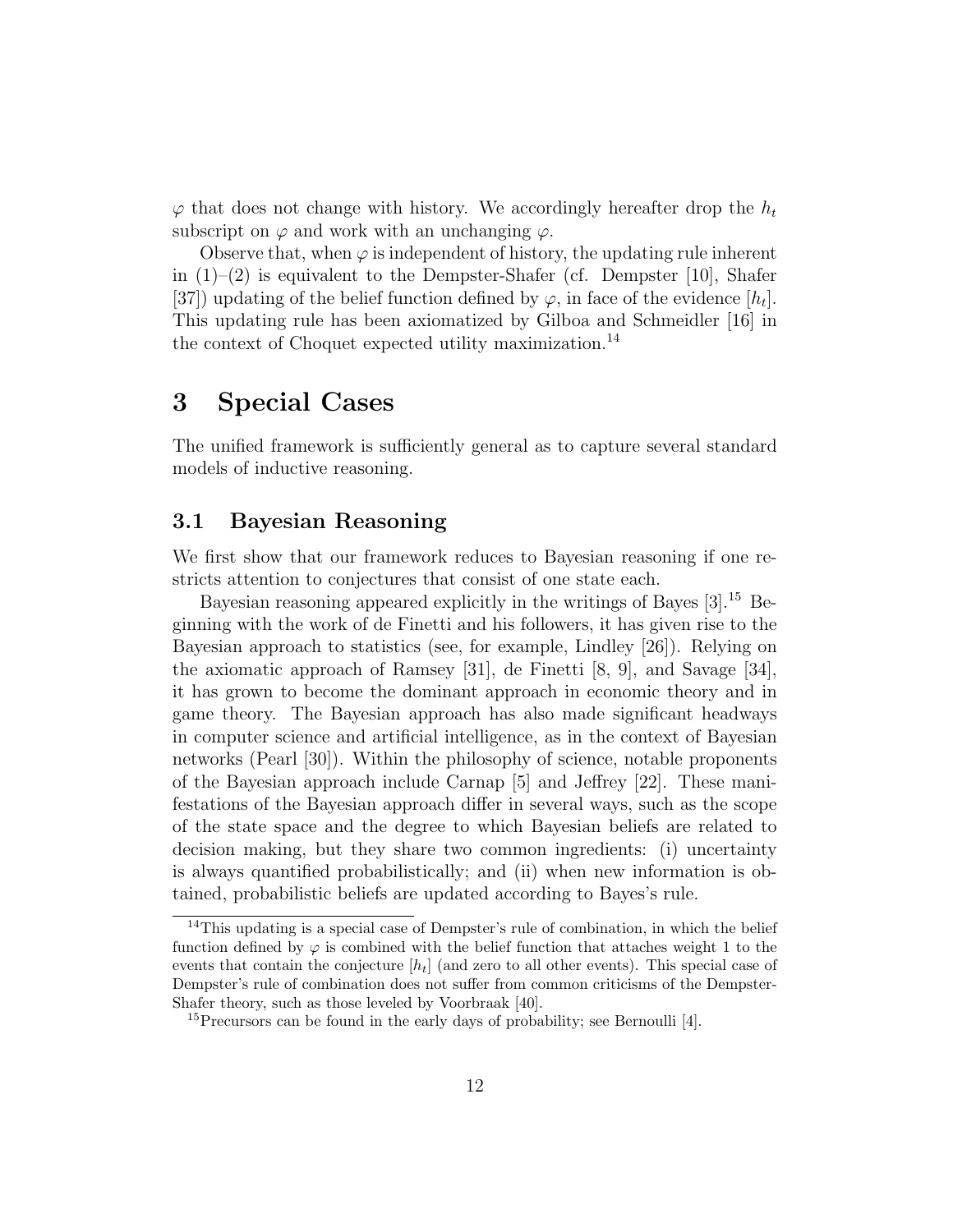To embed Bayesian reasoning in our framework, define the set of Bayesian conjectures to be

$$
\mathcal{B} = \{ \{\omega\} \mid \omega \in \Omega \} \subset \mathcal{A}.\tag{3}
$$

Notice that  $\mathcal B$  is an element of  $\mathcal E$ . Moreover, for every history  $h_t$ ,  $\mathcal B(h_t)$  is given by

$$
\mathcal{B}(h_t) = \{\{\omega\} \mid \omega \in [h_t]\}
$$

and it is in  $\mathcal E$  as well.

Each of the Bayesian conjectures thus fully specifies a single state of the world. In our price-of-oil example, a specific scenario might be that, at each t, demand for oil will increase, the level of conflict will not, and the price of oil will increase. This identifies a unique state  $\omega$  with  $\omega_X(t) = (1,0)$  and  $\omega_Y(t) = 1$  for all t, and the corresponding conjecture is  $A = {\omega}.$ 

A Bayesian agent will attach credence to no other conjectures, i.e.,

$$
\varphi\left(\{A \in \mathcal{A} \mid |A| > 1\}\right) = 0.
$$

We can now state:

**Observation 1** Let p be a probability on  $(\Omega, \mathcal{A})$ . There exists a model  $\varphi_p$ such that  $\varphi(\mathcal{A}\backslash\mathcal{B})=0$  and such that for every history  $h_t$ , there is a constant  $\lambda > 0$  for which, for every  $Y' \subset Y$ 

$$
p(y_t \in Y' | [h_t]) = \lambda \varphi_p(\mathcal{A}(h_t, Y')).
$$

This observation is verified by constructing the model  $\varphi_p(\{\{\omega\} \mid \omega \in A\}) =$  $p(A)$  for  $A \in \mathcal{A}$ , attaching to each set of singleton conjectures a weight of credence equal to the prior probability of the corresponding event. It is easy to verify that  $\varphi_p$  satisfies the equality of Observation 1 and that it is the unique such model, up to multiplication by a positive constant.

Bayesian reasoning is thus a special case of our framework: every Bayesian belief can be simulated by a model  $\varphi$ , and Bayesian updating is imitated by our process of excluding refuted conjectures. Apart from the normalization step, which guarantees that updated probabilities continue to sum up to 1 as conjectures are deleted but has no effect on relative beliefs, Bayesian updating is nothing more than the exclusion of refuted conjectures from further prediction.

Given that our model captures Bayesian reasoning via an assumption that conjectures contain only a single state each, it is worth noting that an agent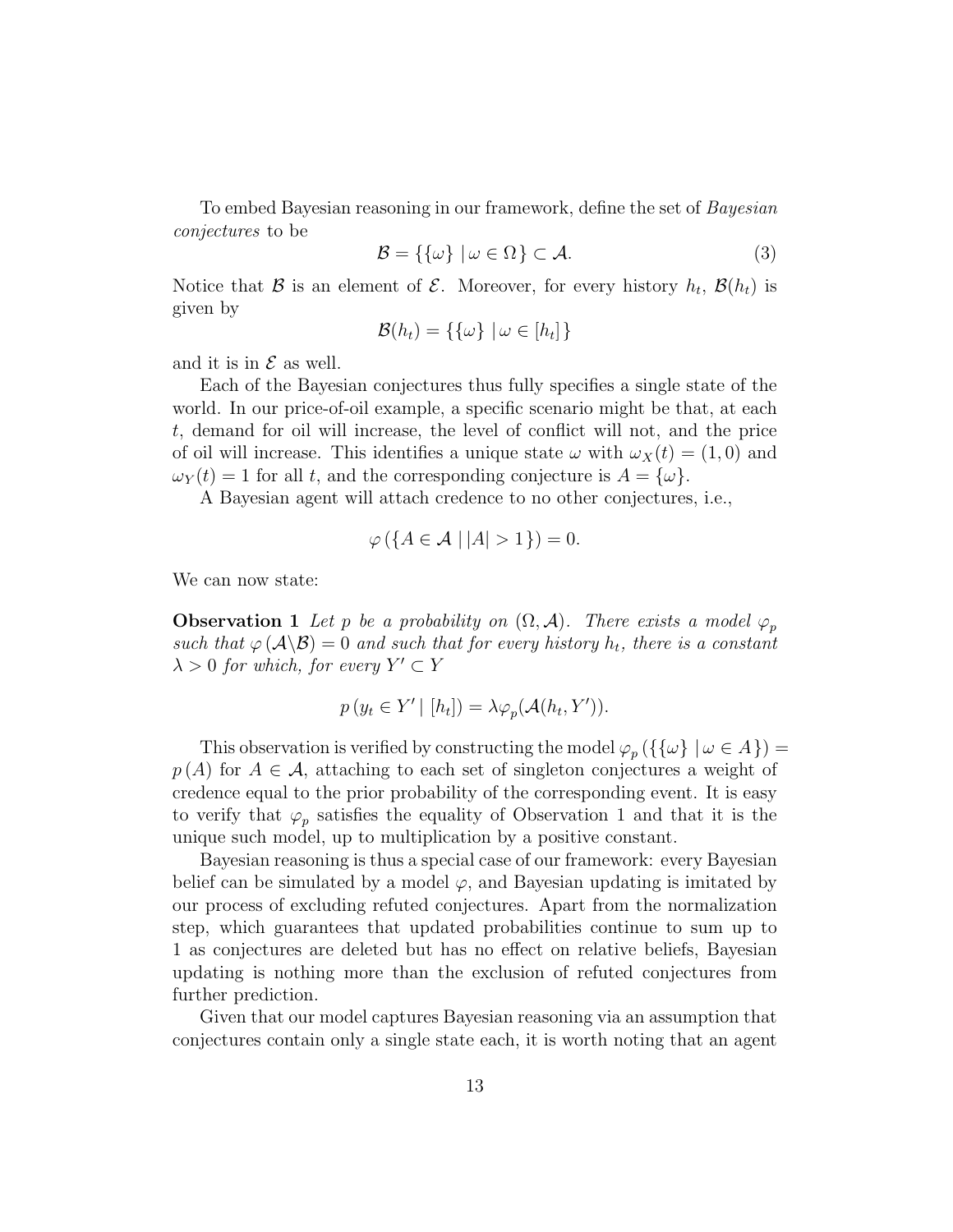who assigns positive weight to non-Bayesian conjectures (i.e.,  $\varphi(\mathcal{A}\setminus\mathcal{B})>0$ ) will not be "Bayesian" by any common definition of the term. For example, suppose that  $A = {\omega_1, \omega_2}$  and  $\varphi({A}) = \delta > 0$ . Such an agent can be viewed as arguing, "I think that one of  $\omega_1$  or  $\omega_2$  might occur, and I put a weight  $\delta > 0$  on this conjecture, but I cannot divide this weight between the two states." Intuitively, this abandons the Bayesian tenet of quantifying all uncertainty in terms of probabilities. Formally, the corresponding rankings of subsets of outcomes,  $\succsim_{h_t}$ , will not satisfy de Finetti's [8, 9] cancellation axiom: it can be the case that, for two events,  $B, C, B \succeq_{h_t} C$  but not  $B\setminus C\succsim_{h_t} C\setminus B$ . In addition, if we use the weight function to make decisions by maximization of a Choquet integral of a utility function, the maximization will fail to satisfy Savage's  $[34]$  "sure-thing principle" (axiom P2).<sup>16</sup> As a result, especially upon adding decisions to our model of beliefs (cf. Section 6.4), we have a converse to Observation 1: the decision maker will be Bayesian if and *only if*  $\varphi(\mathcal{A}\backslash\mathcal{B})=0$ .

## 3.2 Case-Based Reasoning

Analogical reasoning was explicitly discussed by Hume [21], and received attention in the twentieth century in the guise of case-based reasoning (Riesbeck and Schank [33], Schank [35]), leading to the formal models and axiomatizations of Gilboa and Schmeidler [17, 18, 19].

We consider here a very simple version in which case-based prediction is equivalent to kernel classification.<sup>17</sup> The agent has a similarity function over the characteristics,

$$
s: X \times X \to \mathbb{R}_+,
$$

and a memory decay factor  $\beta \leq 1$ . Given history  $h_t = h_t(\omega) \in H_t$ , a possible outcome  $y \in Y$  is assigned the weight

$$
S(h_t, y) = \sum_{i=0}^{t-1} \beta^{t-i} s(\omega_X(i), \omega_X(t)) \mathbf{1}_{\{\omega_Y(i) = y\}},
$$

<sup>16</sup>If positive weight is assigned to non-Bayesian conjectures, one should specify how expected utility maximization is generalized to a theory of decision making where beliefs are given by a function  $\varphi$  that is not generally additive. A well-known such generalization is the maximization of a Choquet [6] integral suggested by Schmeidler [36]. See Gilboa [14] for details and precise definitions. The axiomatic systems of de Finetti and Savage are also given in Kreps [24].

<sup>&</sup>lt;sup>17</sup>See Akaike [1] and Silverman [38].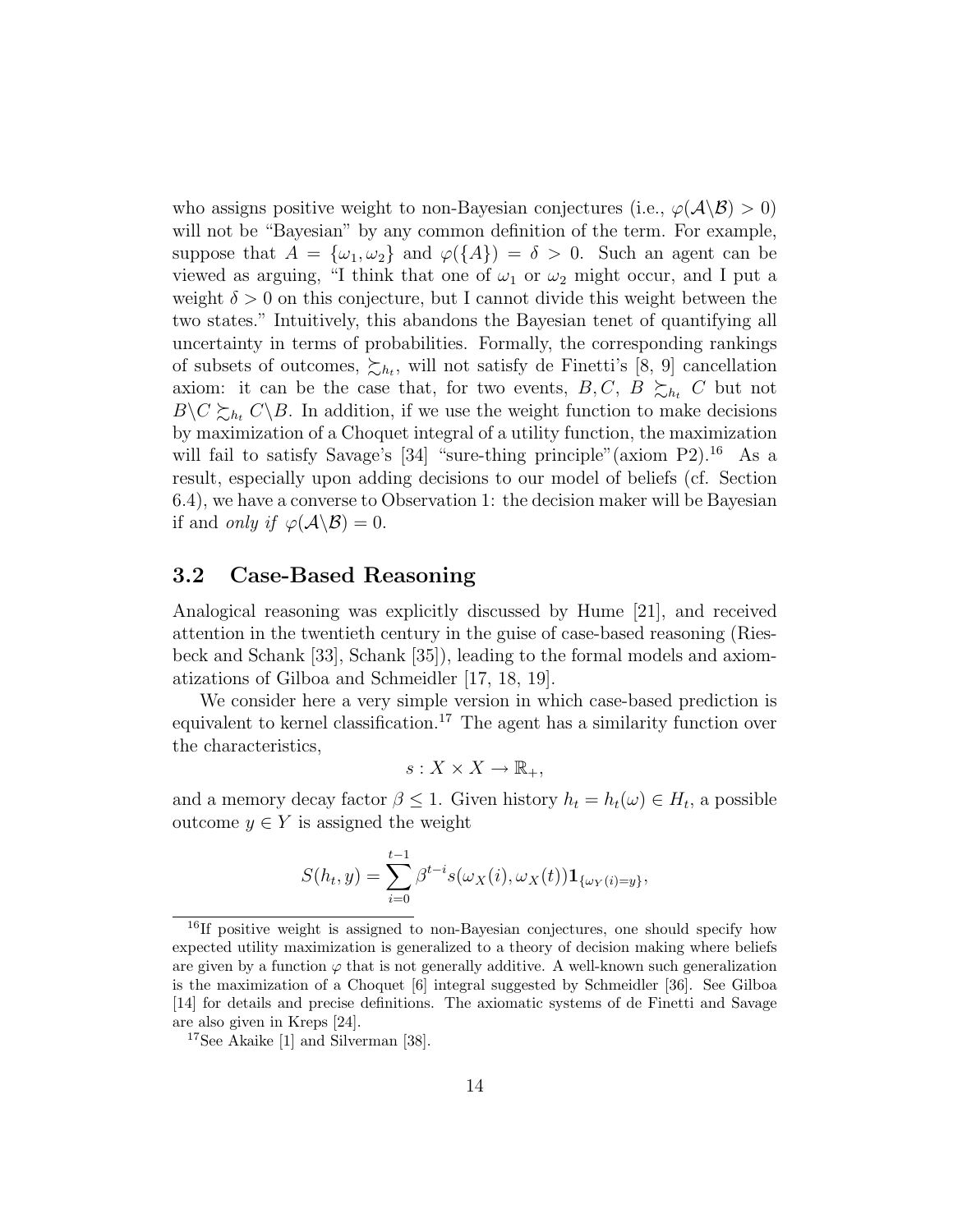where 1 is the indicator function of the subscripted event. Hence, the agent may be described as if she considered past cases in the history  $h_t$ , chose all those that resulted in some period  $i$  with the outcome  $y$ , and added to the sum  $S(h_t, y)$  the similarity of the respective characteristic  $\omega_X(i)$  to the current characteristic  $\omega_X(t)$ . The resulting sums  $S(h_t, y)$  can then be used to rank the possible outcomes y. If  $\beta = 1$  and in addition the similarity function is constant, the resulting number  $S(h_t, y)$  is proportional to the relative empirical frequency of  $y$ 's in the history  $h_t$ . If, on the other hand,  $\beta \to 0$ , the maximizer of  $S(h_t, \cdot)$  will be the most recent observation,  $\omega_Y(t -$ 1). Thus, when the similarity function is constant, case-based reasoning can be viewed as a simultaneous (and smooth) generalization of prediction by empirical frequencies on the one hand, and of prediction by recency on the other hand. Clearly, more interesting generalizations are possible when the similarity function isn't constant, and uses the information given in  $X$  to make more informed judgments.

To embed case-based reasoning in our framework, we first define casebased conjectures as follows. For every  $i < t \leq T-1$ ,  $x, z \in X$ , let

$$
A_{i,t,x,z} = \{ \omega \in \Omega \mid \omega_X(i) = x, \omega_X(t) = z, \omega_Y(i) = \omega_Y(t) \}
$$

and observe that it is the union of finitely many sets of the type  $[h_t, Y']$ . Hence  $A_{i,t,x,z} \in \mathcal{A}$  and  $\{A_{i,t,x,z}\}\in \mathcal{E}$ .

We can interpret this conjecture as indicating that, if the input data in period i are given by x and are given in period t by z, then periods i and t will produce the same outcome (value of  $y$ ). Notice that in contrast to the Bayesian conjectures, a single case-based conjecture consists of many states:  $A_{i,t,x,z}$  does not restrict the values of  $\omega_X(k)$  or  $\omega_Y(k)$  for  $k \neq i, t$ .

Let the set of all conjectures of this type be denoted by

$$
\mathcal{CB} = \{A_{i,t,x,z} \mid i < t \leq T, x, z \in X\} \subset \mathcal{A}.\tag{4}
$$

For example, our oil-price predictor may focus only on the years in which demand and conflict had the same trends as in the current period, and make her prediction based on the prevalence of price increases in these periods. This would correspond to the similarity function

$$
s((x^1, x^2), (z^1, z^2)) = \begin{cases} 1 & x^1 = z^1, x^2 = z^2 \\ 0 & otherwise \end{cases}.
$$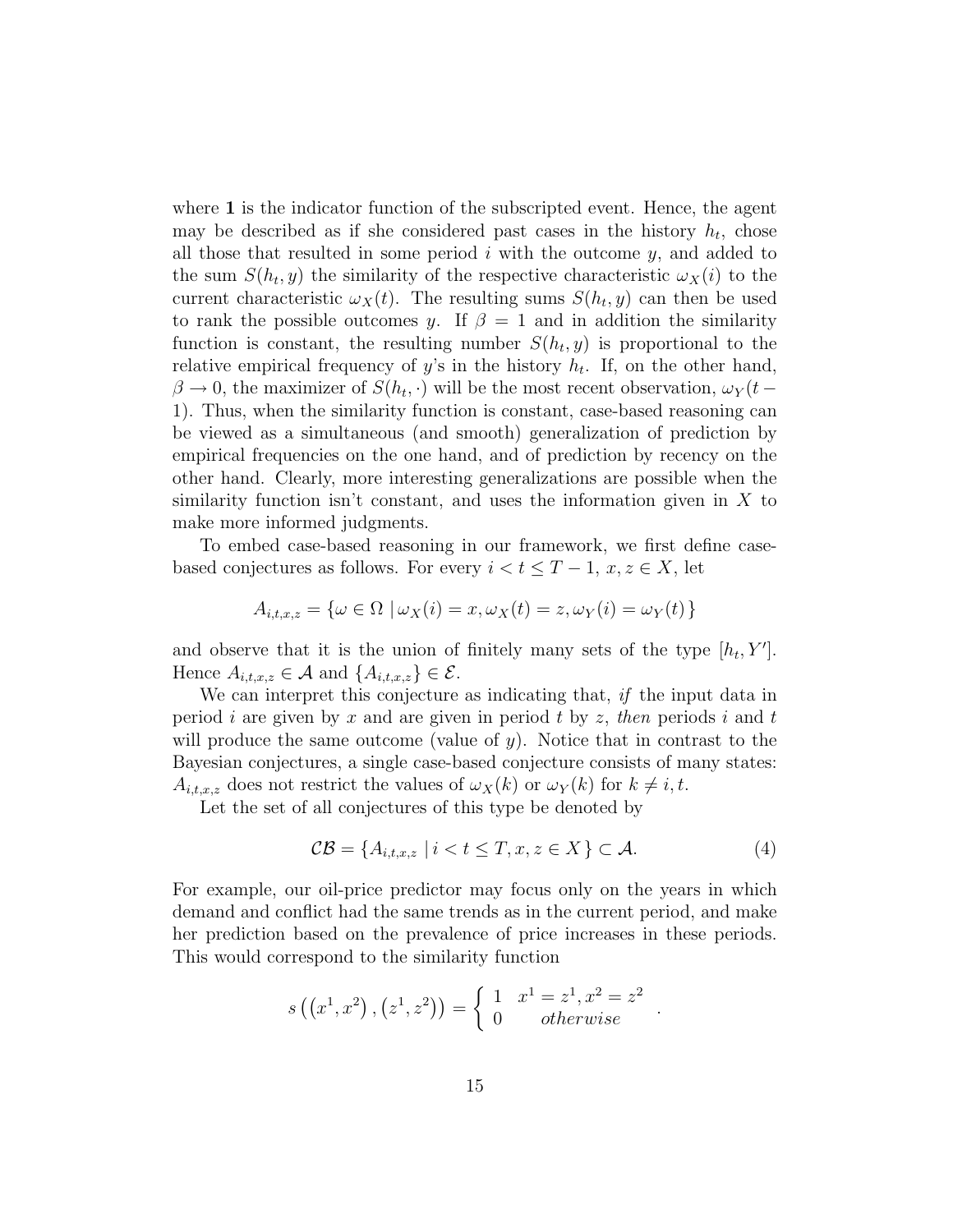Alternatively, the agent may assign some weight also to past periods that resembled the current period only in one aspect, and use a similarity function such as  $\overline{1}$ 1

$$
s\left(\left(x^{1},x^{2}\right),\left(z^{1},z^{2}\right)\right) = \begin{cases} 1 & x^{1} = z^{1}, x^{2} = z^{2} \\ a & x^{1} = z^{1}, x^{2} \neq z^{2} \\ b & x^{1} \neq z^{1}, x^{2} = z^{2} \\ 0 & otherwise \end{cases}
$$

for some  $a, b \in (0, 1)$ .

We can now state:

**Observation 2** Let there be given  $s : X \times X \to \mathbb{R}_+$  and  $\beta \leq 1$ . There exists a model  $\varphi_{s,\beta}$ , such that  $\varphi(\mathcal{A}\backslash\mathcal{CB})=0$  and for every history  $h_t$  and every  $y \in Y$ ,

$$
S(h_t, y) = \varphi_{s,\beta}(\mathcal{A}(h_t, \{y\})).
$$

This observation is verified by constructing the model

$$
\varphi_{s,\beta}(\lbrace A_{i,t,x,z}\rbrace) = \beta^{(t-i)}s(x,z). \tag{5}
$$

At history  $h_t = h_t(\omega)$ , only the conjectures  $\{A_{i,t,\omega_X(i),\omega_X(i)} \mid i < t\}$  yield predictions that are included in a singleton  $\{y\}$ . Hence, of all the case-based conjectures, only  $t$  conjectures will affect the prediction, corresponding to the t possible conjectures of the form  $A_{i,t,\omega_X(i),\omega_X(i)}$  (with  $i = 0,1,...,t-1$ ). Moreover, this implies that the set of all relevant case-based conjectures, at  $h_t$ ,  $\mathcal{CB}(h_t)$  is in  $\mathcal{E}$ . These conjectures will be divided among the  $|Y|$ possible values, each lending its weight to the outcome that occurred at the corresponding period i,  $\omega_Y(i)$ .

In general, we could define similarity relations based not only on single observations but also on sequences, or on other more general patterns of observations. Such higher-level analogies can also be captured as conjectures in our framework. For instance, the agent might find history  $h_t$  similar to history  $h_i$  for  $i < t$ , because in both of them the last k periods had the same observations. This can be reflected by conjectures including states in which observations  $(i - k + 1), ..., i$  are identical to observations  $(t - k + 1), ..., t$ , and so forth.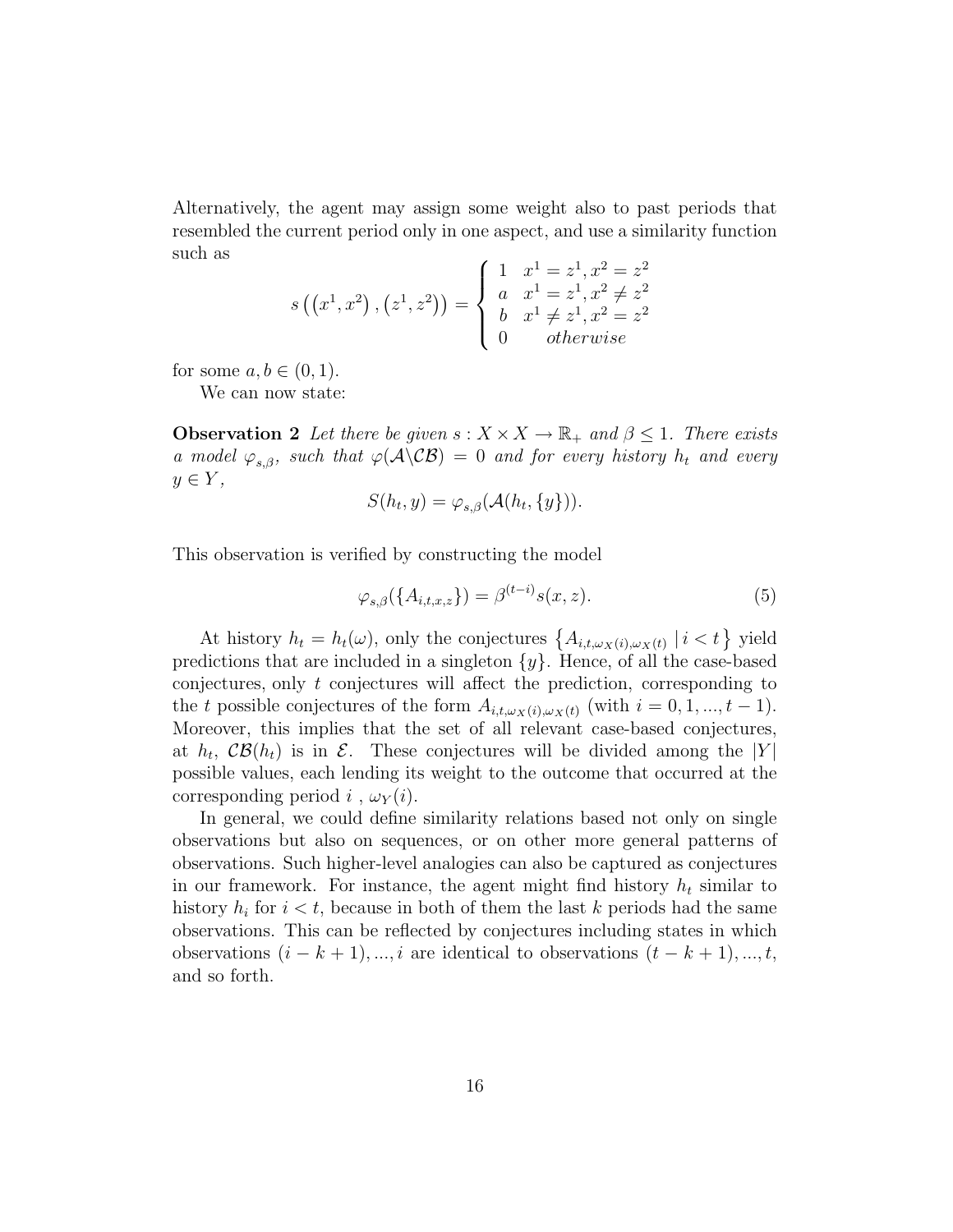## 3.3 Rule-Based Reasoning

The earliest models of reasoning employing general rules date back to Greek philosophy and its study of logic, focusing on the process of deduction and the concept of proof. The rise of analytical philosophy, the philosophy of mathematics, and artificial intelligence greatly extended the scope of rulebased reasoning, including its use for modeling human thinking, as in the introduction of non-monotonic (McCarthy [27], McDermott and Doyle [28], Reiter [32]), probabilistic (Nilsson [29]), and a variety of other new logics.<sup>18</sup>

We do not have a precise definition or rule-based reasoning. Instead, rule-based reasoning is to a large extent a collection of everything that is left over after one extracts whatever categories are of interest. We illustrate in this section some examples of reasoning that we regard as rule-based.

In many circumstances, we will think of particular conjectures as capturing rules. For example, the rule "the price of oil always rises" corresponds to the conjecture

$$
A = \{ \omega \in \Omega \mid \omega_Y(t) = 1 \quad \forall t \}.
$$

There are many states in this conjecture, featuring different sequences of changes in the values of the level of demand and conflict.

Our framework can also encompass association rules, or rules that can be expressed as conditional statements. For example, consider the rule "if the level of conflict has risen, so will the price of oil." This rule can be described by

$$
A = \{ \omega \in \Omega \mid \omega_{X^2}(t) = 0 \quad or \quad \omega_Y(t) = 1 \quad \forall t \}.
$$
 (6)

(Recall that  $\omega_{X^2}(t)$  indicates whether there was an increase in the index of conflict, and  $\omega_Y(t)$  an increase in the price of oil. The rule "A implies B" is then read as "A is false, or B is true, or possibly both.")

An association rule will be excluded from the summation defining  $\varphi(\mathcal{A}(h_t))$ as soon as a single counter-example is observed. Thus, if history  $h_t$  is such that for some  $i < t$  we observed an increase in the level of conflict that was not followed by a rise in the price of oil, the conjecture (6) will not be used for further analysis. When an association rule is unrefuted, it may or may not affect predictions, depending on whether its antecedent holds. Specifically, if we consider a period  $t$  in which the level of conflict did not rise, the antecedent of rule A does not hold  $(\omega_{X^2}(t) \neq 1)$ . This ensures that any value  $\omega_Y(t)$  is compatible with A, and hence that the weight of the rule  $\varphi(\lbrace A \rbrace)$  will

<sup>18</sup>See also Gardenfors [13] and Levi [25].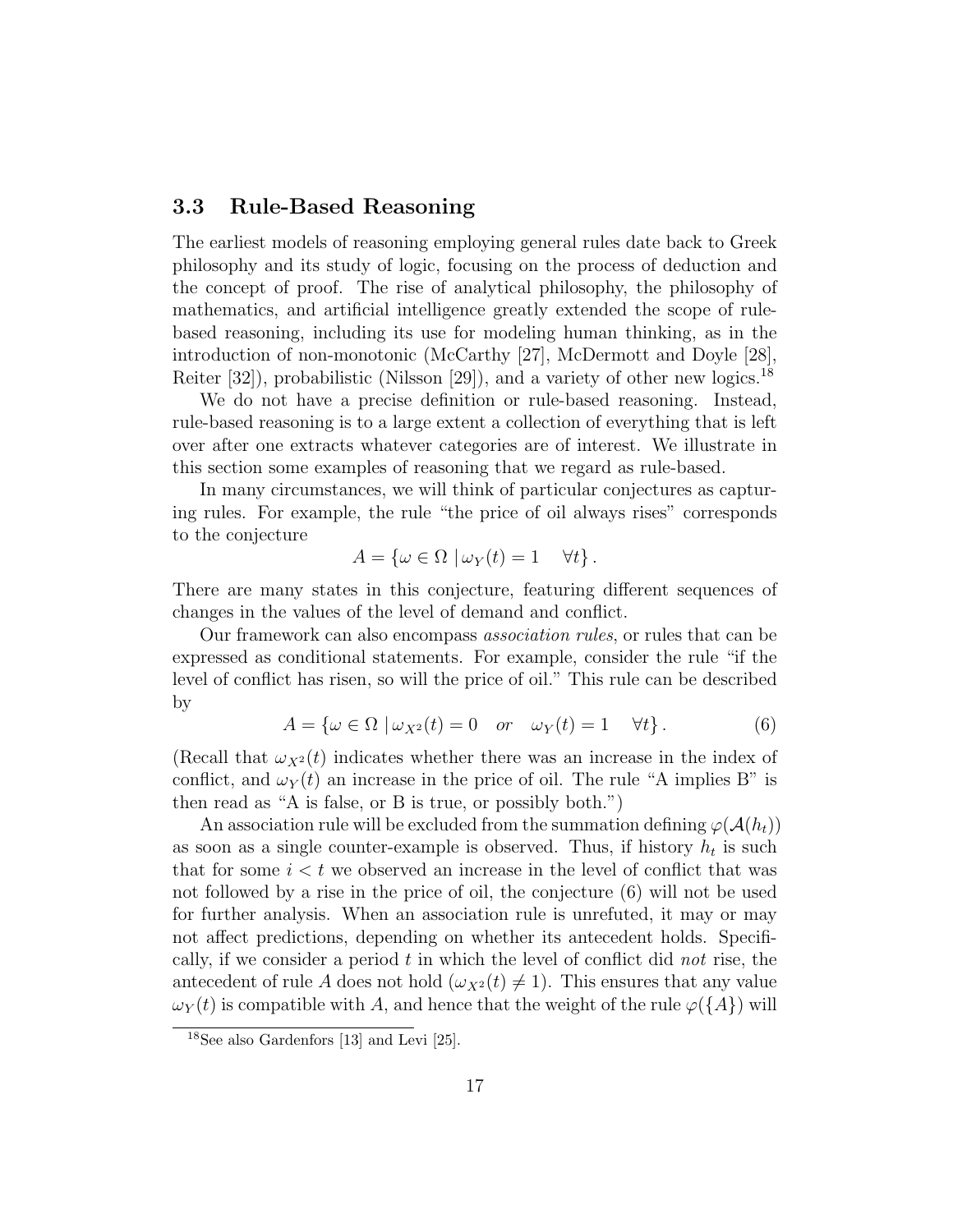not be counted in the summation  $\varphi(\mathcal{A}(h_t, Y'))$  for any  $Y' \subsetneq Y$ . In general, if the antecedent of a rule is false, the rule becomes vacuously true and does not affect prediction. However, if (in this example) we do observe a rise in the level of conflict,  $\omega_{X^2}(t) = 1$ , the rule has bite (retaining the assumption that it is as yet unrefuted). Its weight of credence  $\varphi$  will be added to the prediction that the price of oil will rise,  $\omega_Y(t) = 1$ , but not to the prediction that it will not,  $\omega_Y(t) = 0$ .

Our framework also allows one to capture functional rules, stating that the value of  $y$  is a certain function f of the value of x, such as

$$
A = \{ \omega \in \Omega \mid \omega_Y(t) = f(\omega_X(t)) \quad \forall t \}.
$$

Holland's [20] genetic algorithms employ additive aggregation over rules. This method addresses a classification problem where the value of  $y$  is to be determined by the values of  $x = (x^1, ..., x^m)$ , based on past observations of  $x$  and  $y$ . The algorithm maintains a list of association rules, each of which predicts the value of y according to values of some of the  $x^j$ 's. For instance, one rule might read "if  $x^2$  is 1 then y is 1" and another, "if  $x^3$  is 1 and  $x^7$ is 0 then  $y$  is 0." In each period, each rule has a weight that depends on its success in the past, its specificity (the number of  $x^j$  variables it involves) and so forth. The algorithm chooses a prediction y that is a maximizer of the total weight of the rules that predict this y and that apply to the case at hand.

The prediction part of genetic algorithms is therefore a special case of our framework, where the conjectures are the association rules involved. However, in a genetic algorithm the set of rules does not remain constant, with rules instead being generated by a partly-random process, including crossover between "parent genes," mutations, and so forth.

We may be interested in sets of rules, and in tracking how the agent's weight of credence shifts among them. For example, suppose the agent is convinced that the price of oil will steadily increase over the next fifty hears (and has no idea what will happen after that, believing that at that point the world's reserves of oil will be exhausted). The she may attach her highest weigh to credence to those states that feature 1's in their first fifty places. She may attache her next highest weight to the collection of states that feature a single 0 in the first fifty periods, followed by a somewhat lower weight attached to states featuring two 0's, and so on. As time progresses, her prediction will be dominated by the unfalsified conjecture featuring the smallest number of 0s, and hence she will continue to predict increases.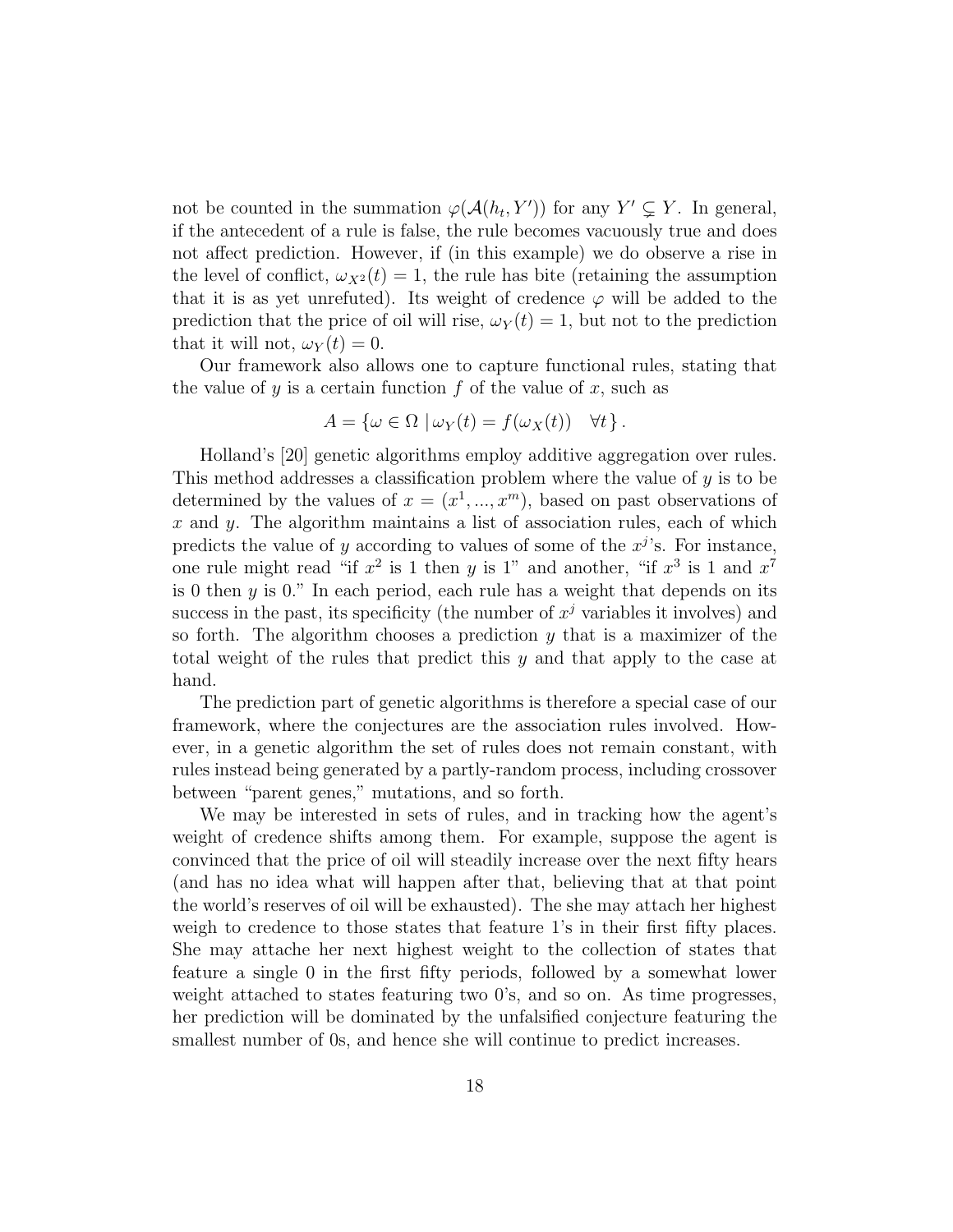There are many examples of rule-based reasoning that go beyond the simple cases we have just discussed. Indeed, any rule with a clear empirical meaning corresponds to a conjecture  $A$ , which is its extension: the set of states of the world that are consistent with the rule.

### 3.4 Combined Models

The previous subsections illustrate how our framework can capture each of the modes of reasoning separately. Its main strength, however, is in being able to smoothly combine such modes of reasoning, simply by considering models  $\varphi$  that assign positive weights to sets of conjectures of different types.

For example, consider an agent who attempts to reason about the world in a Bayesian way, to foresee all possible eventualities and assign probabilities to them. The agent has a probability p over the states of the world,  $\Omega$ . However, in the back of her mind she also carries with her some general rules and analogies. Assume that she employs a model  $\varphi$  such that

$$
\varphi\left(\mathcal{B}\right)=1-\varepsilon
$$

(where  $\varepsilon > 0$ ) with weight allocated among the Bayesian conjectures according to

$$
\varphi\left(\left\{\left\{\omega\right\} \mid \omega \in A\right\}\right) = \left(1 - \varepsilon\right)p\left(A\right)
$$

(for all  $A \in \mathcal{A}$ ) and the remaining weight  $\varepsilon$  is split among case-based and rule-based conjectures.

If  $\varepsilon$  is small, the non-Bayesian conjectures will play a relatively minor role is determining predictions, as long as history proceeds along a path that had a high a-priori probability  $p$ . However, suppose that the reasoner faces an eventuality, such as the September 11 attacks or the Lehman Brothers' collapse, that is surprising in the sense that the agent had assigned low or even zero probability  $p$  to this event. How will the agent make predictions? If she has assigned the event zero probability, Bayesian updating will not be well-defined. In this case, the non-Bayesian conjectures, whose total weight is bounded by  $\varepsilon$ , may determine the agent's predictions. For example, in the face of the September 11 attack, the agent might discard Bayesian reasoning and resort to the general rule that "at the onset of war, the stock market plunges." Alternatively, the agent may resort to analogies, and predict the stock market's behavior based on past cases such as the attack on Pearl Harbor.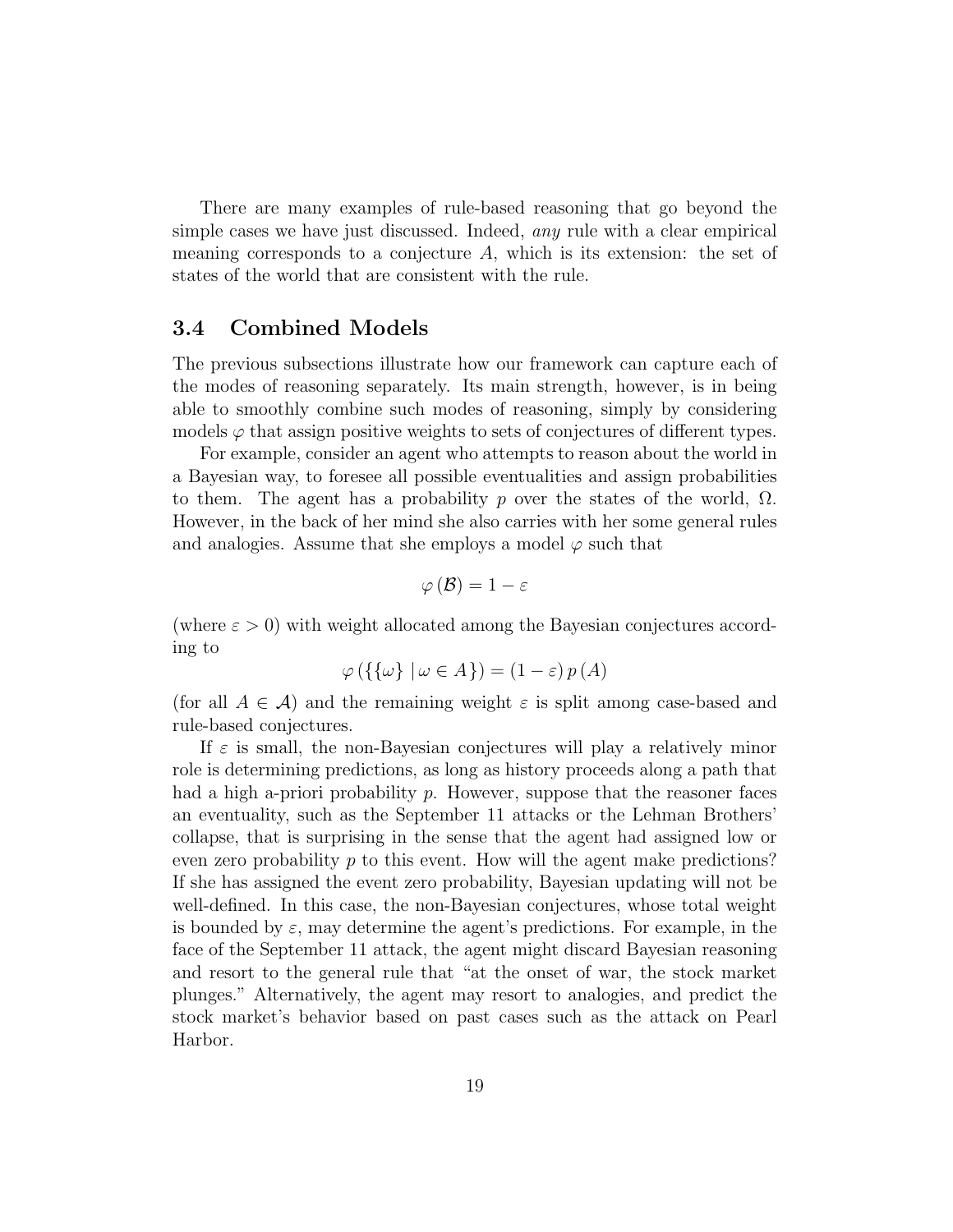If the event in question had a nonzero but very small prior probability, non-Bayesian reasoning will again be relatively more important. For example, it is possible that the agent has conceived of the possibility of Lehman Brothers' collapse, but assigned a very small probability to this event. Once the event occurred, conditional probabilities are well-defined and can be used. However, non-Bayesian conjectures, which used to have a negligible effect on the reasoner's predictions, will now be much more prominent. This can be interpreted as if the reasoner has a certain degree of doubt about her own probabilistic assessments, captured by the weight  $\varepsilon > 0$  put on non-Bayesian conjectures. When a small probability event occurs, it as if the agent tells herself, "I do have my updated Bayesian beliefs, but I start doubting my probability assessments; after all, according to these very same assessment, it used to be very unlikely to find ourselves where we are. Hence, it might be a good idea to consider other modes of reasoning as well."

Our framework can thus describe the reasoning of agents who are mostly Bayesian most of the time. However, they have a certain degree of selfcriticism that allows them to doubt their probabilistic assessments when they encounter surprises. Indeed, as we will see in the next section, it may not be easy for the reasoner to try to avoid surprises and at the same time to remain Bayesian.

## 4 Dynamics of Reasoning Methods

## 4.1 Bayesian vs. non-Bayesian Reasoning

We first illustrate the unified model with a positive question. Under what conditions will Bayesian reasoning survive as evidence accumulates, and when will the agent turn to other modes of reasoning? Our answer is that Bayesian reasoning will wither away if the agent's prior is not sufficiently informative.

#### 4.1.1 Assumptions

We start by assuming that at least some weight is placed on both Bayesian and case-based reasoning:

#### Assumption 1

$$
\varphi(\mathcal{B}), \varphi(\mathcal{C}\mathcal{B}) > 0.
$$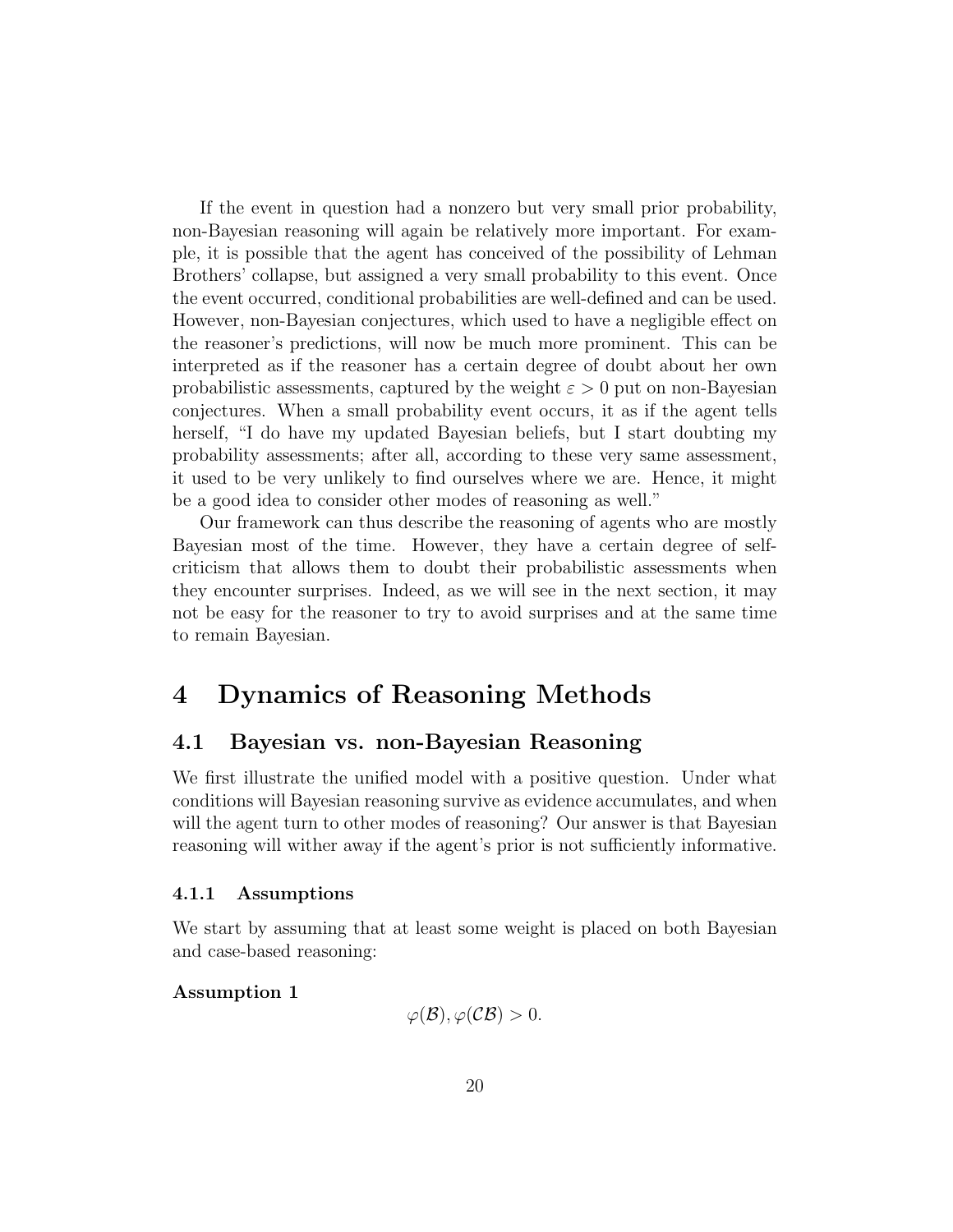There can be many other types of conjectures that get non-zero weight according to  $\varphi$ . The specific inclusion of case-based reasoning is a matter of convenience, born out of familiarity. We explain in Section 4.1.2 how this assumption could be reformulated to make no reference to case-based conjectures.

Next, we think of the agent as allocating the overall weight of credence in a top-down approach, first allocating weights to modes of reasoning, and then to specific conjectures within each mode of reasoning. First consider the weight of the Bayesian conjectures,  $\varphi(\mathcal{B})$ . We are interested in an agent who believes that she knows relatively little about the process she is observing, and who has already made use of advanced statistical techniques where these are available. An extreme case of ignorance is modeled, as in the example, by a uniform prior:

$$
\frac{\varphi(\mathcal{B}(h_t))}{\varphi(\mathcal{B}(h'_t))}=1,
$$

for any pair of histories of the same length,  $h_t$  and  $h'_t$ . We can relax this assumption, requiring only that the probability assigned to any particular event cannot be too much smaller than that assigned to another event at the same period t. Thus, one may assume that there exists  $M > 1$  such that, for every t and every  $h_t, h'_t \in H_t$ ,

$$
\frac{\varphi\left(\mathcal{B}(h_t)\right)}{\varphi\left(\mathcal{B}(h'_t)\right)} < M. \tag{7}
$$

We weaken this condition still further, allowing  $M$  to depend on  $t$ , and assume only that the ratio between the probabilities of two events cannot go to infinity (or zero) too fast as we consider ever-larger values of  $t$ . Formally,

**Assumption 2 (Ignorance)** There exists a polynomial  $P(t)$  such that, for every t and every two histories  $h_t, h'_t \in H_t$ ,

$$
\frac{\varphi(\mathcal{B}(h_t))}{\varphi(\mathcal{B}(h'_t))} \le P(t).
$$

Assumption 2 will be violated if, as often assumed in Bayesian models, the agent believes she faces successive iid draws, say,  $\omega_Y(t) = 1$  in each period with probability  $p > 0.5^{19}$  In this case the agent believes that she knows

<sup>19</sup>For an easy illustration of this failure, observe that the ratio of the probabilities of a string of t successive 1's and a string of t successive 0's is  $(p/(1-p))$ <sup>t</sup>, and hence exponential in t.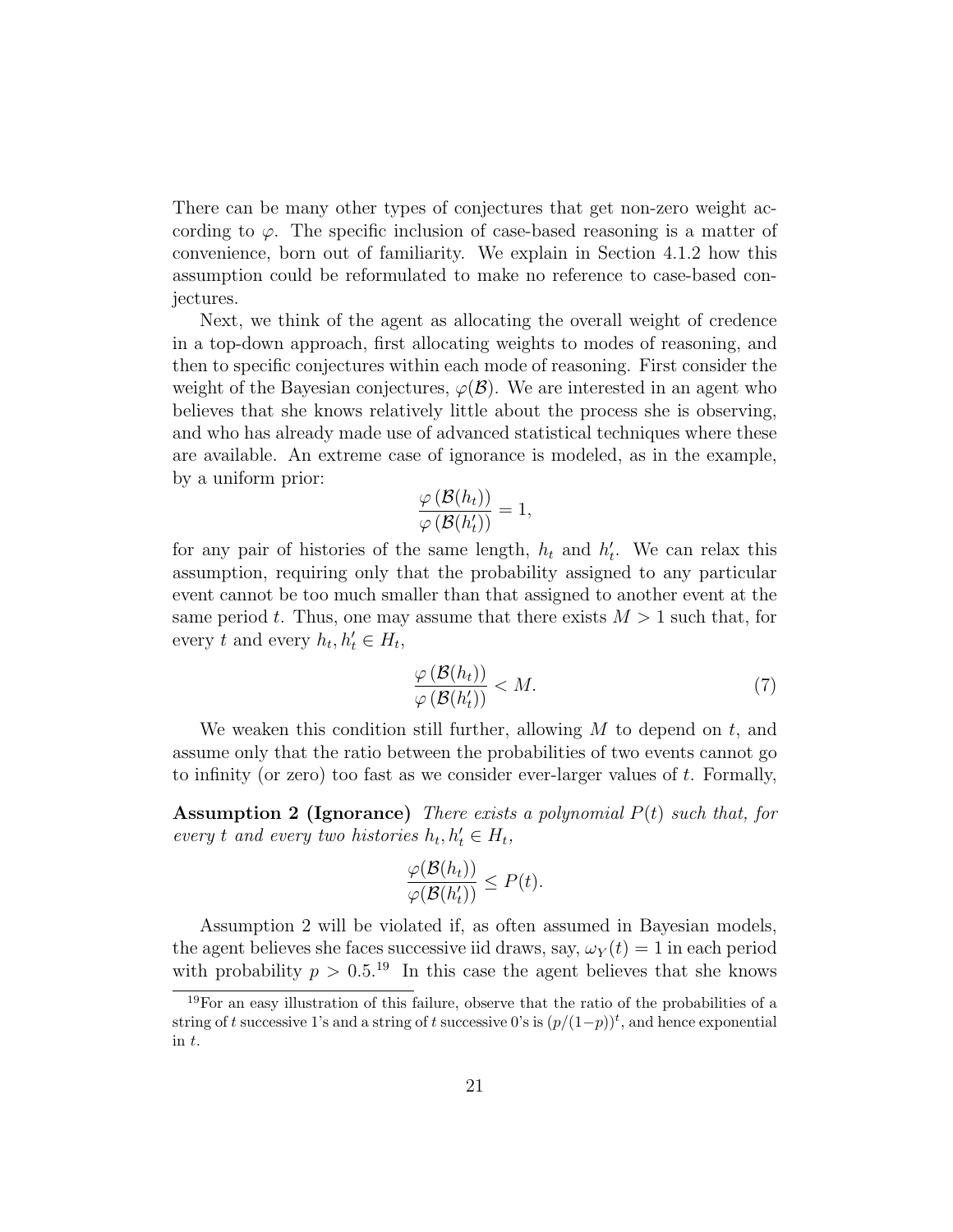the data generating process up to the specification of a single parameter. This is not the case we are interested in. Rather, Assumption 2 is designed to capture the intuition that the agent does not know the data generating process.<sup>20</sup>

We make an analogous assumption regarding the way that the weight of credence is distributed among the various case-based conjectures. It would suffice for our result to impose a precise analog of Assumption 2, namely that there is a polynomial  $Q(t)$  such that, for any t and any pair of case-based conjectures  $A_{i,t,x,z}$  and  $A_{i',t',x'z'}$ , we have

$$
\frac{\varphi(\{A_{i,t,x,z}\})}{\varphi(\{A_{i',t',x',z'}\})} \le Q(t). \tag{8}
$$

However, suppose (analogously to (5)) that there exists a similarity function  $s: X \times X \to \mathbb{R}_+$ , a decay factor  $\beta \in (0, 1]$ , and a constant  $c > 0$  such that, for every  $i < t$  and every  $x, z \in X$ ,

$$
\varphi(\lbrace A_{i,t,x,z}\rbrace) = c\beta^{t-i}s(x,z). \tag{9}
$$

In this case, the characteristics  $x, z \in X$  determine the relative weights placed on the case-based conjectures involving information of a given vintage (i.e., a given value of  $t-i$ , with  $\beta \leq 1$  ensuring that older information is no more influential than more recent information. This formulation is rather natural, but it violates (8) if  $\beta$  < 1, as the relevance of older vintages then declines exponentially. Fortunately, there is an obvious and easily interpretable generalization of (8) that allows us to encompass (9).

**Assumption 3** There exists a polynomial  $Q(t)$  such that, (1) for every i, i',  $t, t', x, x'$  and  $z, z'$  with  $t - i = t' - i'$ , and  $t' < t$ ,

$$
\frac{\varphi(\{A_{i,t,x,z}\})}{\varphi(\{A_{i',t',x',z'}\})} \le Q(t) \tag{10}
$$

and (2) for every t,  $x, z \in X$  and  $i < i' < t$ ,

$$
\frac{\varphi_T(\{A_{i,t,x,z}\})}{\varphi_T(\{A_{i',t,x,z}\})} \le Q(t). \tag{11}
$$

 $20$ Interestingly, violations of Assumption 2 do not necessarily mean that the conclusion of the following result is false. See the discussion in Section 4.1.3.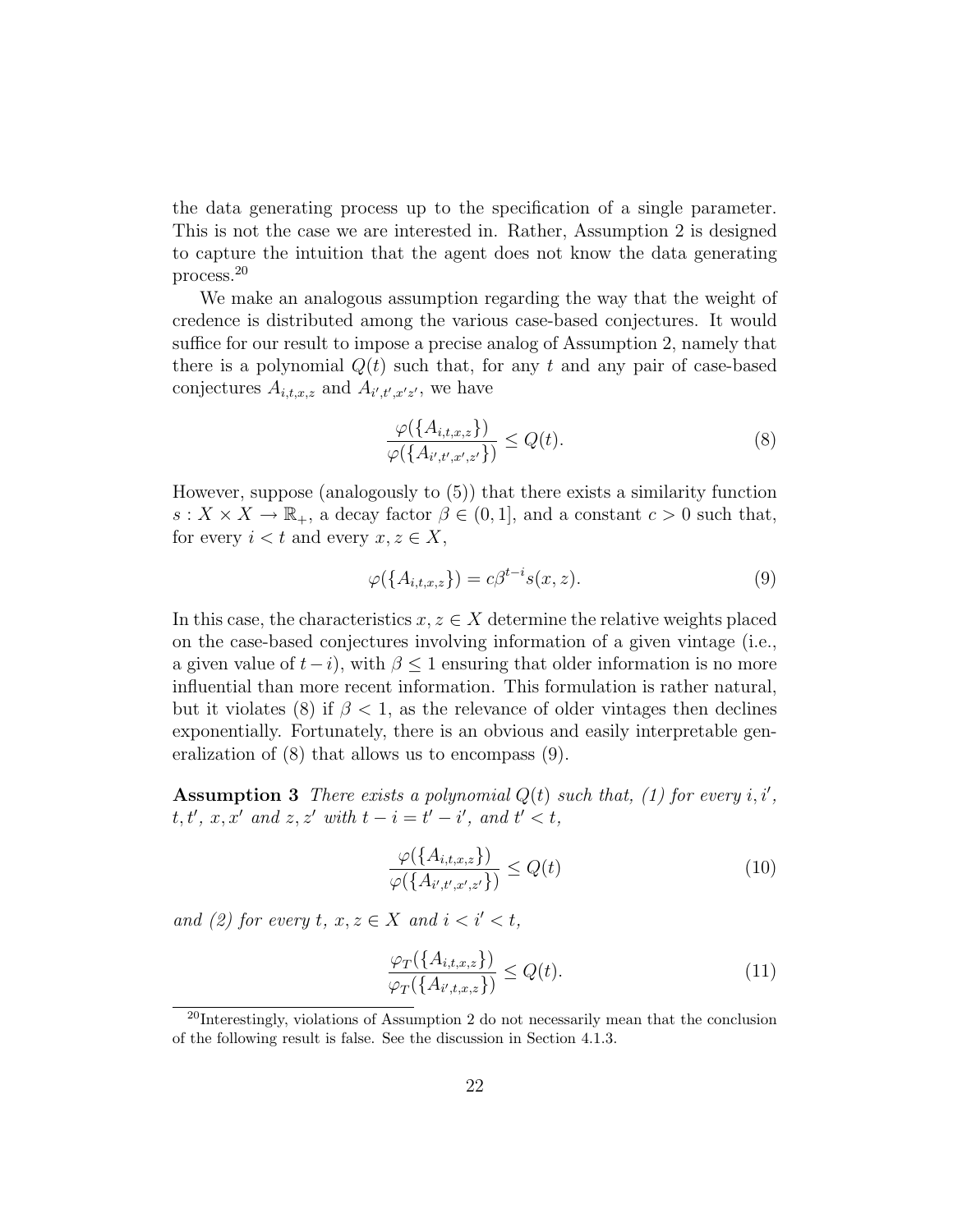Condition (10) stipulates that within a set of conjectures based on similarities across a given time span (i.e., for which  $t - i = t' - i'$ ), the agent's weights of credence cannot be too different. Condition (11) stipulates that when comparing similarities at a given period  $t$ , based on identical characteristics but different vintages, the older information cannot be considered too much *more* important than more recent information. Typically, we would expect older information to be less important and hence this constraint will be trivially satisfied.

#### 4.1.2 Result

The following result establishes that under Assumptions 1–3, in the long run the agent puts all of her weight on non-Bayesian (rather than on Bayesian) conjectures.

**Proposition 2** Let Assumptions 1–3 hold. Then at each  $\omega \in \Omega$ ,

$$
\lim_{t\to\infty}\frac{\varphi(\mathcal{B}(h_t))}{\varphi(\mathcal{C}\mathcal{B}(h_t))}=0.
$$

The Bayesian part of the agent's beliefs converges to the truth at an exponential rate as evidence is accumulated (that is, as  $t$  grows): within this Bayesian class of conjectures, the probability of the true state relative to the probability of all unrefuted states grows exponentially with t. How is this fast learning reconciled with Proposition 2? This increase of the posterior probability of the true state does not result from any change in its prior probability, but from the exclusion of falsified states. In other words, the conditional probability of the true state increases at an exponential rate because its denominator, given by the total probability of all unrefuted states, decreases at an exponential rate. But this is precisely the reason that the weight of the entire class of Bayesian conjectures tapers off and leaves the stage to others, such as the case-based conjectures.

The key observation is that, as  $t$  grows, and under the ignorance assumption, the weight of Bayesian conjectures that remain unrefuted by history  $h_t$ ,  $\varphi(\mathcal{B}(h_t))$ , becomes an exponentially small fraction of the original weight of all Bayesian conjectures,  $\varphi(\mathcal{B})$ . In contrast, the number of case-based conjectures at period t is only a polynomial (in t), and there is no reason for the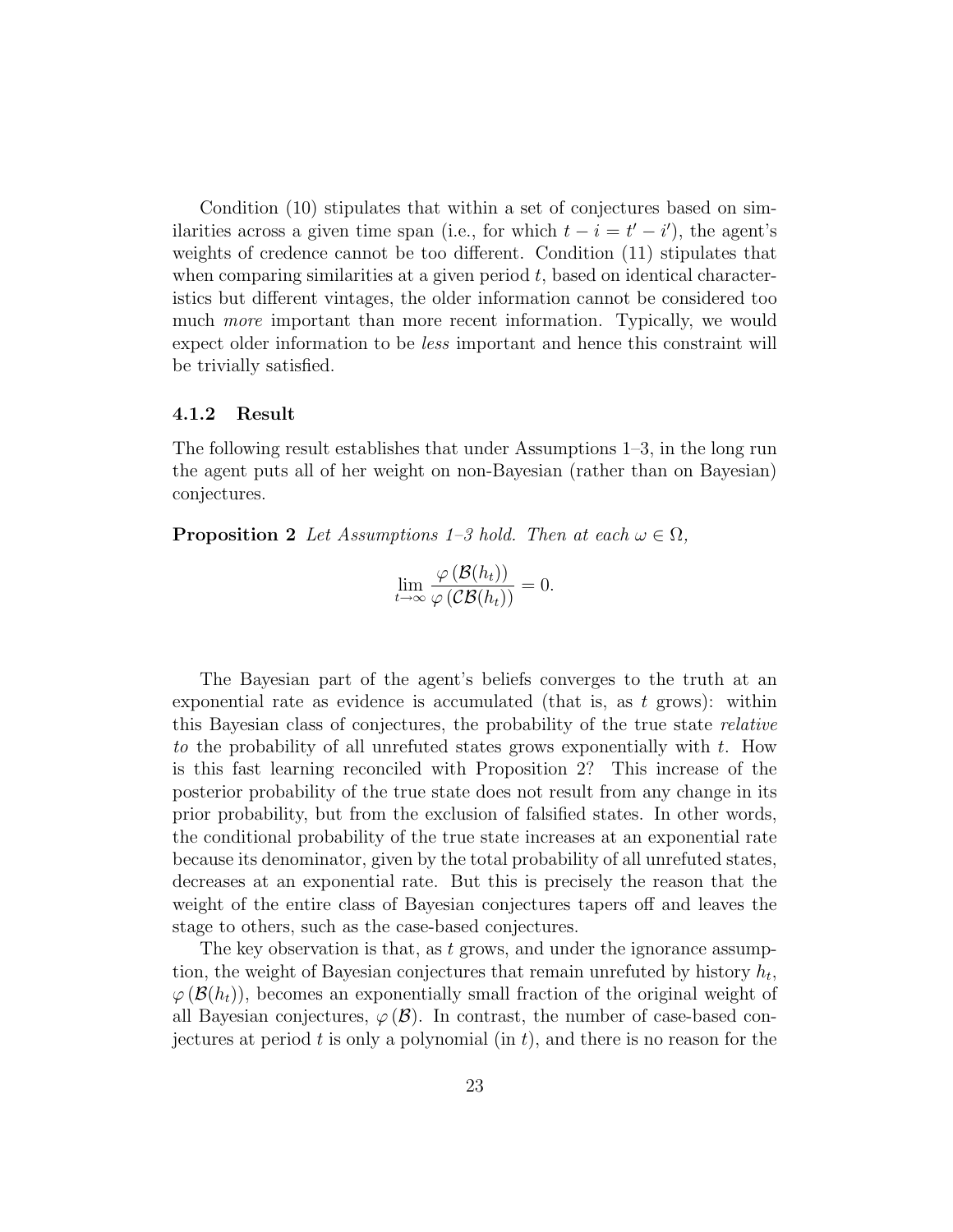weight of those that make predictions at history  $h_t$  to decrease exponentially fast in t. Unless one explicitly builds into  $\varphi$  an exponential decline of the weight of case-based conjectures (which is ruled out by Assumption 3), the relative weight placed on Bayesian conjectures declines to zero.

It follows that a similar result would hold if we were to replace the class of case-based conjectures with any other class of conjectures that grows polynomially in t and that provides some non-tautological prediction for each  $h_t$ , provided an assumption similar to Assumption 3 holds. Therefore, we do not view this result as extolling the virtues of case-based reasoning. Casebased reasoning is simply a familiar example of a mode of reasoning with the requisite properties.

Recall that case-based prediction can be viewed as generalizing the prediction of the modal outcome in the past, as well as predicting the most recent outcome. Similar to kernel classification, the case-based predictions we consider here further generalize these prediction by allowing different past observations to have different weights given their similarity to the current period. While the role of case-based reasoning in this argument could be filled by many alternatives, we find it unsurprising that an agent who does not know much about the data generating process may use simple statistical techniques, predicting outcomes that have been observed most often or most recently. Our result describes a possible mechanism by which this may happen, for reasons unrelated to bounded rationality or to cognitive or computational limitations.

The proposition is driven by the fact that there are fewer case-based conjectures than there are Bayesian ones. More generally, when there are fewer conjectures in a given class, each of them gets a larger share of the credence weight. However, should a smaller class of conjectures have unrefuted representatives at each history, it must be the case that many of these conjectures make no predictions at many histories. Thus, classes of conjectures that are often silent may retain a higher weight than classes of conjectures that make predictions most of the time. In a sense, conjectures of the former type may be viewed as saving their ammunition and picking their fights selectively. When such a conjecture makes a prediction, it gets a relatively high weight, as if it were getting credit for the meta-knowledge, knowing when to predict and when to remain silent.

Are the Bayesian conjectures treated fairly by our assumptions on the function  $\varphi$ ? Specifically, if, at time t, the agent compares the Bayesian conjectures to the case-based ones, she will find that each of the former (that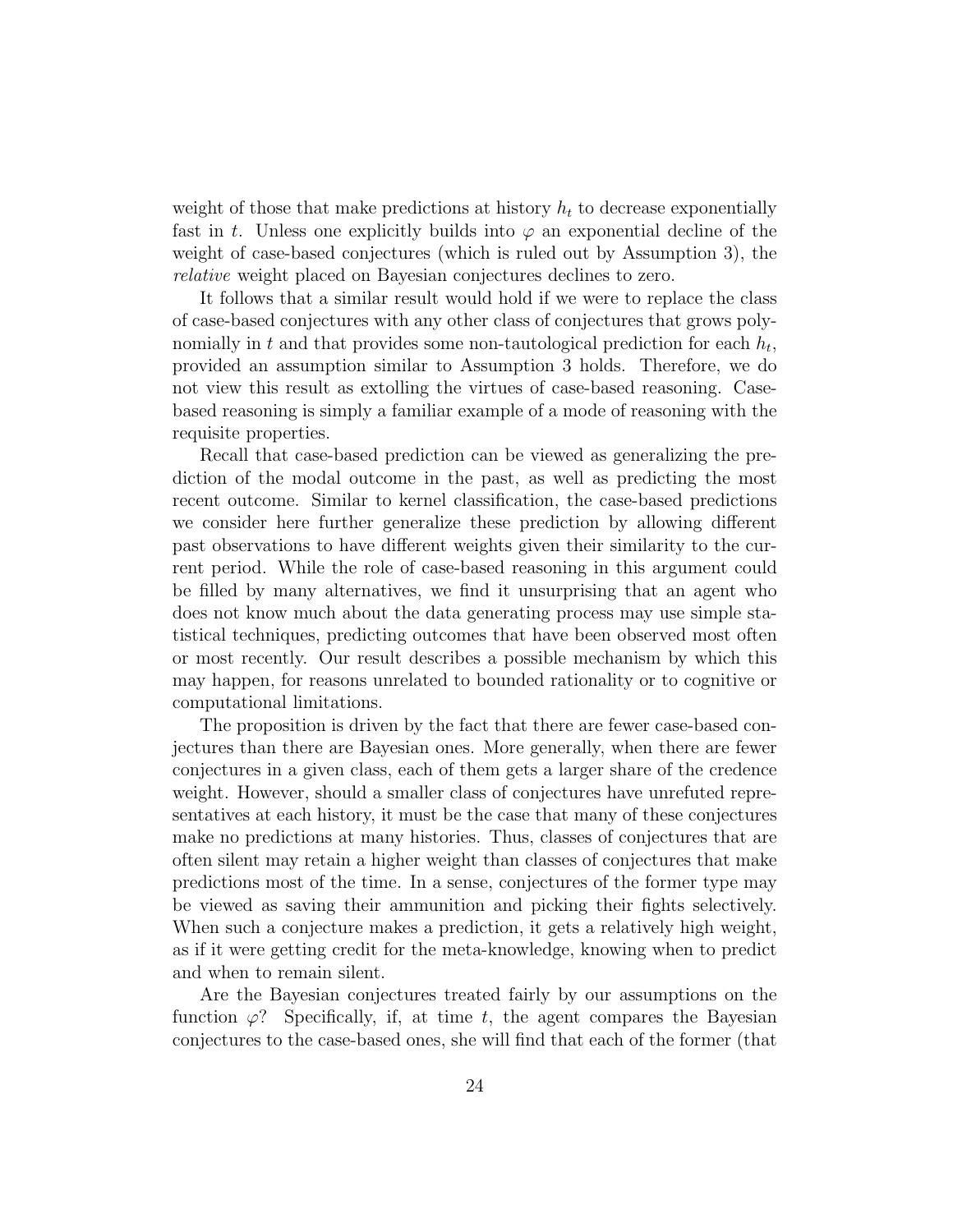is still in the game) has made t successful predictions, whereas each of the latter has made no predictions at all. Shouldn't the tested conjectures get more weight than the untested ones? Shouldn't the model  $\varphi$  be updated to reflect the fact that some conjectures have a more impressive track record than others?

Section 2.3 explained that it sacrifices no generality to work with a function  $\varphi$  that is never revised as history unfolds. This refocuses the question in terms of the a priori assignment of weights: Should we not make the weight of case-based conjectures decline exponentially fast in t (violating Assumption 3), to give the Bayesian ones a fair chance, as it were? We believe that, when all Bayesian conjectures get similar weights, the answer is negative. To see why, assume first that there were only one Bayesian conjecture with a positive  $\varphi$ . In this case, at time t, if this conjecture is still unrefuted, the agent might wish to put an exponentially high relative weight on it, that is, to shrink the total weight of the competing case-based conjectures exponentially fast in t. This, however, is not the case when Assumption 2 holds. Under this assumption, when all Bayesian conjectures get similar weights at the outset, there is no wonder that *some* of them are still unrefuted by history  $h_t$ : by construction, there had to be states of the world that are compatible with  $h_t$ . The agent knew, at time  $t = 0$ , that, whatever history materializes at time t, some Bayesian conjectures will be in the game. Hence it seems wrong to artificially increase the relative weight of these conjectures as if they were a priori selected. Decreasing the weight of the case-based conjectures at an exponential or even faster rate would be tantamount to a pre-commitment to the alternative, Bayesian approach, irrespective of how successful it will indeed be in its predictions.

#### 4.1.3 When will Bayesianism Prevail?

Bayesian reasoning is a common and successful method of learning. This suggests that there are many learning problems in which some of the assumptions of Proposition 2 do not hold. We are therefore led to ask, under which alternative assumption will Bayesian reasoning remain useful in the long run, or even dominate other reasoning methods?

Clearly, an agent who is committed to Bayesianism (i.e., who assigns  $\varphi(\mathcal{B}) = 1$  contrary to Assumption 1) will remain Bayesian. Our interest is in agents who satisfy Assumption 1 and for whom the relative weight of the Bayesian conjectures remains large or increases over time. We consider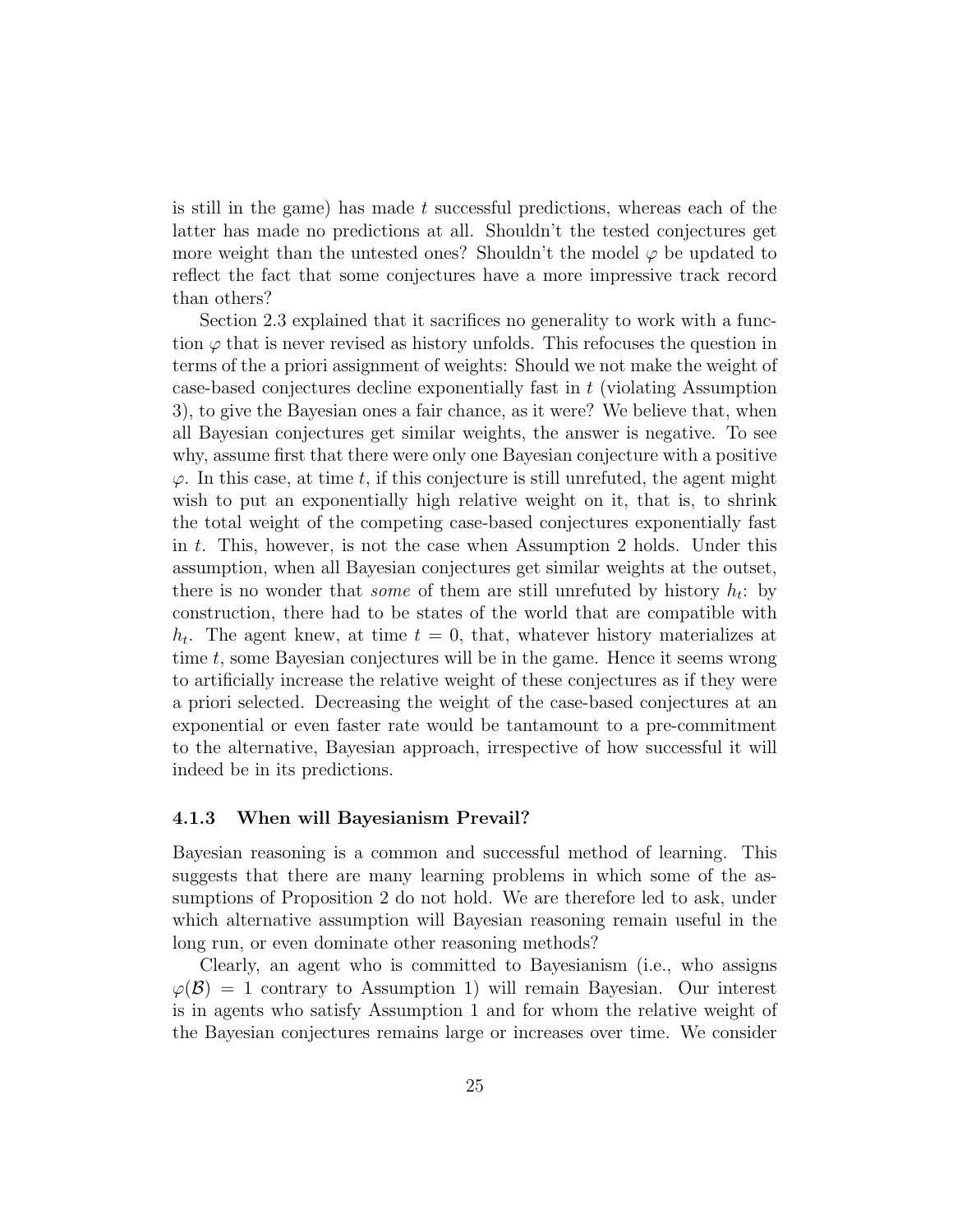several examples.

Example 1 Suppose the agent believes that she nearly knows the true state of the world. We capture this by letting there be some  $\omega, \varphi(\{\omega\}) = 1 - \varepsilon$ (and hence allowing Assumption 2 to fail). If, on top of this, the agent is also correct in her focus on state  $\omega$ , then (that is, at state  $\omega$ ) the weight attached to Bayesian conjectures will never dip below  $1 - \varepsilon$ . In other words, if the agent believes she knows the truth, and happens to be right, her Bayesian beliefs will remain dominant.

Example 2 A slightly less trivial example is the following. Suppose the agent believes she faces a cyclical process, but is uncertain of its period. To capture these beliefs in a simple model, let us consider only Bayesian and case-based reasoning. In addition, let  $X = \{0\}$  and  $Y = \{0, 1\}$ , so that all periods have the same observable features, and they only differ in the binary variable the agent is trying to predict. For  $k \geq 1$ , let  $\omega^k \in \Omega$  be defined by

$$
\omega_Y^k(t) = \begin{cases} 0 & 2mk \le t < (2m+1)k & m = 0, 1, 2, ... \\ 1 & (2m+1)k \le t < (2m+2)k & m = 0, 1, 2, ... \end{cases}
$$

Thus, for  $k = 1$  the process is 01010101..., for  $k = 2$  it is 001100110011... and so forth.

Let the agent's beliefs satisfy

$$
\varphi(\left\{\{\omega^k\}\right\})=\frac{1-\varepsilon}{2^k}
$$

and

$$
\varphi_T(\{\{\omega\}|\omega \notin \{\omega^k \mid 1 \leq k\}\}) = 0.
$$

Thus, the agent splits all the weight of the Bayesian conjectures among the conjectures  $\{\omega^k\}$  and leaves no weight to the other Bayesian beliefs.<sup>21</sup> Once again, Assumption 2 fails. The remaining weight,  $\varepsilon$ , is split among the casebased conjectures.

Next suppose that the agent is right in her belief that the process is indeed cyclical (starting with a sequence of  $0's$ ). Thus, the data generating process

 $21$ Observe that these Bayesian beliefs can also be readily described as rule-based beliefs. We suspect that this is not a coincidence. When Bayesian beliefs violate Assumption 2, it is likely to be the case that they reflect some knowledge about the data generating process, which can also be viewed as believing in a class of rules.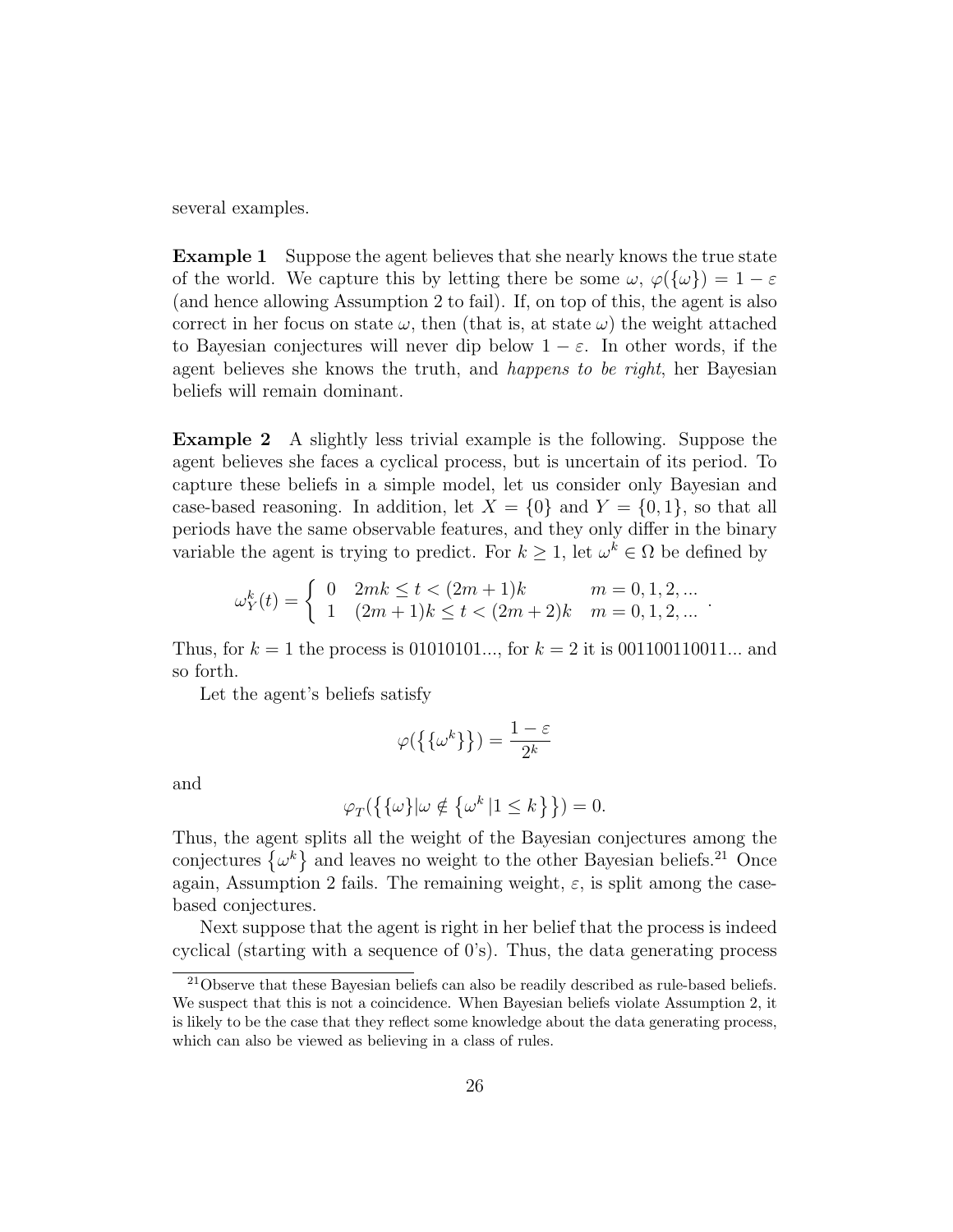chooses one of the states  $\omega^k$ . At this state, once we get to period  $t = k$ , all the Bayesian conjectures  $\{\omega^{k'}\}$  for  $k' \neq k$  are refuted. In contrast, the conjecture  $\{\omega^k\}$  is not refuted at any t. Consequently, at  $\omega^k$ , for every  $t \geq k$ , the total weight of the Bayesian conjectures remains  $\frac{1-\varepsilon}{2^k}$ . The total weight of the case-based conjectures converges to 0, resulting in the Bayesian mode of reasoning remaining the dominant one (for large  $t$ ). Clearly, this will only be true at the states  $\{\omega^k\}$ . At other states the converse result holds, because all Bayesian conjectures will be refuted and case-based reasoning will be the only remaining mode of reasoning.

**Example 3** Let us again take  $X = \{0\}$  and  $Y = \{0, 1\}$ , and restrict attention to Bayesian and case-based reasoning. Suppose the agent believes that values of Y are independently and identically distributed across periods, with a probability of  $\omega_Y(t) = 1$  that is unknown and drawn from a finite set, for simplicity taken to be the set  $\left\{\frac{1}{4}, \frac{3}{4}\right\}$  $\frac{3}{4}$ . The resulting process violates Assumption 2. However, for every  $h_t$ , the weight of the Bayesian conjectures consistent with  $h_t$  decreases exponentially fast in t. This suggests that a result analogous to Proposition 2 will still hold. Specifically, one may replace 2 by the more general condition, that there exists  $\gamma$  < 1 such that, for some polynomial  $P(t)$ , for every t and every  $h_t$ ,

$$
\varphi\left(\mathcal{B}(h_t)\right) \le \gamma^t P(t) \tag{12}
$$

and conclude that the ratio  $\varphi(\mathcal{B}(h_t)) / \varphi(\mathcal{C}\mathcal{B}(h_t))$  still converges to 0 at each  $\omega$ . (Indeed, the first part of the proof of Proposition 2 consists in showing that Assumption 2 implies this condition.) This condition holds in the case of an iid Bernoulli random variable as long as its parameter is known to be bounded away from 0, 1. Thus, for Bayesian reasoning to survive in this set-up, the agent has to make sure that the case-based conjectures get exponentially decreasing weight, as mentioned above. Alternatively, it seems more reasonable to suggest that the agent predict an average of the realizations of the random variable, rather than exact sequences thereof.

**Example 4** Considering the same set-up,  $X = \{0\}$  and  $Y = \{0, 1\}$ , let us limit attention to the first T periods. Consider a Bayesian agent who has a uniform belief over the average

$$
\bar{y}_T = \frac{1}{T} \sum_{t=0}^{T-1} \omega_Y(t)
$$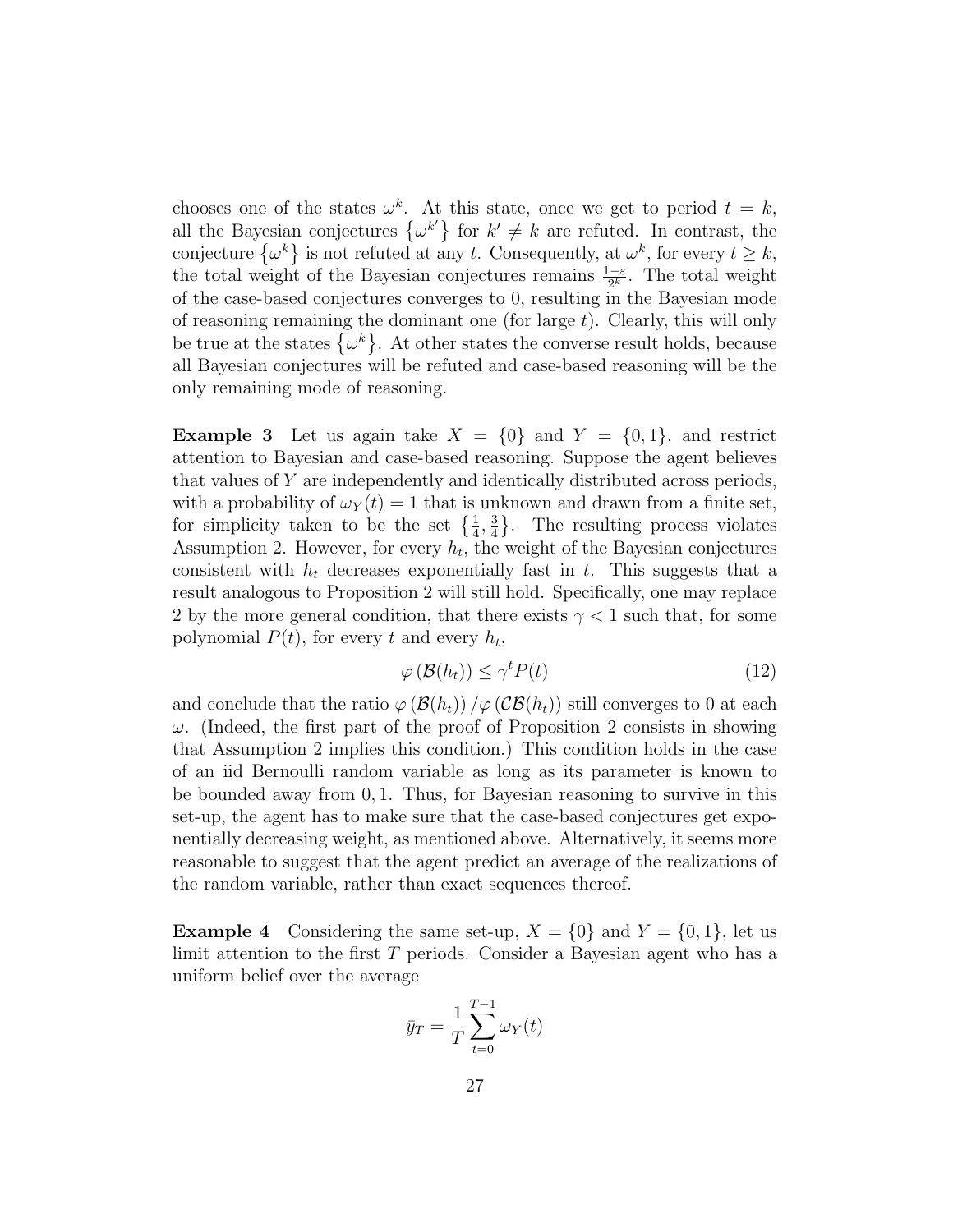and, given  $\bar{y}_T$ , a uniform distribution over all the corresponding states. Thus, the agent puts a weight of  $\frac{1}{T+1}$  on the sequence 1, 1, ..., 1, but only a weight of  $\frac{1}{T(T+1)}$  on each sequences with  $(T-1)$  1's and a single 0, and a weight  $o(T^{-3})$  on each sequence with two 0's, and so forth.

The total weight of all case-based conjectures is a convergent series. This implies that the weight of all the case-based conjectures that are relevant at T has to decline to zero at a rate that is faster than  $\frac{1}{T}$ . Hence, if the agent observes the sequence  $1, 1, ..., 1$ , she will put more weight on the Bayesian conjecture that can be described also by the rule  $\omega_Y(t) = 1$  for every t."However, if the agent observes one exception to this rule, the Bayesian conjecture that predicts only 1's will have a weight that is  $o(T^{-2})$ . The more exceptions one observes, the lower is the weight of the Bayesian conjectures.

If the rate of decline of the weight of case-based conjectures in polynomial in T, say,  $o(T^{-k})$  for  $k > 1$ , then finitely many exceptions to the rule "y is always 1" will suffice to switch to case-based reasoning. (Observe, however, that this reasoning is likely to make similar predictions: if all but  $k$  times one has observed  $y_t = 1$ , the modal prediction will still be  $y_T = 1$ .) If, by contrast, the weight of case-based conjectures decreases exponentially fast in T, even very spotty patterns will keep the Bayesian conjectures on par with the case-based ones.

## 4.2 Case-Based vs. Rule-Based Reasoning

This section sketches another positive application of the model, dealing with the dynamics of case-based versus rule-based reasoning. In a sense, Example 4 above can also be viewed as comparing the two modes of reasoning. However, in that example that "rule" and its exceptions were jointly modeled by Bayesian beliefs. Here our focus is on "rules" that are given directly by multi-state conjectures.

Consider again the simplest case of  $X = \{0\}$ ,  $Y = \{0, 1\}$ . Assume that  $y_t$  are iid, where  $y_t = 1$  with probability p.

Define the set of rules,

$$
\mathcal{RB} = \{ R_{i,y} \mid i \geq 0, y \in Y \},
$$

where

$$
R_{i,y} = \{ \omega \in \Omega \mid \omega_Y(t) = y \quad \forall t \ge i \}
$$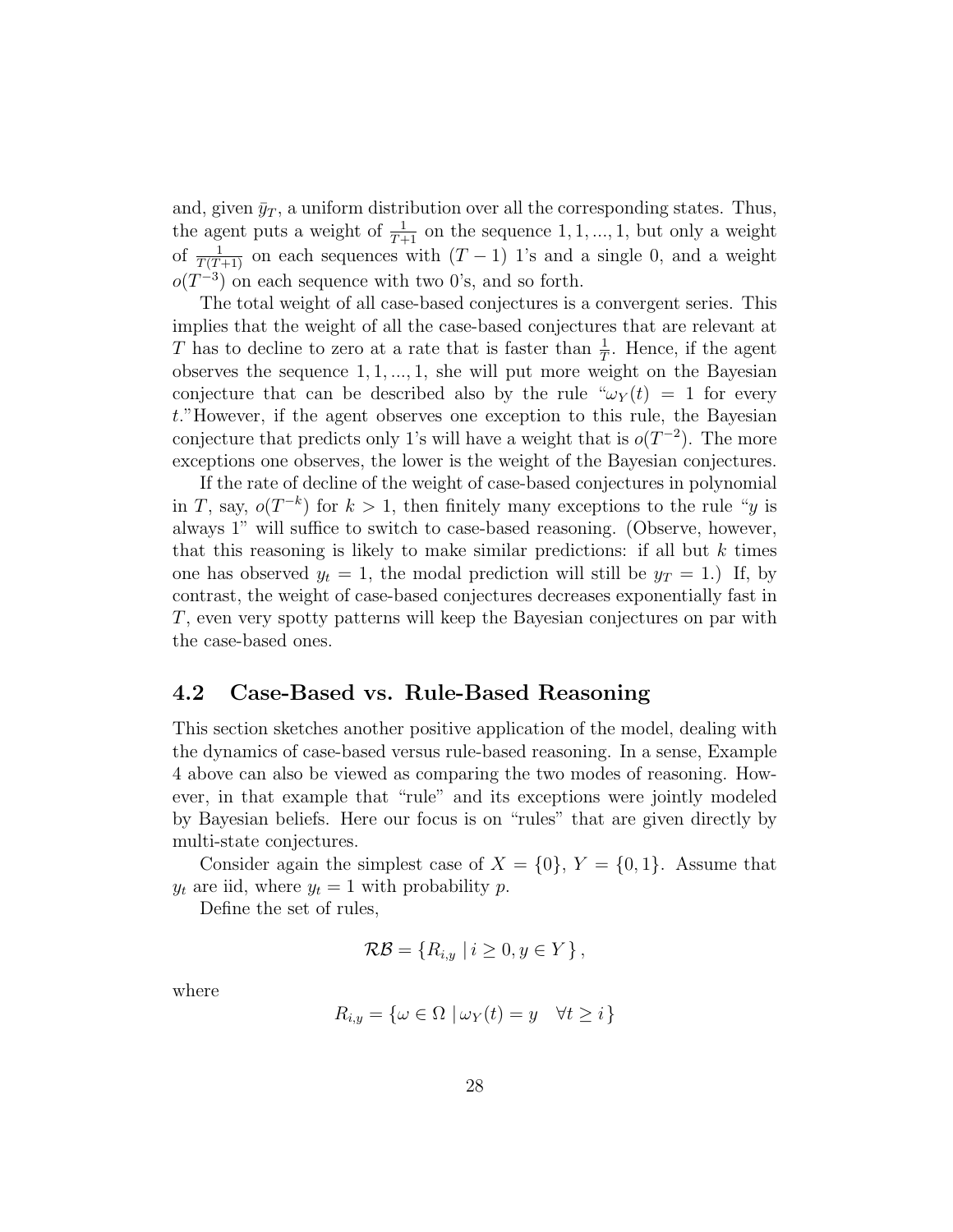for  $i \geq 0$  and  $y \in Y$ . Hence, each rule is identified by a given period i and outcome  $y$ , and predicts that from period  $i$  on, only outcome  $y$  will be observed.

Because there are no  $x$  values to consider, the case-based conjectures are simply

$$
A_{i,t} = \{ \omega \in \Omega \mid \omega_Y(i) = \omega_Y(t) \},
$$

and the set of all case-based conjectures is

$$
\mathcal{CB} = \{A_{i,t} \mid i < t\}.
$$

Thus, both  $R\mathcal{B}$  and  $\mathcal{C}\mathcal{B}$  are countable. At history  $h_t$  there are precisely t casebased (unrefuted and non-tautological) conjectures, that is,  $\mathcal{CB}(h_t)$  contains t conjectures, whereas the number of rule-based conjectures in  $\mathcal{RB}(h_t)$  ranges between 2 and  $(t + 1)$ .

When recent history is suggestive of a simple rule (a large number of observations of 0 or of 1), the agent adopts the rule "recent observations will continue forever." When recent history is more spotty, and no simple rule explains it, the agent assigns less weight to rule-based reasoning and resorts to case-based reasoning, which in this case means reliance on past frequencies. Since, for every k, there is a positive probability to observe a run of k  $0$ 's or  $k$  1's, in the long run we should expect to find periods in which history suggests rules, followed by periods in which no rule seems to explain the data. Therefore, it should be expected that from time to time there will emerge a theory that is accepted by most agents, and at some point it will collapse. When it does collapse, confusion may lead agents to adopt less theoretical, more case-based methods, until the data seem to suggest a new theory, and so forth. In other words, even if the data are completely random, it should be expected that theories would rise and fall every so often, with case-based reasoning being more prominent between regimes of different theories.

Observe that the balance of weights between the two modes of reasoning is driven by the success of rule-based reasoning. This reflects the intuition that people would like to understand the process they observe, and that such "understanding" means a simple, concise theory that explains the data. If such a theory exists, agents will tend to prefer it over case-based reasoning. But when all simple theories are refuted, agents will resort to case-based reasoning. Theories or rules are exciting when they succeed, but, being ambitious, they can also fail. Cases, by contrast, are no more than an amalgamation of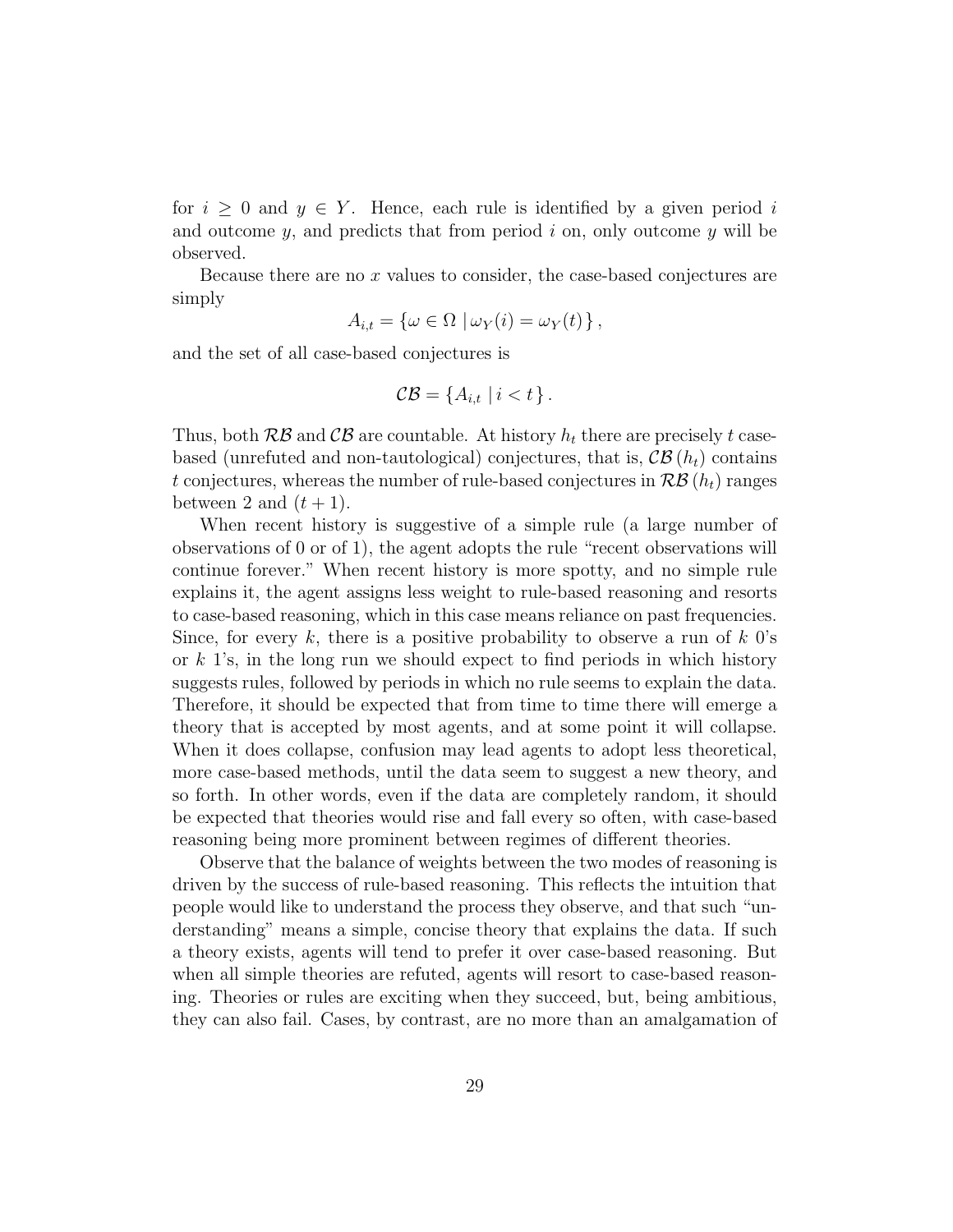data, and thus they do not provide any deep insights or a sensation of "understanding." On the bright side, they can never be refuted. They are always there, waiting faithfully for the agent, who would devote more attention to them when her heroic attempts to understand the process fail.

## 5 Optimal Credence

We not turn to a normative question. Suppose that the agent can choose her weighting function  $\varphi$ . How should she make this choice? Or, what should be the criterion for choosing  $\varphi$ ?

In this set-up, the agent has no prior probability over the state space. In fact, the question we ask is precisely which is an appropriate "prior probability,"where the latter may put some weight of credence on multi-state conjectures. In the absence of such a prior, expected utility maximization is not well-defined. Instead, one may consider the maxmin payoff (or minmax loss) or minmax regret criteria.

The agent will always be safer predicting that the outcome will be in larger rather than smaller sets  $Y' \subset Y$ . To make the prediction problem meaningful, suppose that at each history  $h_t$ , the agent must predict a single element of Y. The agent's decision rule is to predict a value  $y'$  that maximizes the function  $\varphi(\mathcal{A}(h_t, \{y\}))$ .

Now let

 $\mathcal{L}(\varphi,\omega)$ 

be the expected loss the agent encounters if she uses weighting function  $\varphi$  and the actual state is  $\omega$ . We take this to be the discounted sum of the agent's losses over her infinite horizon, for some discount factor less than one.<sup>22</sup>

Given a state  $\omega$  and model  $\varphi$ , the agent's payoff is

$$
-{\cal L}(\varphi,\omega\}
$$

<sup>&</sup>lt;sup>22</sup>This is in general an expected payoff because histories may occur at which  $\varphi(\mathcal{A}, \{y\})$ has multiple maximizers, in which case we would like to allow the agent to randomize. We could extend this formulation to allow the agent to make multivalued predictions, with a loss from prediction |Y'| of  $1/|Y'|$  if the realized outcome lies in |Y'| and a loss of 1 otherwise, without affecting the result. We could substitute a limit-of-the-means payoff criterion for the discounted expected loss, at the cost of some technical modifications in the arguments, to account for the fact that changes in behavior over any finite number of periods are irrelevant for a limit-of-the-means calculation.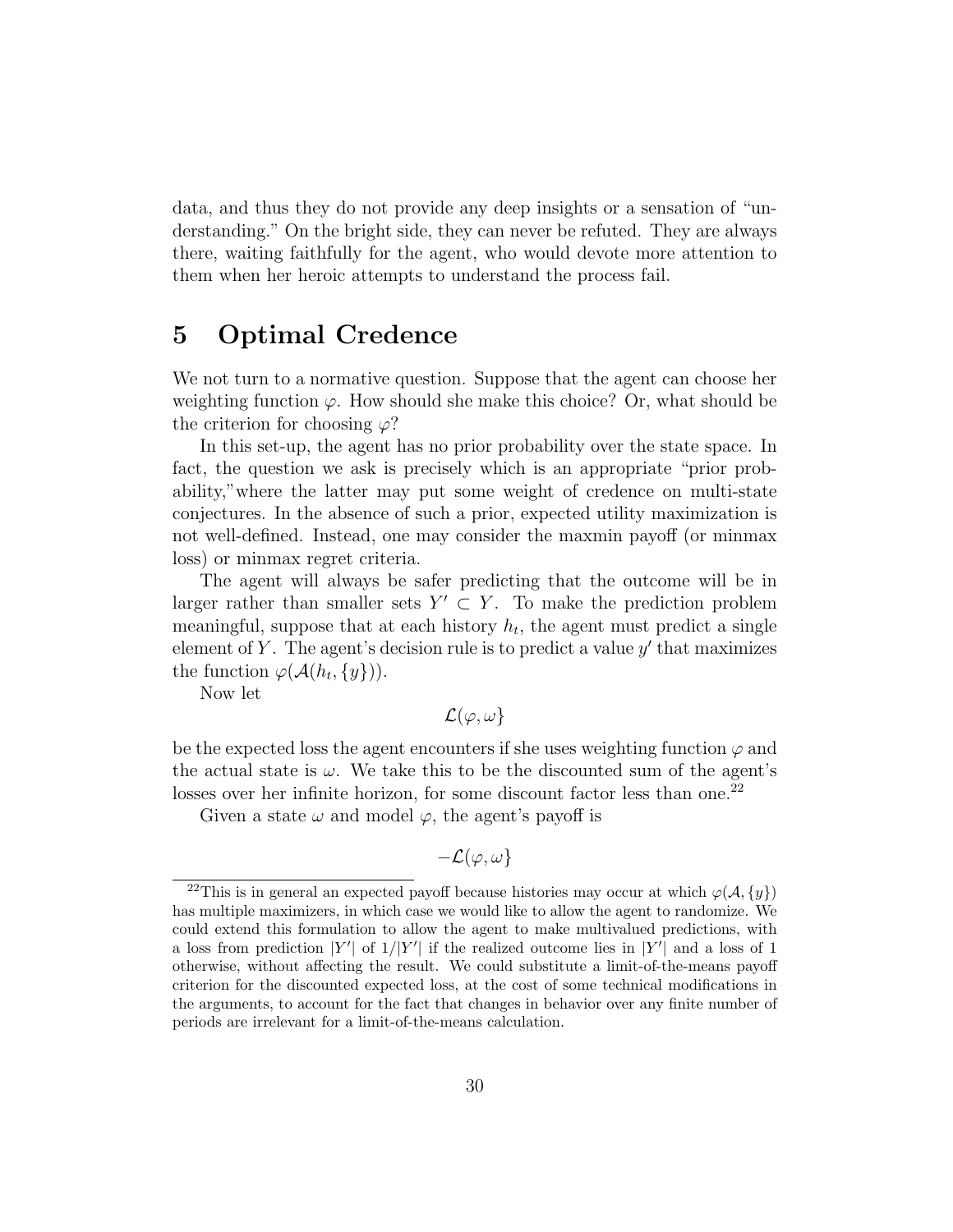and her regret is

$$
\mathcal{L}(\varphi,\omega)-\inf_{\varphi'}\mathcal{L}(\varphi',\omega).
$$

Now suppose the agent chooses  $\varphi$  to either to minimize her maximum loss

$$
\sup_{\omega \in \Omega} \mathcal{L}(\varphi, \omega)
$$

or to minimize her maximal regret:

$$
\sup_{\omega\in\Omega}\{\mathcal{L}(\varphi,\omega)-\inf_{\varphi'}\mathcal{L}(\varphi',\omega)\}.
$$

This turns out to be an unhelpful criterion for choosing  $\varphi$ :

**Proposition 3** For any  $\varphi$ ,

$$
\sup_{\omega \in \Omega} \mathcal{L}(\varphi, \omega) = \sup_{\omega \in \Omega} \{ \mathcal{L}(\varphi, \omega) - \inf_{\varphi'} \mathcal{L}(\varphi', \omega) \} \ge \frac{|Y| - 1}{|Y|}.
$$

There exists a function  $\varphi$  that achieves the lower bound  $\frac{|Y|-1}{|Y|}$  on the minmax loss or minmax regret, and the only such function is one that after every history  $h_t$  sets  $\varphi(\mathcal{A}(h_t, \{y\})) = \varphi(\mathcal{A}(h_t, \{y'\}))$  for all  $y, y' \in Y$ .

The implication of this result is that the agent minimizes her maximum loss, or minimizes her maximum regret, by adopting a model that is absolutely useless in prediction.

This result should not be too surprising: in the absence of additional structure, no learning is possible. For learning to be effective, one needs to know something about the problem, for instance, that the data generating process is one of a given set of distributions. But if nothing is known, and nature, as it were, is allowed to be malevolent and choose a state that is worse for the agent's prediction strategy, the agent will be better off by random predictions than by reasoned ones.

## 6 Concluding Remarks

## 6.1 Methods for Generating Conjectures

In many examples ranging from scientific to everyday reasoning, it may be more realistic to put weight  $\varphi$  not on specific conjectures A, but on methods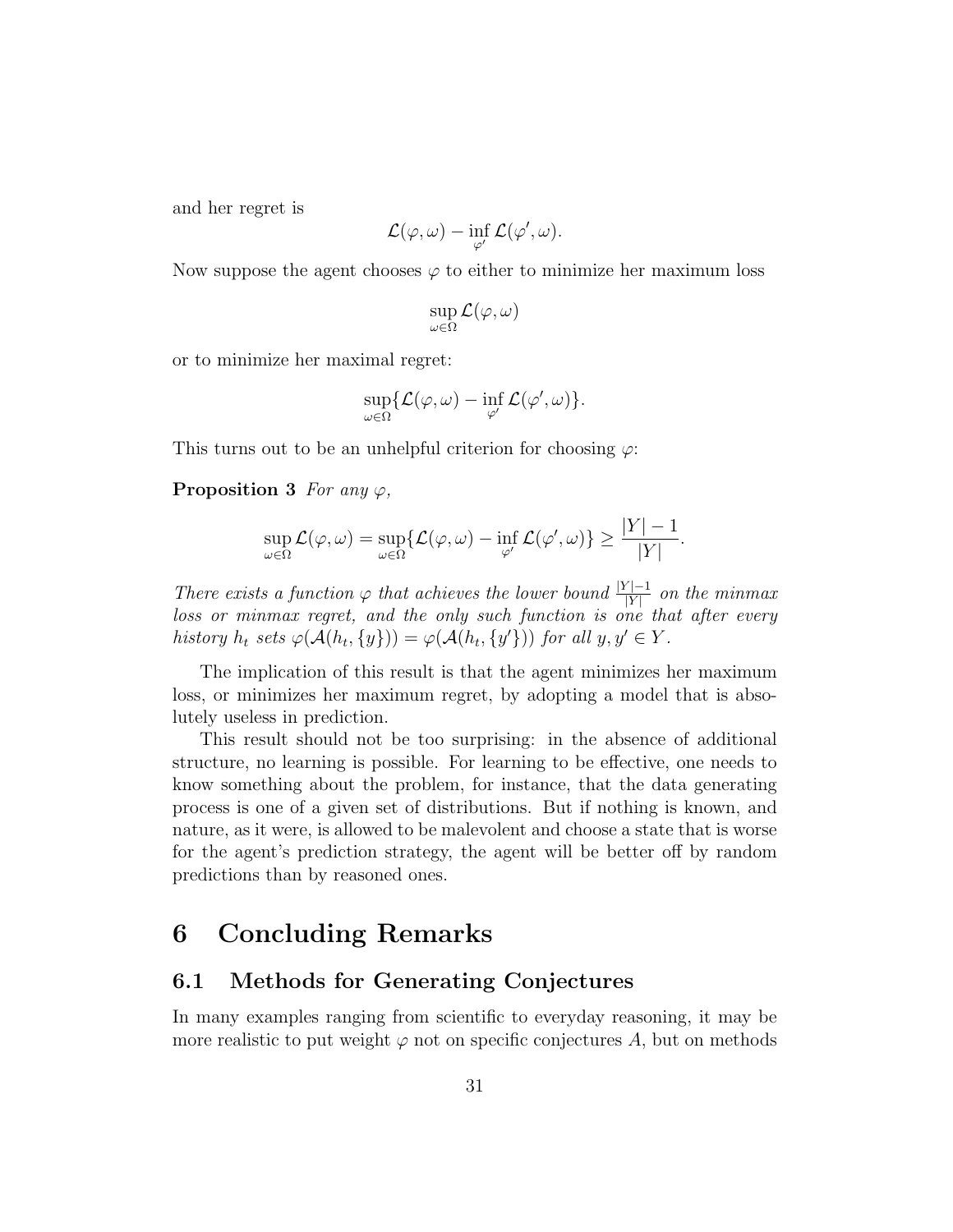or algorithms that generate them. For example, linear regression is one such method. When deciding how much faith to put in the prediction generated by the OLS method, it seems more plausible that agents put weight on "whatever the OLS method prediction came out to be" rather than on a specific equation such as " $y_t = 0.3 + 5.47x_t$ ."

One simple way to capture such reasoning is to allow the carriers of weight of credence, that is, the argument of  $\varphi$ , to be sets of conjectures, with the understanding that within each set a most successful conjecture is selected for prediction, and that the degree of success of the set is judged by the accuracy of this most successful conjecture. The following example illustrates.

Suppose that the agent is faced with a sequence of datasets. In each dataset there are many consecutive observations, indicating whether a comet has appeared (1) or not (0). Different datasets refer to potentially different comets.

Now assume that the agent considers the general notion that comets appear in a cyclical fashion. That is, each dataset would look like

$$
0, 0, ..., 0, 1, 0, 0, ..., 0, 1, ...
$$

where a single 1 appears after k 0's precisely. However, k may vary from one dataset to the next. In this case, the general notion or "paradigm" that comets have a cyclical behavior can be modeled by a set of conjectures all conjectures that predict cycles, parametrized by  $k$ . If many comets have been observed to appear according to a cycle, the general method, suggesting "find the best cyclical theory that explains the observations" will gain much support, and will likely be used in the future. Observe that the method may gain credence even though the particular conjectures it generates differ from one dataset to the next.

## 6.2 Probabilistic Conjectures

An important next step is to extend this framework to probabilistic conjectures. Conjectures would then be represented by probability distributions rather than by sets of states. The Bayesian conjectures in such an extension are straightforward, and consist of probability distributions over states. Each such distribution f has an a priori weight  $\varphi({f})$ . If the support of  $\varphi$  is contained within the set of Bayesian conjectures, then  $\varphi$  is simply the Bayesian prior. Given a history  $h_t$ , the conjecture f is no longer classified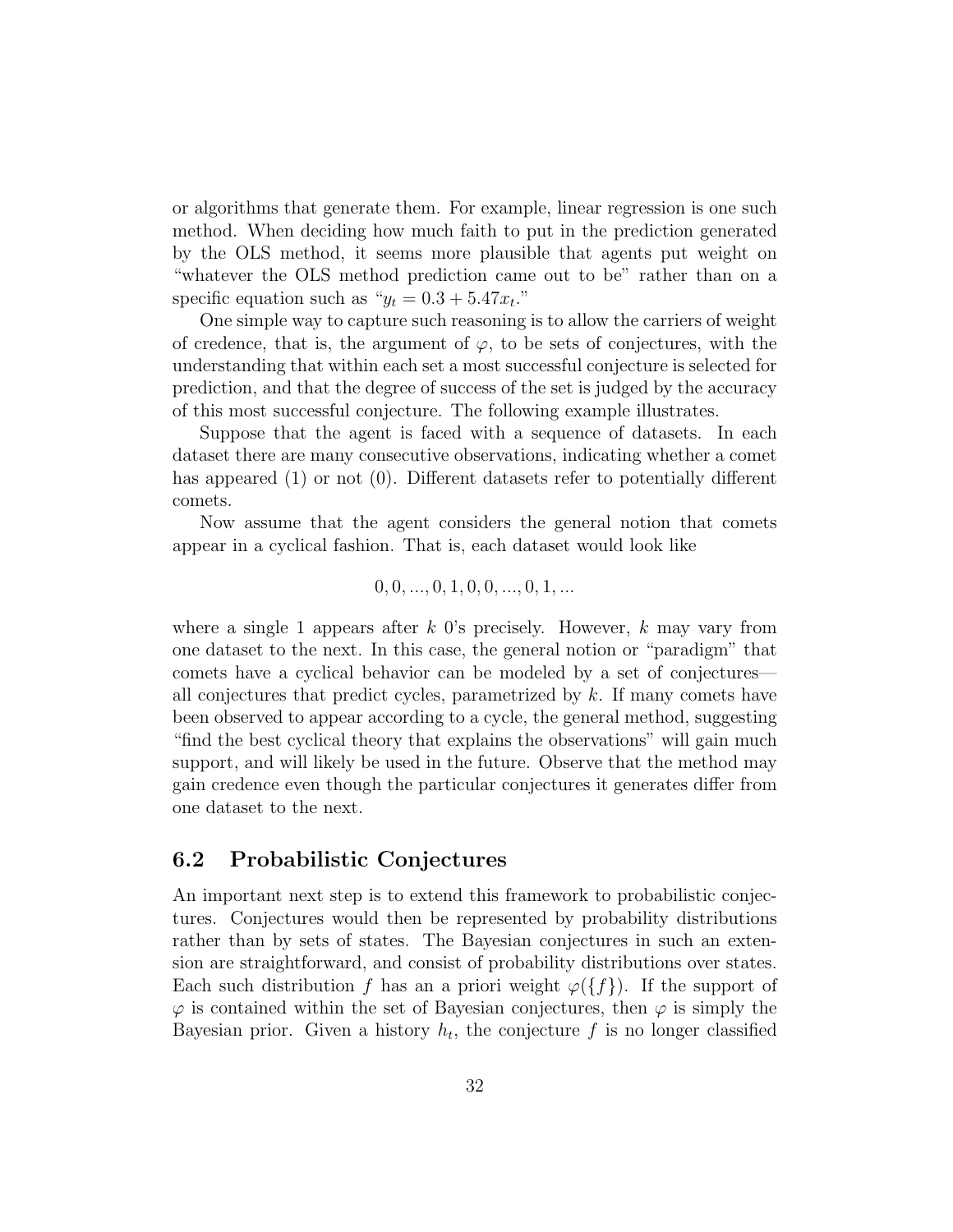dichotomously into "consistent with  $h_t$ " or "inconsistent with  $h_t$ ." Rather, it is continuously ranked in [0, 1] according to the probability of history  $h_t$ given theory f, that is, according to the theory's likelihood function at  $h_t$ . Multiplying the likelihood function by the a-priori weight  $\varphi({f})$  leads to a natural measure of the belief in theory  $f$  following history  $h_t$ . Indeed, this is, up to renormalization, precisely the result of a Bayesian update over the Bayesian conjectures.

The specification of non-Bayesian conjectures is less clear. Should these be formulated as sets of distributions over states, or as distributions over sets of states, some combination of these generalizations, or something else? Finding such an appropriate generalization is a topic for further research.

## 6.3 Single-Conjecture Predictions

This paper is concerned with reasoning that takes many conjectures into account and aggregates their predictions. Alternatively, we may consider reasoning modes that focus on a most preferred conjecture (among the unrefuted ones) and make predictions based on it alone. For example, if we select the simplest theory that is consistent with the data, we obtain Wittgenstein's [41] definition of induction.<sup>23</sup> If, by contrast, we apply this method to casebased conjectures, we end up with nearest-neighbor approaches (see Cover and Hart [7] and Fix and Hodges [11, 12]) rather than with the case-based aggregation discussed here.

## 6.4 Decision Theory

The present paper deals with prediction. In order to explore its implications to decision making, the framework needs to incorporate acts and payoffs, and to specify the interaction between the agent's choices and the underlying process. There are situations in which this interaction is practically non-existent. For example, a small trader in the stock market may assume that her actions have no effect on future prices. In this case, the decision problem is in close relationship to a prediction problem: the payoff at each

<sup>23</sup>See Solomonoff [39], who suggested to couple this preference for simplicty with Kolmogorov complexity measure to yield a theory of philosophy of science. Gilboa and Samuelson [15] discuss the optimal selection of the preference relation over theories in this context.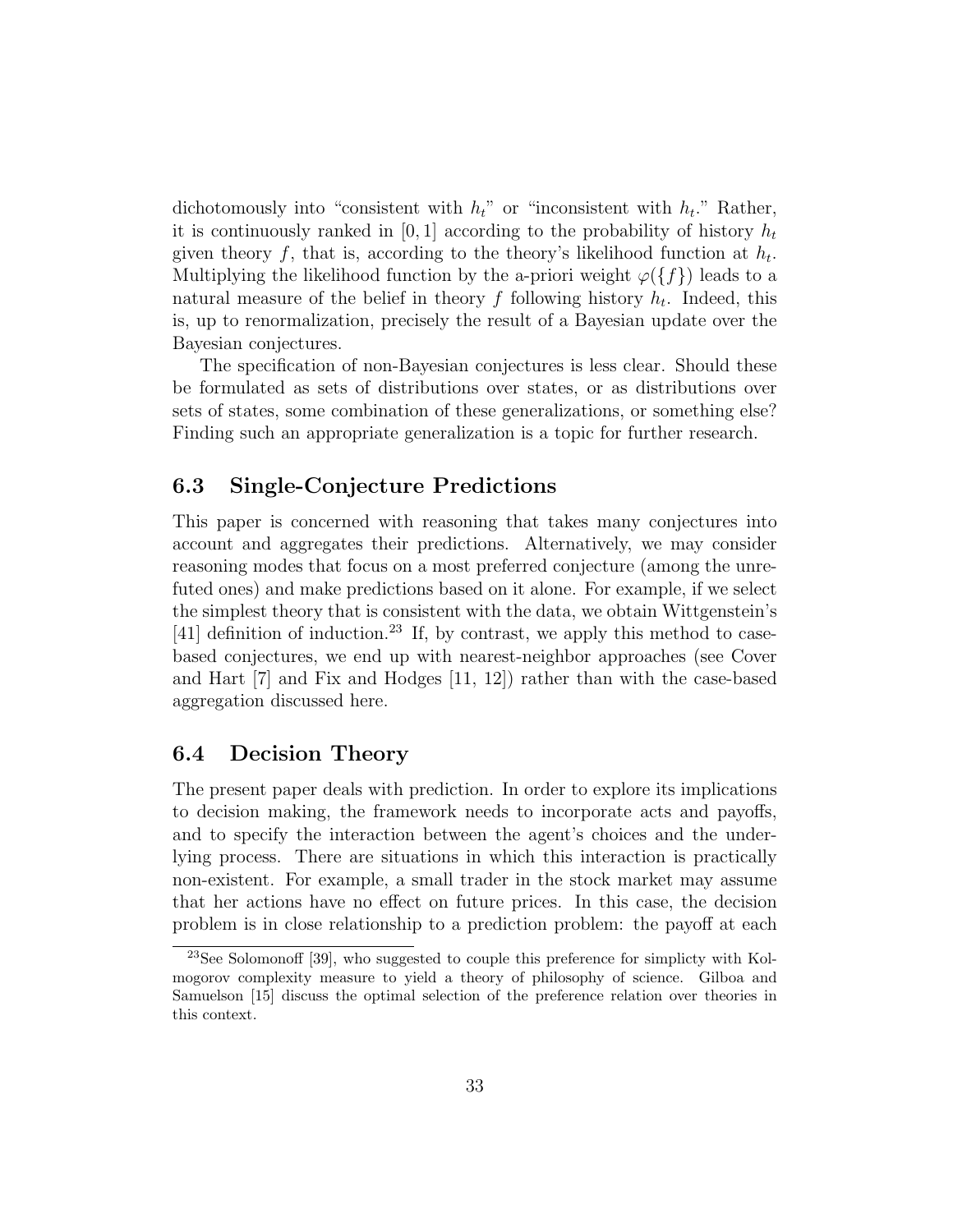period is a function of the quality of the guess made, but no additional complications arise. Other examples of this type include a physician who has to make diagnoses or treatment decisions for a different patient each period, or a graduate admissions officer who has to make admission decisions for consecutive candidates.

However, many choice situations require one to go beyond predictions, and to consider the effect that one's choices might have on the unfolding of the process in the future. In these situations, it is conceptually simplest to assume that the agent makes one choice of an act (or a strategy) at the outset, then history unfolds, nature determines the state of the world, and the agent's utility is determined by the resulting outcome. In this case, each act f associates outcomes with states  $\omega$  as in a standard Savage model. But our framework needs to be augmented before it can be used to generate beliefs over this state space. The reason is that many conjectures in the framework – such as case-based conjectures, or those corresponding to association rules – only constrain the values of  $y_t$  given  $x_t$ , but remain silent on the evolution of the  $x_t$ 's in the future. Such conjectures are all one needs to make conditional predictions at a specific period  $t$ , but if one engages in long-run predictions, one has to ask oneself not only which  $y_\tau$  are likely to occur given  $x_\tau$  for  $\tau > t$ , but also which  $x_{\tau}$  are likely to be observed in the future.

## 7 Appendix: Proofs

## 7.1 Proof of Proposition 1

Define, for each  $h_t$  and for every  $Y' \subsetneq Y$ ,

$$
\varphi\left(\left\{[h_t, Y'] \cup (h_t)^c\right\}\right) = c_{h_t} \varphi_{h_t}(\mathcal{A}(h_t, Y'))
$$

for every conjecture of the form  $\{[h_t, Y'] \cup (h_t)^c\}$ , and set  $\varphi(\mathcal{F}) = 0$  where F is the set of all conjectures that are not of this form, and  $c_{h_t} > 0$  is to be determined. Observe that the conjecture  $[h_t, Y'] \cup (h_t)^c$  is unrefuted and non-tautological only at  $h_t$ . Hence, at history  $h_t$ , only conjectures of the form  $[h_t, Y''] \cup (h_t)^c$  (with  $Y'' \subsetneq Y$ ) are unrefuted and non-tautological, and the total weight that they assign to a subset of outcomes  $Y'$  is by construction  $c_{h_t} \varphi_{h_t}(\mathcal{A}(h_t, Y'))$ . The coefficient  $c_{h_t}$  is chosen so that the total weight assigned by  $\varphi$  to all conjectures converges, which would be the case,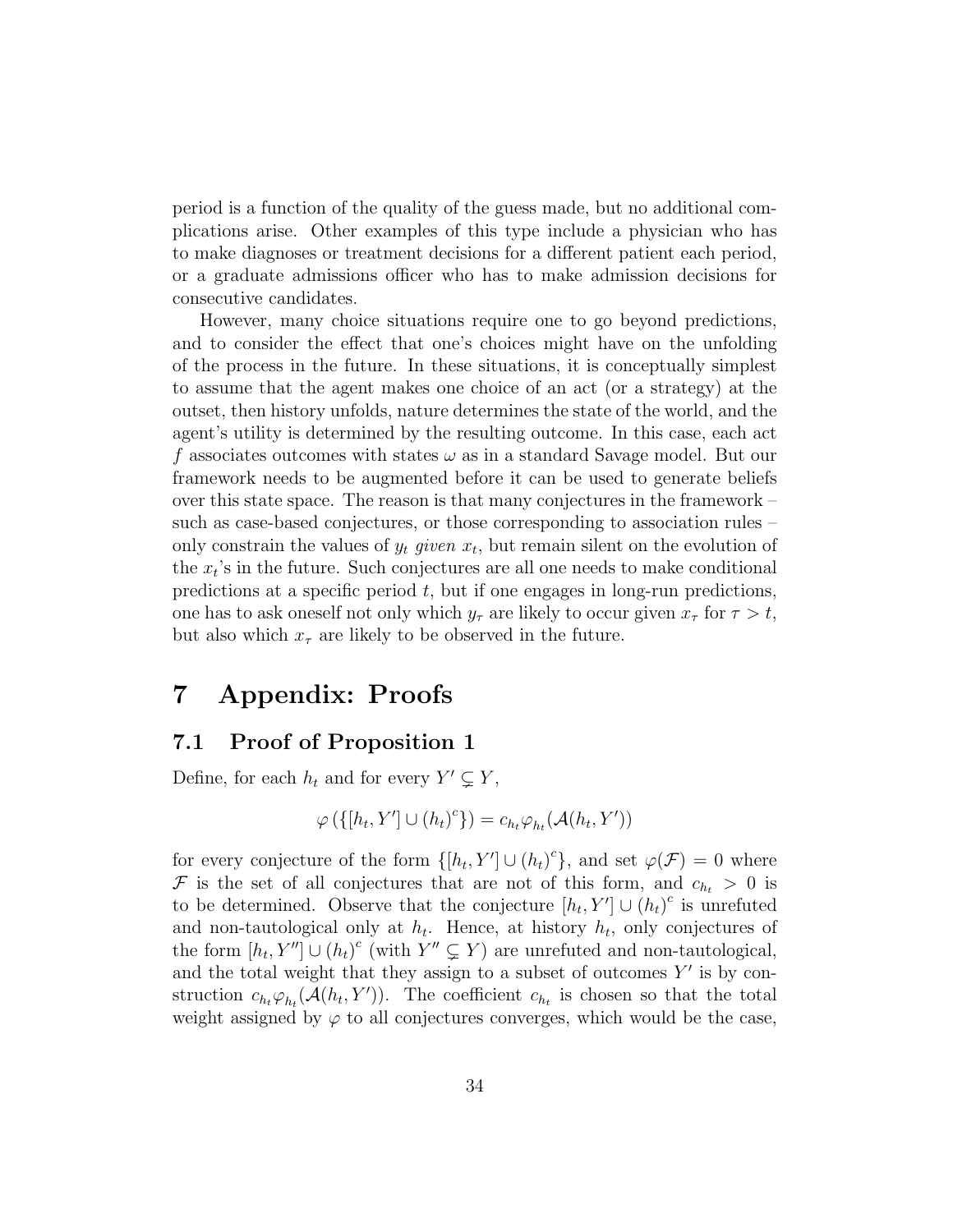for instance, if

$$
\sum_{h_t \in H_t} c_{h_t} = t^{-2}.
$$

## 7.2 Proof of Proposition 2

We start by showing that, because the ratio of weights assigned to specific histories of the same length  $t$  is bounded by a polynomial of  $t$ , the weight of each particular such event is bounded by this polynomial divided by an exponential function of t.

Consider a period t and a history  $h_t$ . If  $\varphi(\mathcal{B}(h_t)) > \eta$ , then, since for every  $h_t, h'_t \in H_t$ ,  $\varphi(\mathcal{B}(h_t)) \leq P(t)\varphi(\mathcal{B}(h'_t))$ , for every  $h'_t$ ,

$$
\varphi(\mathcal{B}(h'_t)) \ge \frac{\varphi(\mathcal{B}(h_t))}{P(t)} > \frac{\eta}{P(t)}
$$

Observe that  $|H_t| \ge d^t$  for  $d = |X||Y| > 1$ . Hence

$$
\varphi(\mathcal{B}) > \frac{d^t\eta}{P(t)}
$$

and  $\varphi(\mathcal{B}) < 1$  implies

$$
\eta < \frac{P(t)}{d^t}
$$

Since this is true for every  $\eta$  such that  $\eta < \varphi(\mathcal{B}(h_t))$ , we conclude that

$$
\varphi(\mathcal{B}(h_t)) \le \frac{P(t)}{d^t}.\tag{13}
$$

**College** 

We now turn to discuss the weight of the case-based conjectures that are relevant for prediction at  $h_t$ . We wish to show that this weight cannot be too small. First, observe that the set of case-based conjectures is countable. Denote the total weight of the case-based conjectures whose second period is  $\tau$  by  $S_{\tau}$ . Explicitly,

$$
S_{\tau} = \sum_{i=0}^{\tau-1} \sum_{x,z \in X} \varphi (\{A_{i,\tau,x',z'}\})
$$

Then,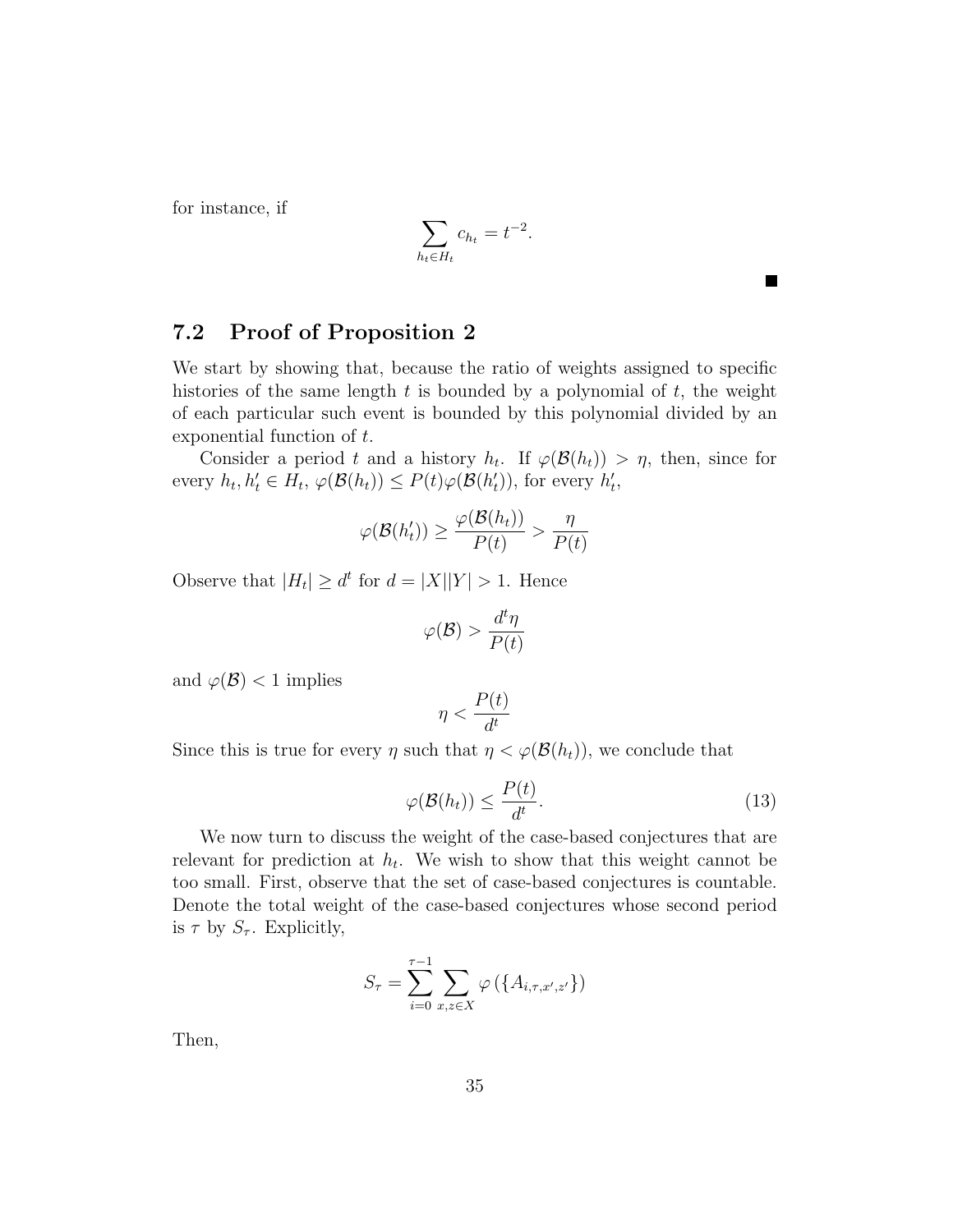$$
\varphi\left(\mathcal{CB}\right) = \sum_{\tau=1}^{\infty} S_{\tau}.
$$

Choose T large enough so that

$$
\sum_{\tau=1}^{T} S_{\tau} > \frac{\varphi(C\mathcal{B})}{2}.
$$
 (14a)

From now on, assume that  $t \geq T$ .

Consider a conjecture  $A_{(t-1),t,x,z} \in \mathcal{CB}$  and assume that  $\varphi\left(\left\{A_{(t-1),t,x,z}\right\}\right)$ ξ. By (10) (of Assumption 3) we have that, for all  $t' < t, x', z'$ 

$$
\varphi\left(\left\{A_{(t'-1),t',x',z'}\right\}\right) < \xi Q(t).
$$

By (11) (of that Assumption), we know that for all  $i < t' < t$ , and all  $x', z'$ ,

$$
\varphi\left(\{A_{i,t',x',z'}\}\right) < \varphi\left(\{A_{(t'-1),t',x',z'}\}\right)Q(t) < \xi\left[Q(t)\right]^2.
$$

The overall number of case-based conjectures whose second period is  $t' \leq t$ is  $|X|^2\left(\begin{array}{c}t\\0\end{array}\right)$ 2 ). Since the weight of each is less than  $\int [Q(t)]^2$  we conclude that their total weight satisfies

$$
\sum_{\tau=1}^{T} S_{\tau} < \xi \left[ Q(t) \right]^2 |X|^2 \left( \begin{array}{c} t \\ 2 \end{array} \right)
$$

and, using (14a) we obtain

$$
\frac{\varphi(C\mathcal{B})}{2} < \sum_{\tau=1}^T S_\tau < \xi \left[ Q(t) \right]^2 |X|^2 \left( \begin{array}{c} t \\ 2 \end{array} \right).
$$

Define

$$
R(t) = 2 [Q(t)]^2 |X|^2 \left(\begin{array}{c} t \\ 2 \end{array}\right)
$$

and observe that it is a polynomial in  $t$ .

Thus, we have

$$
\xi > \frac{\varphi\left(\mathcal{CB}\right)}{R(T)}.
$$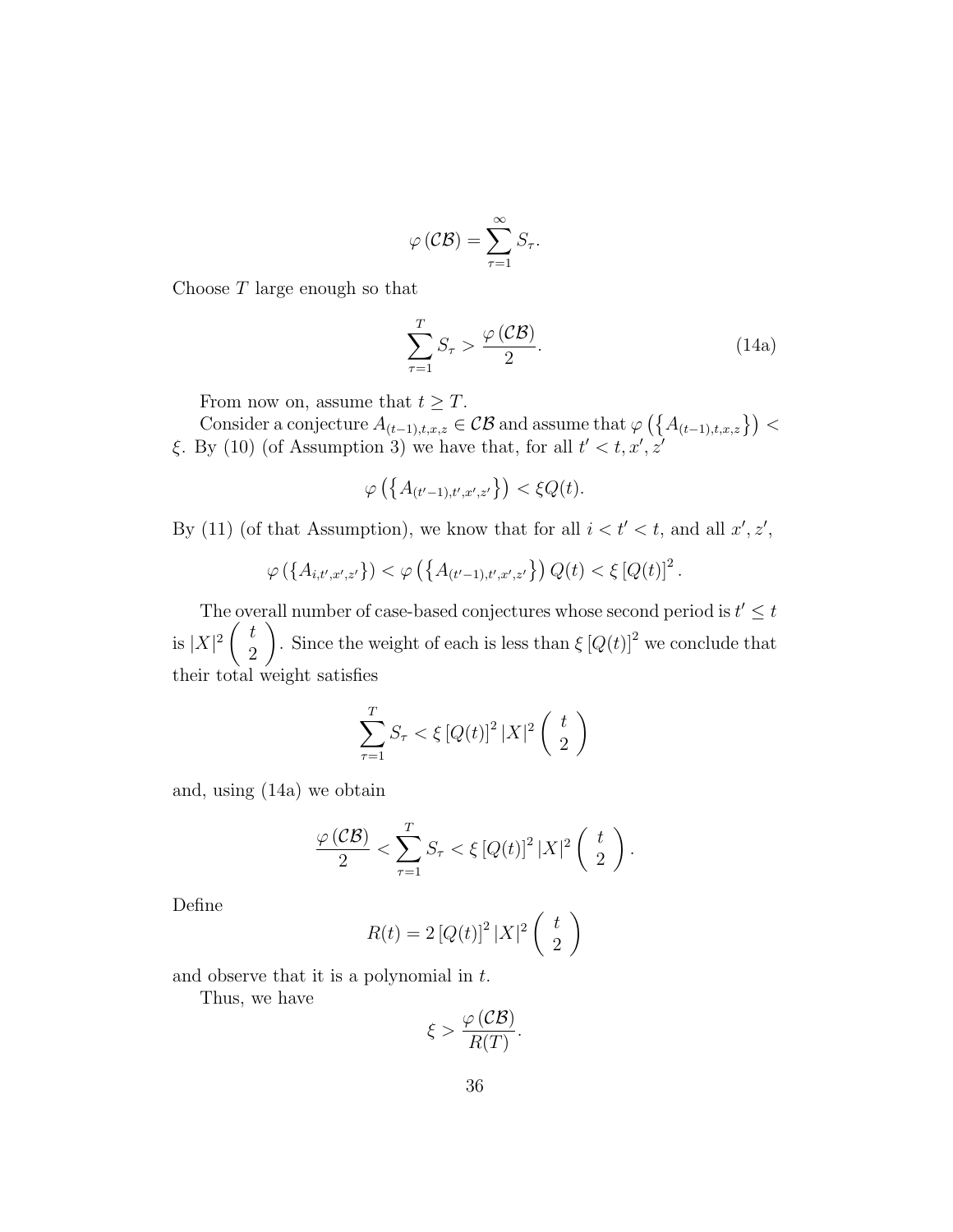Since this holds for any  $\xi$  such that  $\xi > \varphi\left(\{A_{(t-1),t,x,z}\}\right)$ , it has to be the case that

$$
\varphi\left(\left\{A_{(t-1),t,x,z}\right\}\right) \geq \frac{\varphi\left(\mathcal{CB}\right)}{R(t)}.
$$

We observe that at  $h_t$  there are precisely t case-based conjectures that are unrefuted and non-tautological, and among them there is one of the type  $A_{(t-1)t,x,z}$  (that is, the one defined by  $x = \omega_X(t-1)$  and  $z = \omega_X(t)$ ). It follows that

$$
\varphi\left(\mathcal{CB}(h_t)\right) \ge \varphi\left(\left\{A_{(t-1),t,x,z}\right\}\right) \ge \frac{\varphi\left(\mathcal{CB}\right)}{R(t)}.\tag{15}
$$

Combining (13) and (15) we obtain

$$
\frac{\varphi(\mathcal{B}(h_t))}{\varphi(\mathcal{C}\mathcal{B}(h_t))} < \frac{P(t)R(t)}{\varphi(\mathcal{C}\mathcal{B})d^t}
$$

where the expression on the right clearly converges to 0 as  $t \to \infty$ .

## 7.3 Proof of Proposition 3

Fix a state  $\omega$ , and then consider a function  $\varphi$  with  $\varphi({\{\omega\}}) = 1$  and  $\varphi(A) = 0$ for all other conjectures. Then  $\mathcal{L}(\varphi,\omega) = 0$ . This in turn ensures that  $\inf_{\varphi} \mathcal{L}(\varphi', \omega) = 0$  for all  $\omega$ , and hence that the minmax loss and minmax regret criteria are identical.

We now show that

$$
\max_{\varphi} \left[ \sup_{\omega \in \Omega} \mathcal{L}(\varphi, \omega) \right] = \frac{|Y| - 1}{|Y|}
$$

Consider a two-person zero-sum game between the agent, choosing  $\varphi$ , and nature, choosing  $\omega$ , where the agent's payoff is  $-\mathcal{L}(\varphi,\omega)$ . Fix  $\varphi$  and define  $\omega(\varphi)$  inductively as follows: at each  $h_t(\omega)$ , choose the y value that has the lowest weight  $\varphi(\mathcal{A}(h_t, \{y\}))$ . The probability that the agent, predicting a y in  $\arg \max_y \varphi(\mathcal{A}(h_t, \{y\}))$  will be correct is bounded by  $\frac{|Y|-1}{|Y|}$ , and therefore so is the long-run average payoff,  $\mathcal{L}(\varphi,\omega)$ . Since the payoff is discounted, one may invoke the maxmin theorem to conclude that  $\frac{|Y|-1}{|Y|}$  is an upper bound on sup<sub> $\omega \in \Omega$ </sub>  $\mathcal{L}(\varphi, \omega)$  for every  $\varphi$ .

Clearly, a random  $\varphi$  obtains this bound. For any other  $\varphi'$ , such that  $\arg \max_y \varphi(\mathcal{A}(h_t, \{y\}))$  is a proper subset of Y for some  $h_t, \omega(\varphi')$  achieves a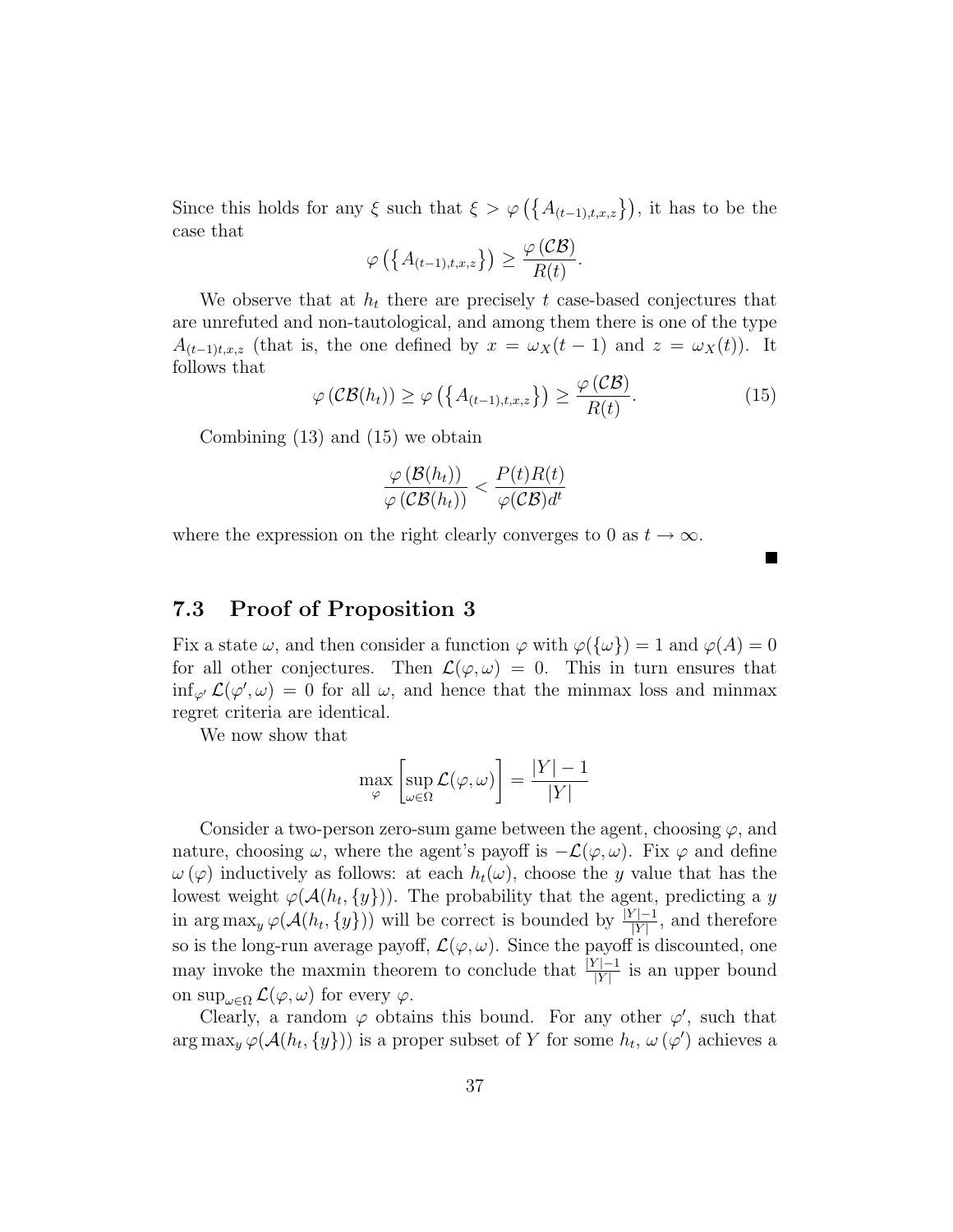strictly lower payoff (than  $\frac{|Y|-1}{|Y|}$ ) at  $h_t$ , and therefore also for the discounted average. **College** 

## References

- [1] Hirotugu Akaike. An approximation to the density function. Annals of the Institute of Statistical Mathematics, 6(2): 127–132, 1954.
- [2] Ron Alquist and Lutz Kilian. What do we learn from the price of crude oil futures? Journal of Applied Econometrics, 25: 539–573, 2010.
- [3] Thomas Bayes. An essay towards solving a problem in the doctrine of chances. Philosophical Transactions of the Royal Society of London, 53: 370–418, 1763. Communicated by Mr. Price.
- [4] Jacob Bernoulli. Ars Conjectandi. Thurnisius, Basel, 1713.
- [5] Rudolf Carnap. The Continuum of Inductive Methods. University of Chicago Press, Chicago, 1952.
- [6] Gustave Choquet. Theory of capacities. Annales de l'Institut Fourier, 5 (Grenoble): 131–295, 1953–54.
- [7] T. M. Cover and P. E. Hart. Nearest neighbor pattern classification. IEEE Transactions on Information Theory, 13(1): 21–27, 1967.
- [8] Bruno de Finetti. Sul Significato Soggettivo della Probabilità. Fundamenta Mathematicae, 17: 298-329, 1931.
- [9] Bruno de Finetti. La prevision: Ses lois logiques, ses sources subjectives. Annales de l'Institute Henri Poincare, 7(1): 1–68, 1937.
- [10] Arthur. P. Dempster. Upper and lower probabilities induced by a multivalued mapping. Annals of Mathematical Statistics, 38(2): 325–339, 1967.
- [11] Evelyn Fix and J. L. Hodges. Discriminatory analysis. Nonparametric discrimination: Consistency properties. Technical report 4, project number 21-49-004, USAF School of Aviation Medicine, Randolph Field, Texas, 1951.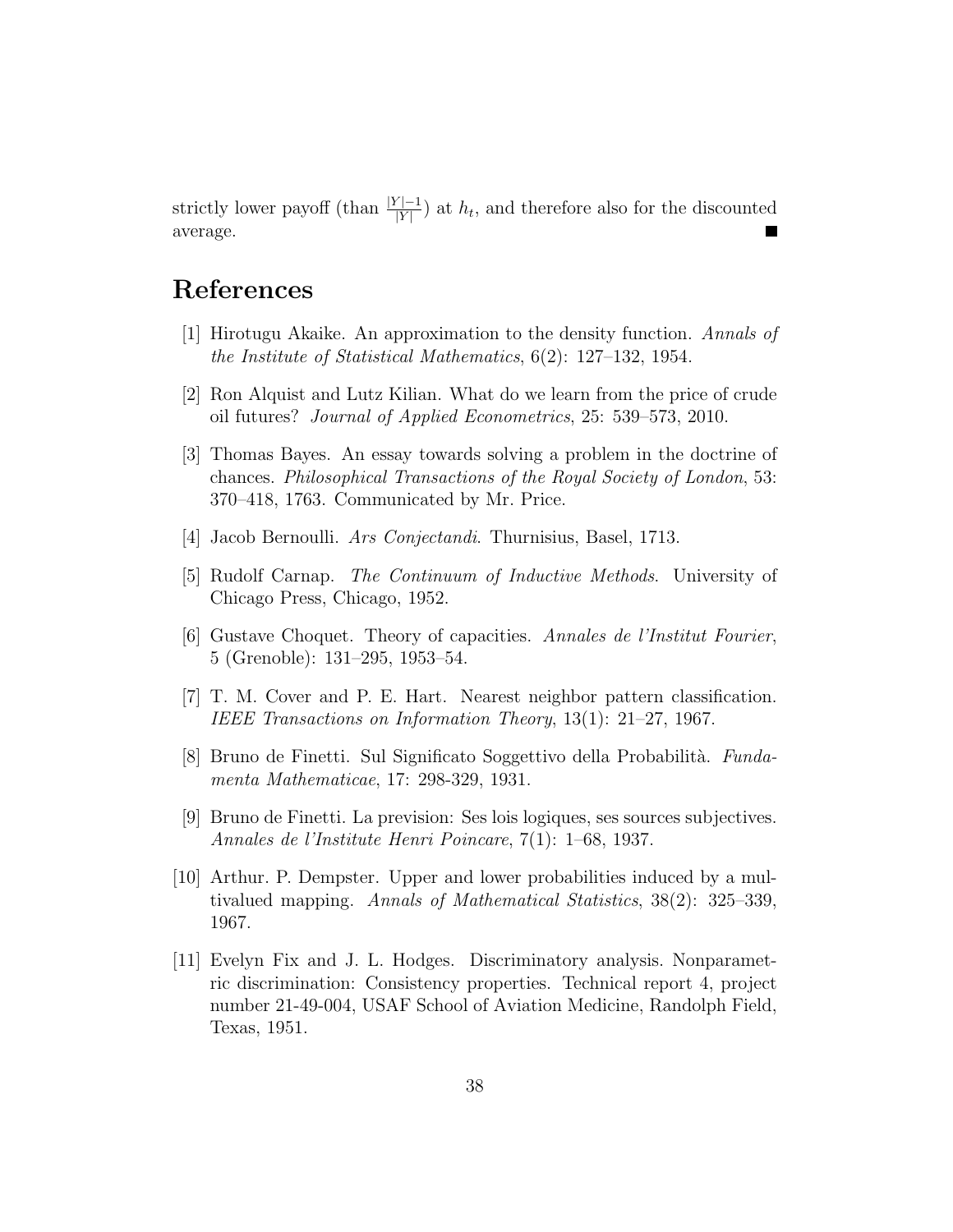- [12] Evelyn Fix and J. L. Hodges. Discriminatory analysis. Nonparametric discrimination: Small sample performance. Report A193008, USAF School of Aviation Medicine, Randolph Field, Texas, 1952.
- [13] Peter Gärdenfors. Induction, conceptual spaces and AI. *Philosophy of* Science, 57(1): 78–95, 1990.
- [14] Itzhak Gilboa. Theory of Decision under Uncertainty. Cambridge University Press, Cambridge, 2009.
- [15] Itzhak Gilboa and Larry Samuelson. Subjectivity in inductive inference. Cowles Foundation Discussion Paper 1725, Tel Aviv University and Yale University, 2009.
- [16] Itzhak Gilboa and David Schmeidler. Updating ambiguous beliefs. Journal of Economic Theory, 59(1): 33–49, 1993.
- [17] Itzhak Gilboa and David Schmeidler. Case-based decision theory. Quarterly Journal of Economics,  $110(3)$ : 605–640, 1995.
- [18] Itzhak Gilboa and David Schmeidler. A Theory of Case-Based Decisions. Cambridge University Press, Cambridge, 2001.
- [19] Itzhak Gilboa and David Schmeidler. Inductive inference: An axiomatic approach. Econometrica, 171(1): 1–26, 2003.
- [20] John H. Holland. Adaptation in Natural and Artificial Systems. University of Michigan Press, Ann Arbor, 1975.
- [21] David Hume. An Enquiry Concerning Human Understanding. Clarendon Press, Oxford, 1748.
- [22] Richard Jeffrey. Subjective Probability: The Real Thing. Cambridge, Cambridge University Press, 2004.
- [23] Frank H. Knight. Risk, Uncertainty, and Profit. Boston, New York: Houghton Mifflin, 1921.
- [24] David M. Kreps. Notes on the Theory of Choice. Westview Press, Boulder, Colorado, 1988.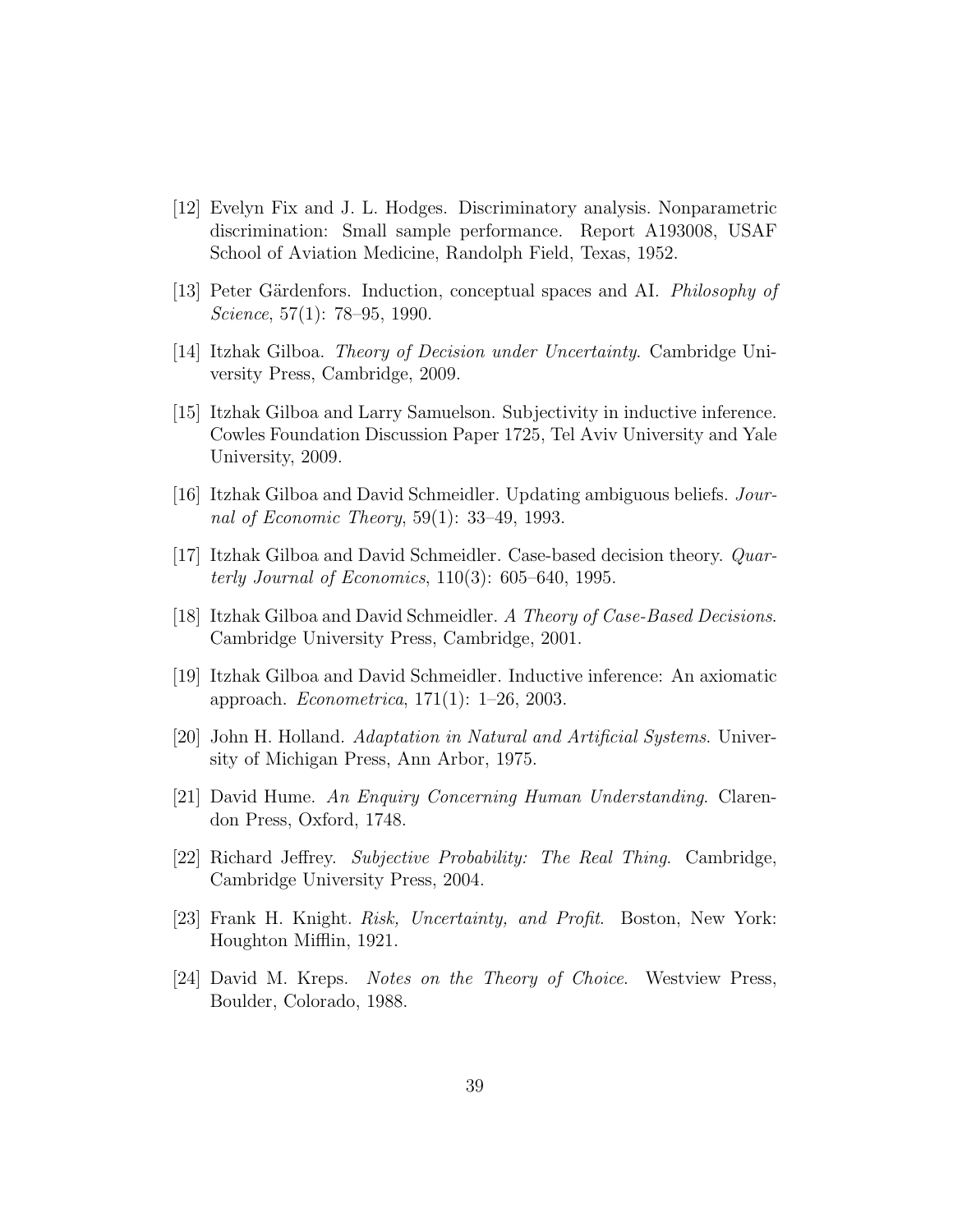- [25] Isaac Levi. The Enterprise of Knowledge. MIT Press, Cambridge, Massachusetts, 1980.
- [26] Dennis V. Lindley. Introduction to Probability and Statistics from a Bayesian Viewpoint. Cambridge University Press, Cambridge, 1965.
- [27] John McCarthy. Circumscription—A form of non-monotonic reasoning. Artificial Intelligence, 13(1–2): 27–39, 1980.
- [28] Drew McDermott and John Doyle. Non-monotonic logic I. Artificial Intelligence, 13(1–2): 41–72, 1980.
- [29] Nils J. Nilsson. Probabilistic logic. Artificial Intelligence,  $28(1)$ : 71–87, 1986.
- [30] Judea Pearl. Fusion, propagation, and structuring in belief networks. Artificial Intelligence, 29(3): 241–288, 1986.
- [31] Frank P. Ramsey. Truth and probability. In R. B. Braithwaite, editor, The Foundations of Mathematics and other Logical Essays, pages 156– 198. Harcourt, Brace and Company, New York, 1931.
- [32] Raymond Reiter. A logic for default reasoning. Artificial Intelligence, 13(1–2): 81–132, 1980.
- [33] Christopher K. Riesbeck and Roger C. Schank. Inside Case-Based Reasoning. Lawrence Erlbaum Associates, Hilldale, New Jersey, 1989.
- [34] Leonard J. Savage. The Foundations of Statistics. Dover Publications, New York, 1972 (originally 1954).
- [35] Roger C. Schank. Explanation Patterns: Understanding Mechanically and Creatively. Lawrence Erlbaum Associates, Hilldale, New Jersey, 1986.
- [36] David Schmeidler. Subjective probability and expected utility without additivity. Econometrica, 57(3): 571–587, 1989.
- [37] Glenn Shafer. A Mathematical Theory of Evidence. Princeton University Press, Princeton, 1976.